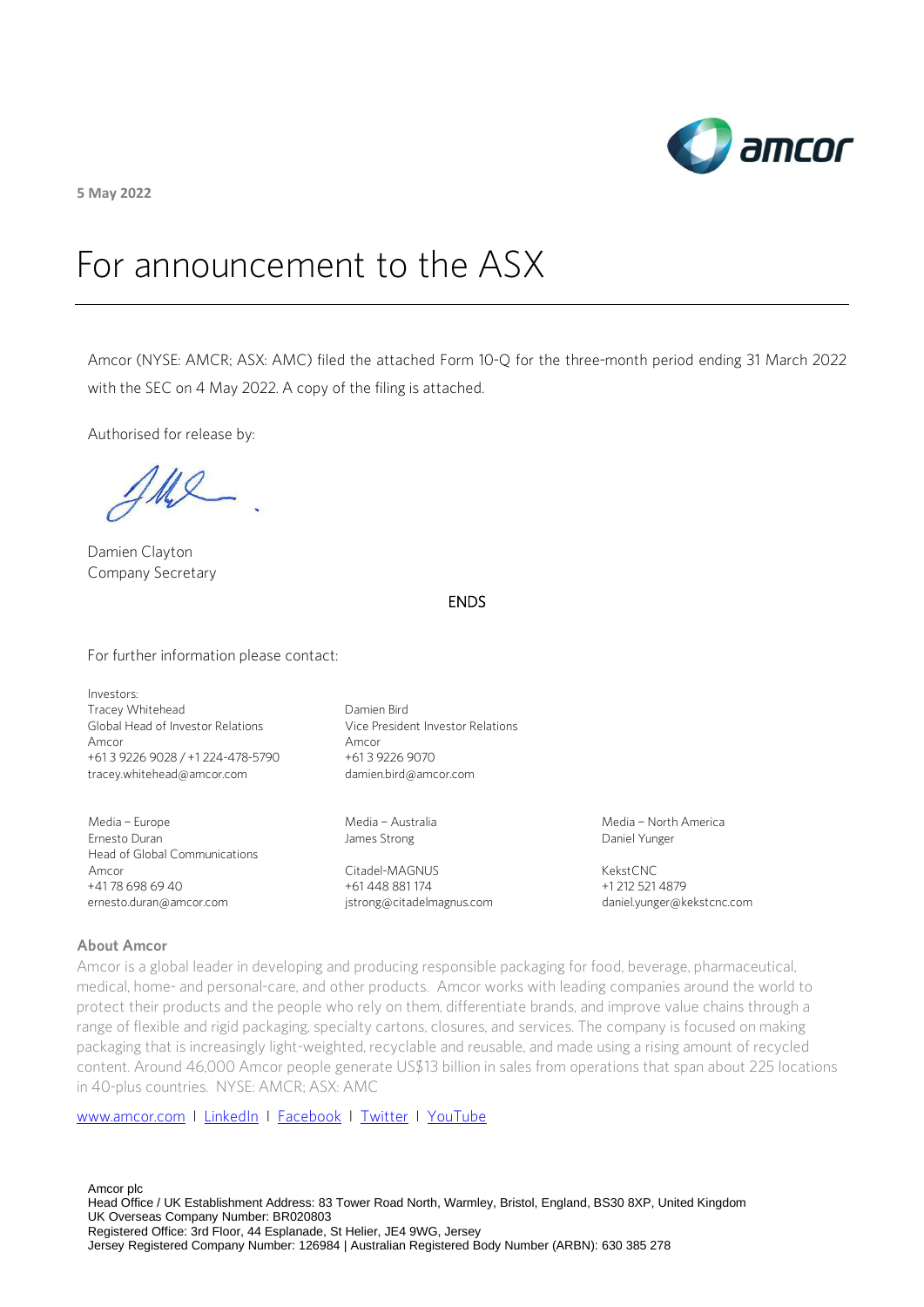# **UNITED STATES SECURITIES AND EXCHANGE COMMISSION**

**Washington, D.C. 20549**



# **FORM 10-Q**

☒ **QUARTERLY REPORT PURSUANT TO SECTION 13 OR 15(d) OF THE SECURITIES EXCHANGE ACT OF 1934**

**For the Quarterly Period Ended March 31, 2022**

**OR**

☐ **TRANSITION REPORT PURSUANT TO SECTION 13 OR 15(d) OF THE SECURITIES EXCHANGE ACT OF 1934**

**For the transition period from \_\_\_\_\_\_\_\_\_\_ to \_\_\_\_\_\_\_\_\_\_**

**Commission File Number 001-38932**

# **AMCOR PLC**

(Exact name of Registrant as specified in its charter)

**Jersey 98-1455367** 

(State or other jurisdiction of incorporation or organization) (I.R.S. Employer Identification No.)

**83 Tower Road North Warmley, Bristol BS30 8XP United Kingdom**  (Address of principal executive offices)

Registrant's telephone number, including area code: **+44 117 9753200**

Securities registered pursuant to Section 12(b) of the Act:

| Title of each class                         | <b>Trading symbol(s)</b> | Name of each exchange on which<br>registered |
|---------------------------------------------|--------------------------|----------------------------------------------|
| Ordinary Shares, Par Value \$0.01 Per Share | AMCR                     | New York Stock Exchange                      |
| 1.125% Guaranteed Senior Notes Due 2027     | AUKF/27                  | New York Stock Exchange                      |

 Indicate by check mark whether the registrant: (1) has filed all reports required to be filed by Section 13 or 15(d) of the Securities Exchange Act of 1934 during the preceding 12 months (or for such shorter period that the registrant was required to file such reports), and (2) has been subject to such filing requirements for the past 90 days. Yes  $\boxtimes$  No  $\Box$ 

 Indicate by check mark whether the registrant has submitted electronically every Interactive Data File required to be submitted pursuant to Rule 405 of Regulation S-T (§232.405 of this chapter) during the preceding 12 months (or for such shorter period that the registrant was required to submit such files). Yes  $\boxtimes$  No  $\Box$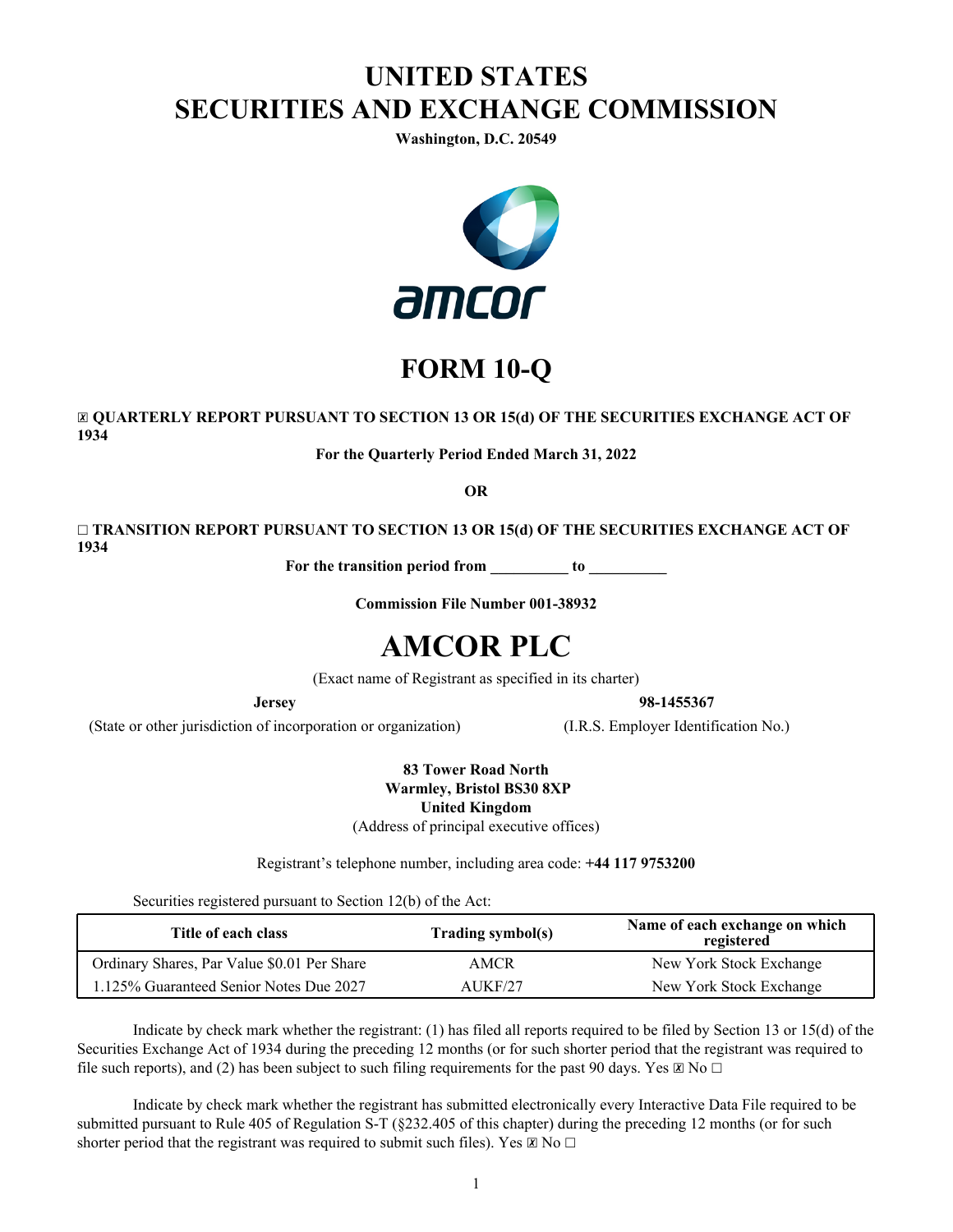Indicate by check mark whether the Registrant is a large accelerated filer, an accelerated filer, a non-accelerated filer, a smaller reporting company, or an emerging growth company. See the definitions of "large accelerated filer," "accelerated filer," "smaller reporting company," and "emerging growth company" in Rule 12b-2 of the Exchange Act. (Check one):

| Large Accelerated Filer | $\boldsymbol{\chi}$ | <b>Emerging Growth Company</b>   |  |
|-------------------------|---------------------|----------------------------------|--|
| Non-Accelerated Filer   |                     | <b>Smaller Reporting Company</b> |  |
| Accelerated Filer       |                     |                                  |  |

 If an emerging growth company, indicate by check mark if the registrant has elected not to use the extended transition period for complying with any new or revised financial accounting standards provided pursuant to Section 13(a) of the Exchange Act. □

Indicate by check mark whether the registrant is a shell company (as defined in Rule 12b-2 of the Exchange Act). Yes  $\Box$  No  $\Box$ 

As of May 2, 2022, the registrant had 1,502,766,703 ordinary shares, \$0.01 par value, outstanding.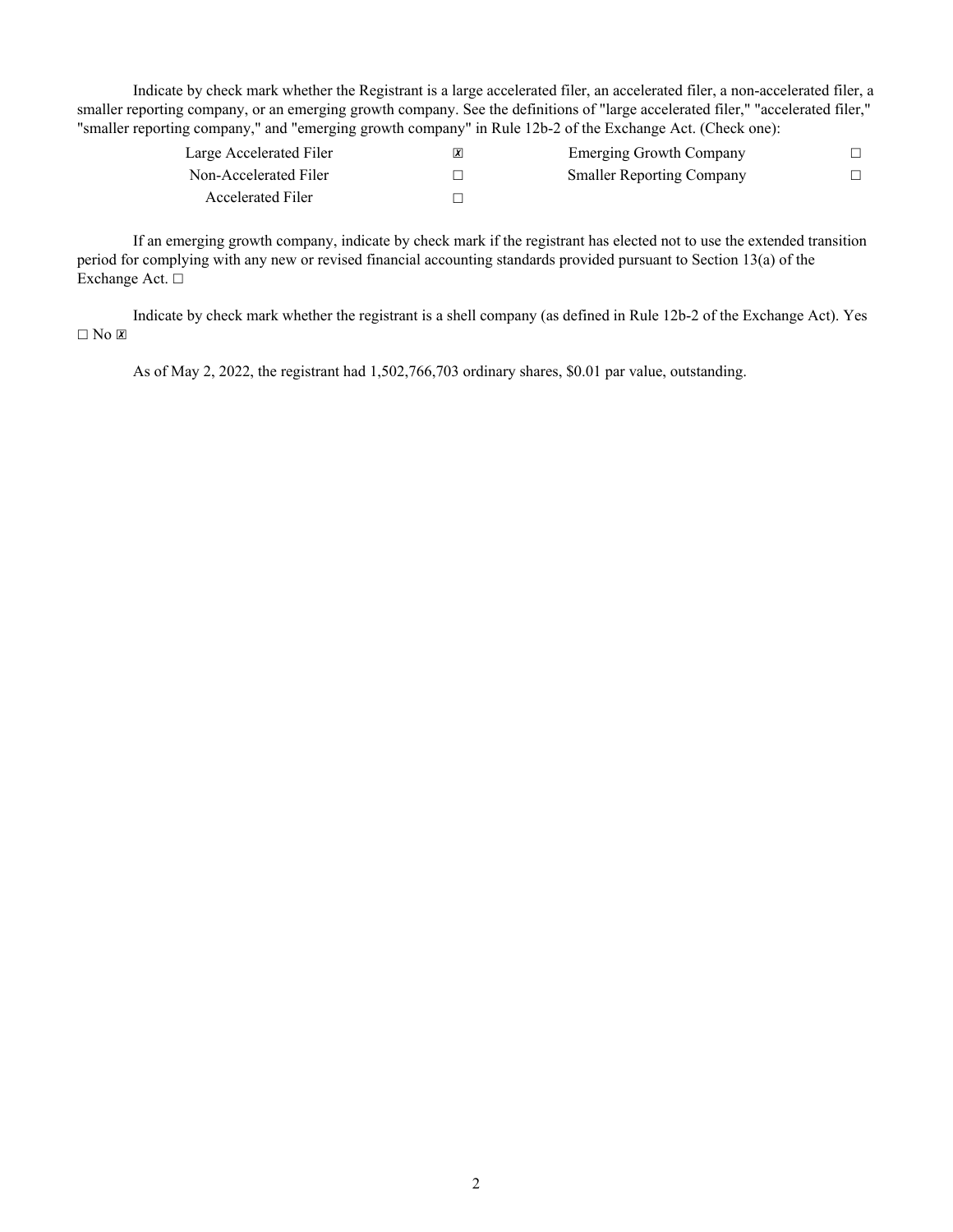## Amcor plc<br>Quarterly Report on Form 10-Q Table of Contents

| <b>Part I</b> |                                                                                              |                 |
|---------------|----------------------------------------------------------------------------------------------|-----------------|
| Item 1.       |                                                                                              | $\underline{6}$ |
|               |                                                                                              | $6\overline{6}$ |
|               |                                                                                              | $\overline{1}$  |
|               |                                                                                              | 8               |
|               |                                                                                              | $\overline{9}$  |
|               |                                                                                              | 10              |
|               |                                                                                              | 11              |
| Item 2.       | <u>Management's Discussion and Analysis of Financial Condition and Results of Operations</u> | 34              |
|               |                                                                                              | 34              |
|               | Overview.                                                                                    | 35              |
|               |                                                                                              | 35              |
|               |                                                                                              | 37              |
|               |                                                                                              | 42              |
|               |                                                                                              | $\overline{44}$ |
|               |                                                                                              | $\frac{46}{5}$  |
|               |                                                                                              | $\overline{46}$ |
|               |                                                                                              | 47              |
| Item 3.       |                                                                                              | 49              |
| Item 4.       |                                                                                              | 50              |

## $Part II$

| Item 1   | <b>Legal Proceedings</b>                                    |    |
|----------|-------------------------------------------------------------|----|
| Item 1A. | <b>Risk Factors</b>                                         |    |
| Item 2.  | Unregistered Sales of Equity Securities and Use of Proceeds | 52 |
| Item 3.  |                                                             | 52 |
| Item 4.  | <b>Mine Safety Disclosures</b>                              | 52 |
| Item 5   | <b>Other Information</b>                                    | 52 |
| Item 6   | Exhibits.                                                   |    |
|          |                                                             |    |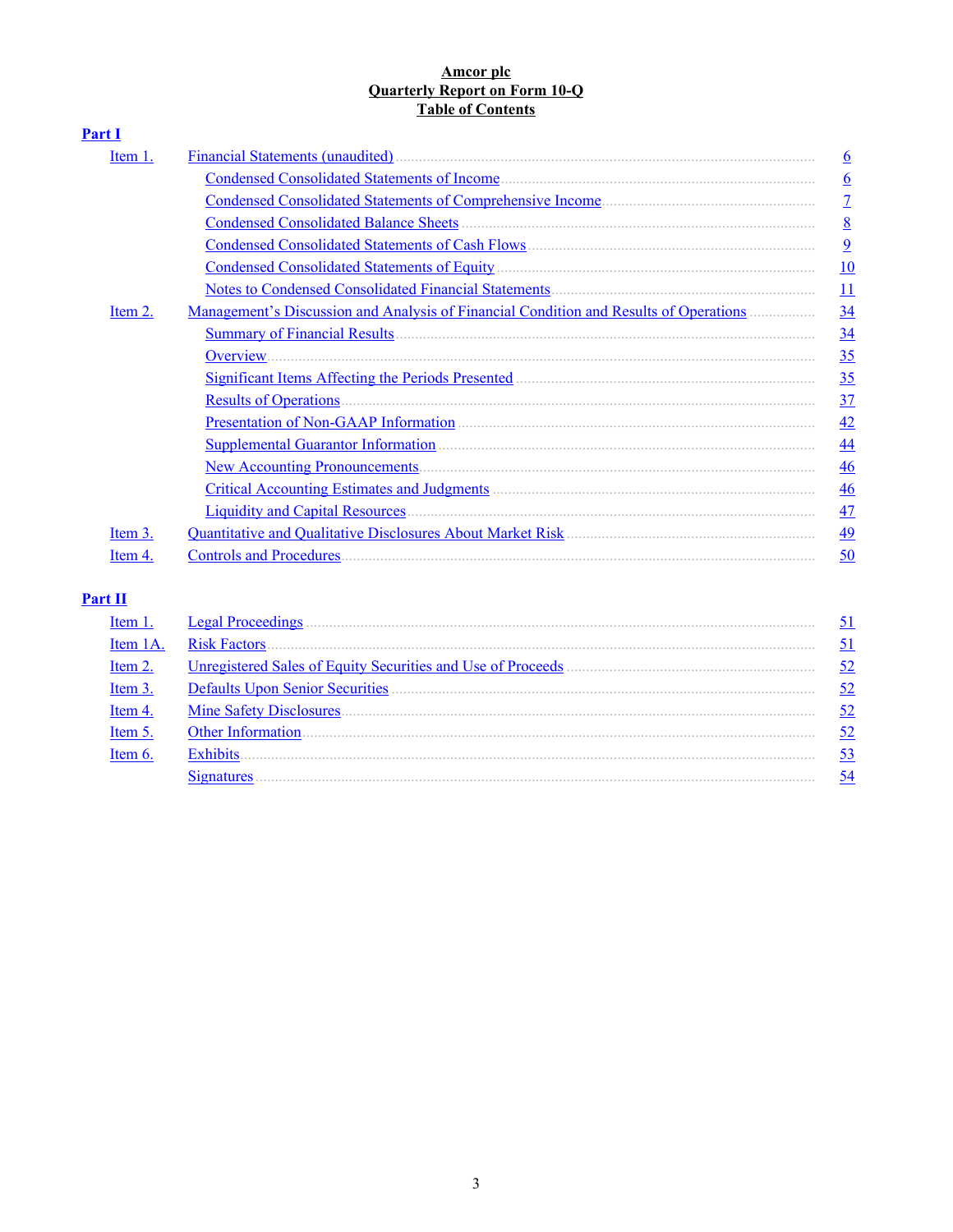#### **Cautionary Statement Regarding Forward-Looking Statements**

 Unless otherwise indicated, references to "Amcor," the "Company," "we," "our," and "us" in this Quarterly Report on Form 10-Q refer to Amcor plc and its consolidated subsidiaries.

This Quarterly Report on Form 10-Q contains certain statements that are "forward-looking statements" within the meaning of the safe harbor provisions of the U.S. Private Securities Litigation Reform Act of 1995. Forward-looking statements are generally identified with words like "believe," "expect," "target," "project," "may," "could," "would," "approximately," "possible," "will," "should," "intend," "plan," "anticipate," "estimate," "potential," "outlook," or "continue," the negative of these words, other terms of similar meaning, or the use of future dates. Such statements are based on the current expectations of the management of Amcor and are qualified by the inherent risks and uncertainties surrounding future expectations generally. Actual results could differ materially from those currently anticipated due to a number of risks and uncertainties. None of Amcor or any of its respective directors, executive officers, or advisors, provide any representation, assurance, or guarantee that the occurrence of the events expressed or implied in any forward-looking statements will actually occur. Risks and uncertainties that could cause actual results to differ from expectations include, but are not limited to:

• changes in consumer demand patterns and customer requirements in numerous industries;

- the loss of key customers, a reduction in their production requirements, or consolidation among key customers;
- significant competition in the industries and regions in which we operate;

• the inability to expand our current business effectively through either organic growth, including by product innovation, or acquisitions;

- the failure to successfully integrate acquisitions in the expected time frame;
- challenges to or the loss of our intellectual property rights;

• adverse impacts from the ongoing 2019 Novel Coronavirus ("COVID-19") pandemic or other similar outbreaks on Amcor and its customers, suppliers, employees, and the geographic markets in which Amcor and its customers operate;

- challenging current and future global economic conditions;
- impact of operating internationally, including negative impacts from the Russian invasion of Ukraine;

• price fluctuations or shortages in the availability of raw materials, energy, and other inputs, which could adversely affect our business;

• production, supply, and other commercial risks, including counterparty credit risks, which may be exacerbated in times of economic downturn;

- a failure or disruption in our information technology systems;
- an inability to attract and retain key personnel;
- costs and liabilities related to current and future environmental and health and safety laws and regulations;
- labor disputes:

• the possibility that the phase out of the London Interbank Offered Rate ("LIBOR") causes our interest expense to increase;

- foreign exchange rate risk;
- an increase in interest rates:

• a significant increase in our indebtedness or a downgrade in our credit rating that could increase our borrowing costs and negatively affect our financial condition and results of operations;

- a failure to hedge effectively against adverse fluctuations in interest rates and foreign exchange rates;
- a significant write-down of goodwill and/or other intangible assets;
- our need to maintain an effective system of internal control over financial reporting;

• an inability of our insurance policies, including our use of a captive insurance company, to provide adequate protection against all of the risks we face;

• litigation, including product liability claims, or regulatory developments;

• increasing scrutiny and changing expectations with respect to our Environmental, Social, and Governance ("ESG") policies resulting in additional costs or exposure to additional risks;

• changing government regulations in environmental, health, and safety matters;

• changes in tax laws or changes in our geographic mix of earnings; and

• our ability to develop and successfully introduce new products and to develop, acquire, and retain intellectual property rights.

 These risks and uncertainties are supplemented by those identified from time to time in our filings with the Securities and Exchange Commission, including without limitation, those described under Part I, "Item 1A - Risk Factors" in our Annual Report on Form 10-K for the fiscal year ended June 30, 2021, as updated by our quarterly reports on Form 10-Q. You can obtain copies of Amcor's filings with the SEC for free at the SEC's website (www.sec.gov). Forward-looking statements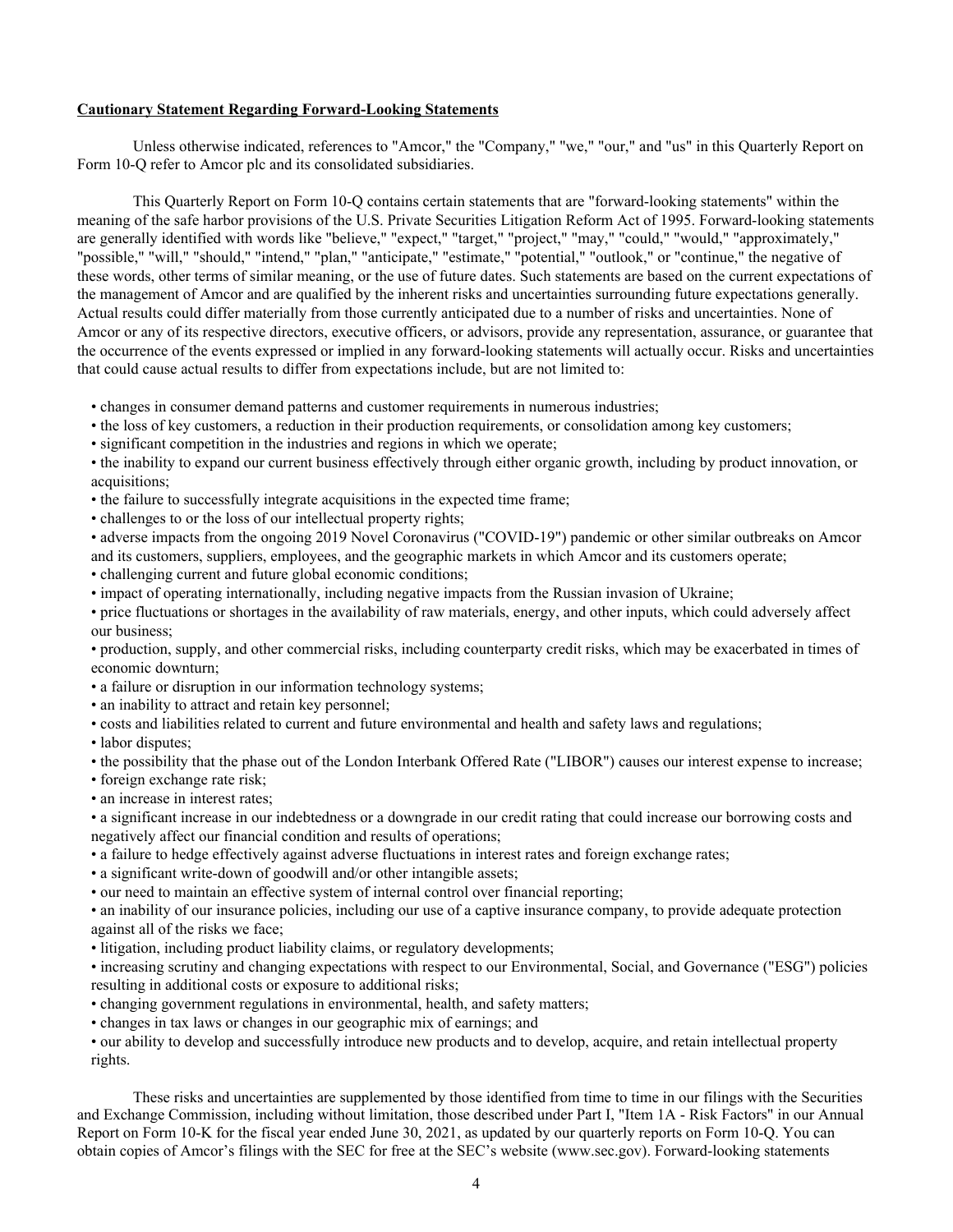included herein are made only as of the date hereof and Amcor does not undertake any obligation to update any forwardlooking statements, or any other information in this communication, as a result of new information, future developments or otherwise, or to correct any inaccuracies or omissions in them which become apparent, except as expressly required by law. All forward-looking statements in this communication are qualified in their entirety by this cautionary statement.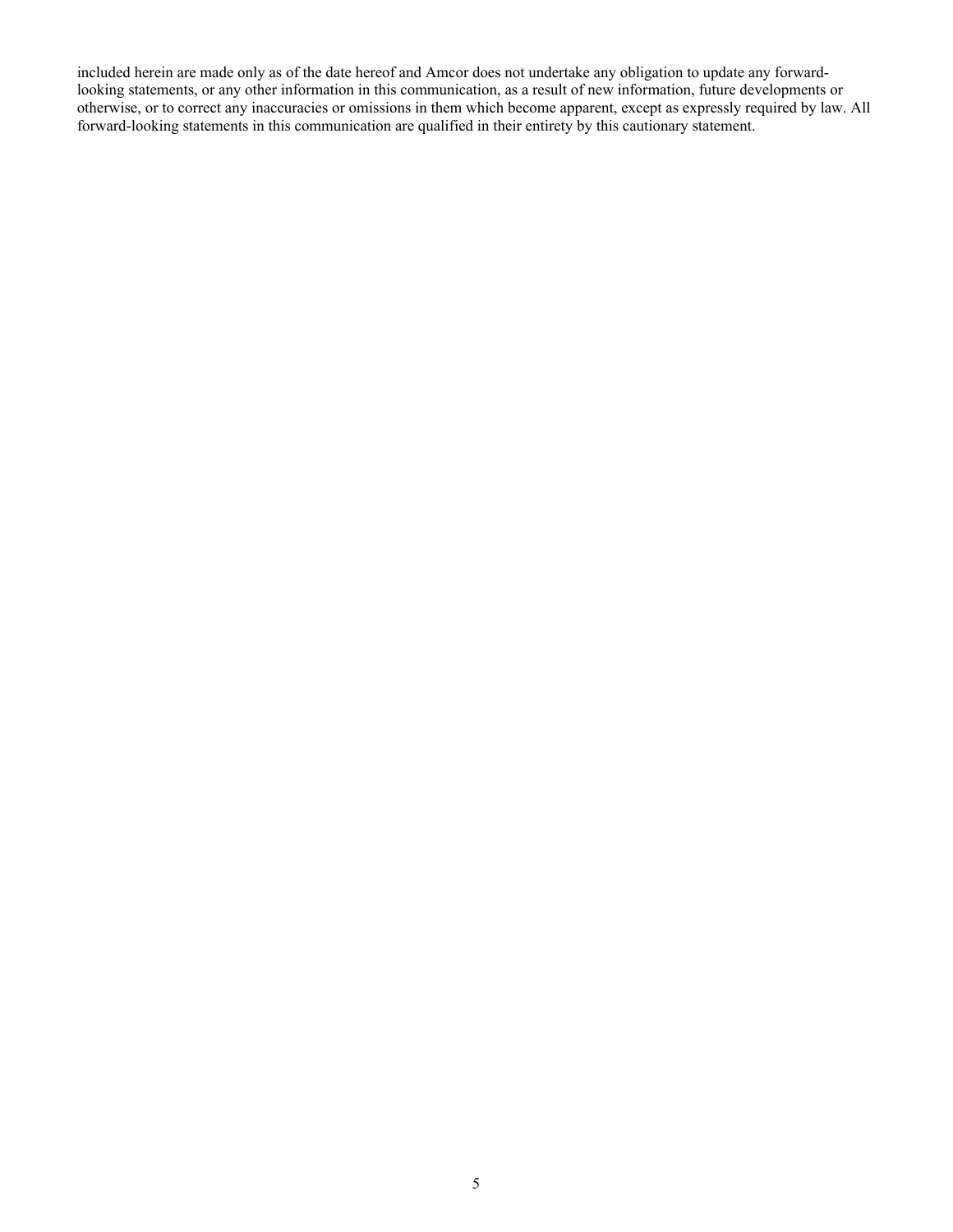## <span id="page-6-0"></span>**Part I - Financial Information Item 1. Financial Statements (unaudited)**

## **Amcor plc and Subsidiaries Condensed Consolidated Statements of Income** *(Unaudited)*

|                                                                            |                           | Three Months Ended March 31, |             |            | Nine Months Ended March 31, |                |             |          |  |
|----------------------------------------------------------------------------|---------------------------|------------------------------|-------------|------------|-----------------------------|----------------|-------------|----------|--|
| (\$ in millions, except per share data)                                    |                           | 2022                         |             | 2021       | 2022                        |                |             | 2021     |  |
| Net sales                                                                  | $\$$                      | $3,708$ \$                   |             | $3,207$ \$ |                             | $10,635$ \$    |             | 9,407    |  |
| Cost of sales                                                              |                           | (2,977)                      |             | (2, 525)   |                             | (8,609)        |             | (7, 420) |  |
|                                                                            |                           |                              |             |            |                             |                |             |          |  |
| Gross profit                                                               |                           | 731                          |             | 682        |                             | 2,026          |             | 1,987    |  |
| Operating expenses:                                                        |                           |                              |             |            |                             |                |             |          |  |
| Selling, general, and administrative expenses                              |                           | (326)                        |             | (325)      |                             | (942)          |             | (962)    |  |
| Research and development expenses                                          |                           | (24)                         |             | (25)       |                             | (72)           |             | (74)     |  |
| Restructuring and related expenses, net                                    |                           | (9)                          |             | 24         |                             | (27)           |             | (22)     |  |
| Other income/(expense), net                                                |                           | (3)                          |             | 17         |                             | $\overline{2}$ |             | 27       |  |
| Operating income                                                           |                           | 369                          |             | 373        |                             | 987            |             | 956      |  |
| Interest income                                                            |                           | 5                            |             | 3          |                             | 15             |             | 10       |  |
| Interest expense                                                           |                           | (36)                         |             | (36)       |                             | (115)          |             | (113)    |  |
| Other non-operating income, net                                            |                           | 5                            |             | 1          |                             | 12             |             | $\tau$   |  |
| Income before income taxes and equity in income of<br>affiliated companies |                           | 343                          |             | 341        |                             | 899            |             | 860      |  |
| Income tax expense                                                         |                           | (72)                         |             | (71)       |                             | (196)          |             | (187)    |  |
| Equity in income of affiliated companies, net of tax                       |                           |                              |             |            |                             |                |             | 19       |  |
| Net income                                                                 | $\mathbf{\hat{s}}$        | 271                          | $\mathbf S$ | 270        | $\mathbf S$                 | 703            | $\mathbf S$ | 692      |  |
| Net income attributable to non-controlling interests                       |                           | (2)                          |             | (3)        |                             | (7)            |             | (8)      |  |
| Net income attributable to Amcor plc                                       | $\boldsymbol{\mathsf{s}}$ | 269                          | $\mathbf s$ | 267 S      |                             | 696            | $\mathbf s$ | 684      |  |
| Basic earnings per share:                                                  | \$                        | 0.178                        | $\mathbf S$ | 0.173      | \$                          | 0.457          | \$          | 0.439    |  |
| Diluted earnings per share:                                                | \$                        | 0.178                        | \$          | 0.173      | \$                          | 0.456          | \$          | 0.438    |  |

*Note: Per share amounts may not add due to rounding. See accompanying notes to condensed consolidated financial statements.*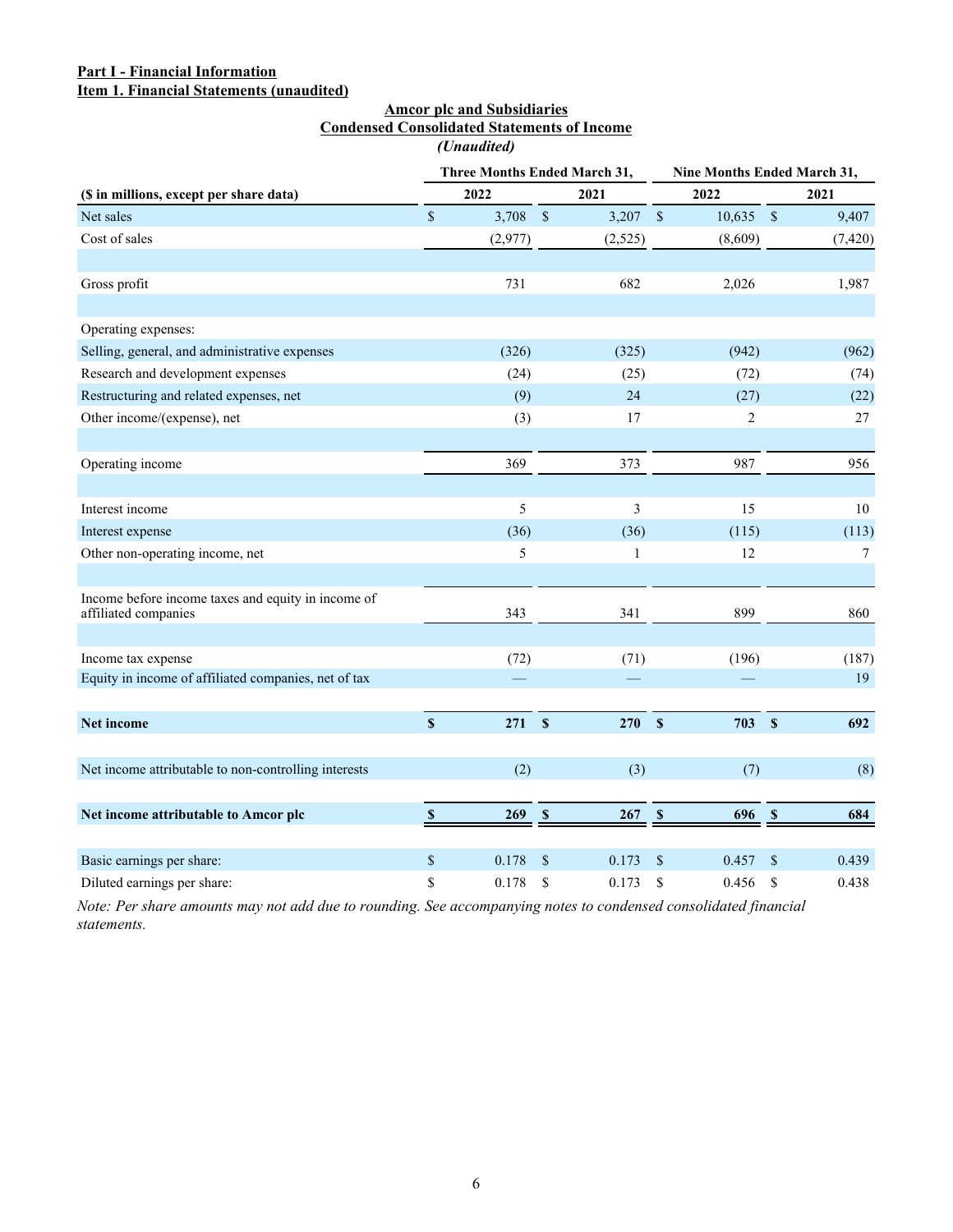## **Amcor plc and Subsidiaries Condensed Consolidated Statements of Comprehensive Income** *(Unaudited)*

<span id="page-7-0"></span>

|                                                                        |      |     |               | Three Months Ended March 31, | <b>Nine Months Ended March 31,</b> |      |             |     |  |
|------------------------------------------------------------------------|------|-----|---------------|------------------------------|------------------------------------|------|-------------|-----|--|
| (\$ in millions)                                                       | 2022 |     |               | 2021                         |                                    | 2022 | 2021        |     |  |
| Net income                                                             | \$   | 271 | <sup>\$</sup> | 270                          | -S                                 | 703  | -\$         | 692 |  |
| Other comprehensive income/(loss):                                     |      |     |               |                              |                                    |      |             |     |  |
| Net gains/(losses) on cash flow hedges, net of tax $(a)$               |      | 4   |               | 7                            |                                    | (3)  |             | 19  |  |
| Foreign currency translation adjustments, net of tax (b)               |      | 76  |               | (25)                         |                                    | (40) |             | 127 |  |
| Pension, net of tax (c)                                                |      |     |               | $\overline{2}$               |                                    | 3    |             |     |  |
| Other comprehensive income/(loss)                                      |      | 80  |               | (16)                         |                                    | (40) |             | 150 |  |
| <b>Total comprehensive income</b>                                      |      | 351 |               | 254                          |                                    | 663  |             | 842 |  |
| Comprehensive income attributable to non-controlling<br>interests      |      | (4) |               | (2)                          |                                    | (8)  |             | (8) |  |
| Comprehensive income attributable to Amcor plc                         |      | 347 | -S            | 252                          | -S                                 | 655  | <b>S</b>    | 834 |  |
|                                                                        |      |     |               |                              |                                    |      |             |     |  |
| (a) Tax benefit/(expense) related to cash flow hedges                  | \$   |     |               | $(2)$ \$                     |                                    |      | $\mathbf S$ | (4) |  |
| (b) Tax benefit related to foreign currency translation<br>adjustments | \$   | 2   | \$            |                              |                                    |      | S           | 8   |  |
| (c) Tax benefit related to pension adjustments                         | \$   |     |               |                              |                                    |      |             |     |  |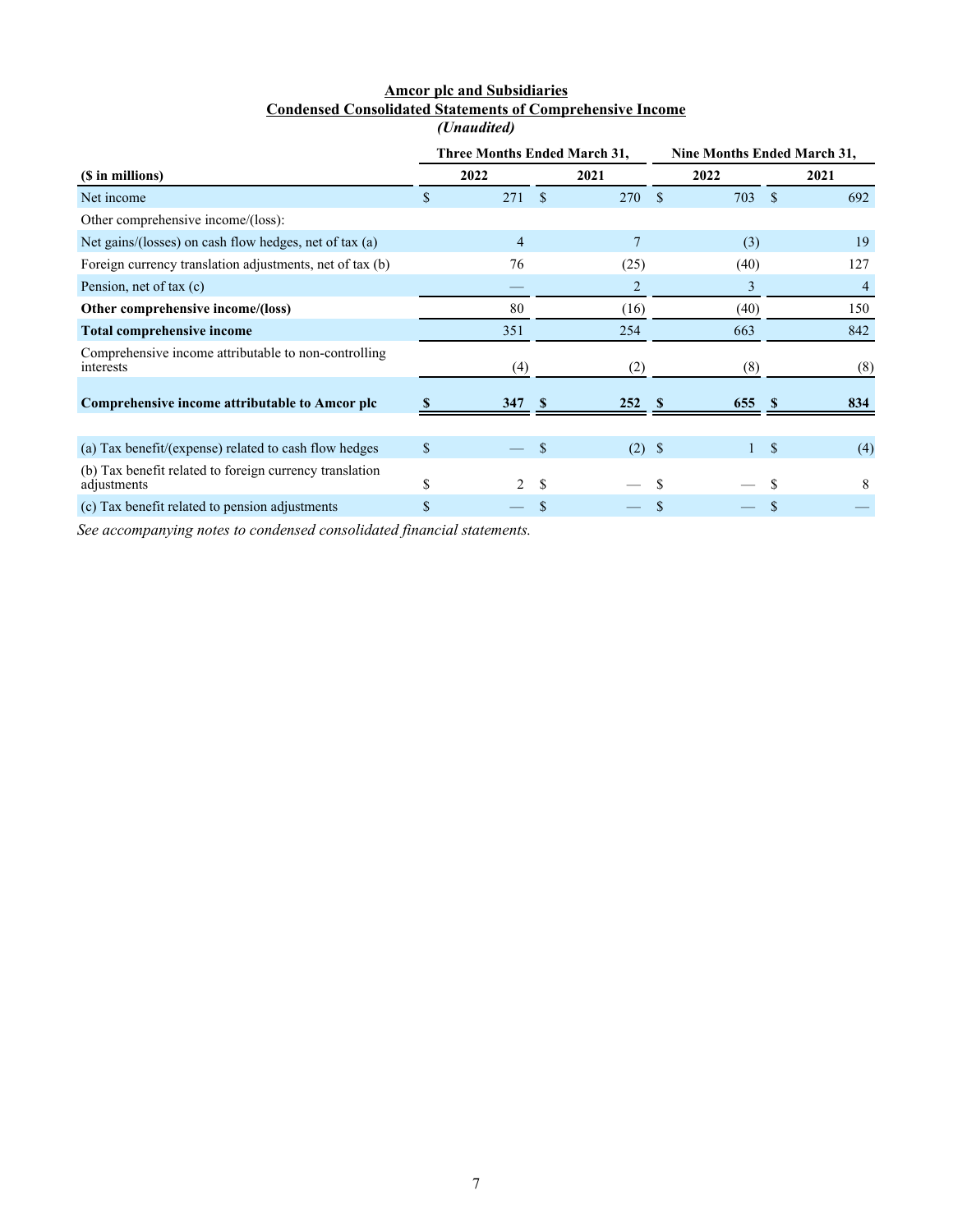## **Amcor plc and Subsidiaries Condensed Consolidated Balance Sheets** *(Unaudited)*

<span id="page-8-0"></span>

| (\$ in millions, except share and per share data)                                        |                           | March 31, 2022 | June 30, 2021 |        |  |
|------------------------------------------------------------------------------------------|---------------------------|----------------|---------------|--------|--|
| <b>Assets</b>                                                                            |                           |                |               |        |  |
| <b>Current assets:</b>                                                                   |                           |                |               |        |  |
| Cash and cash equivalents                                                                | $\$$                      | 1,077          | \$            | 850    |  |
| Trade receivables, net of allowance for doubtful accounts of \$26 and \$28, respectively |                           | 2,090          |               | 1,864  |  |
| Inventories, net                                                                         |                           | 2,420          |               | 1,991  |  |
| Prepaid expenses and other current assets                                                |                           | 583            |               | 561    |  |
| Total current assets                                                                     |                           | 6,170          |               | 5,266  |  |
| <b>Non-current assets:</b>                                                               |                           |                |               |        |  |
| Property, plant, and equipment, net                                                      |                           | 3,772          |               | 3,761  |  |
| Operating lease assets                                                                   |                           | 539            |               | 532    |  |
| Deferred tax assets                                                                      |                           | 139            |               | 139    |  |
| Other intangible assets, net                                                             |                           | 1,709          |               | 1,835  |  |
| Goodwill                                                                                 |                           | 5,379          |               | 5,419  |  |
| Employee benefit assets                                                                  |                           | 52             |               | 52     |  |
| Other non-current assets                                                                 |                           | 227            |               | 184    |  |
| Total non-current assets                                                                 |                           | 11,817         |               | 11,922 |  |
| <b>Total assets</b>                                                                      | $\boldsymbol{\mathsf{s}}$ | 17,987         | $\mathbf s$   | 17,188 |  |
| <b>Liabilities</b>                                                                       |                           |                |               |        |  |
| <b>Current liabilities:</b>                                                              |                           |                |               |        |  |
| Current portion of long-term debt                                                        | \$                        | 15             | \$            | 5      |  |
| Short-term debt                                                                          |                           | 57             |               | 98     |  |
| Trade payables                                                                           |                           | 2,816          |               | 2,574  |  |
| Accrued employee costs                                                                   |                           | 412            |               | 523    |  |
| Other current liabilities                                                                |                           | 1,124          |               | 1,145  |  |
| Total current liabilities                                                                |                           | 4,424          |               | 4,345  |  |
| <b>Non-current liabilities:</b>                                                          |                           |                |               |        |  |
| Long-term debt, less current portion                                                     |                           | 7,177          |               | 6,186  |  |
| Operating lease liabilities                                                              |                           | 470            |               | 462    |  |
| Deferred tax liabilities                                                                 |                           | 651            |               | 696    |  |
| Employee benefit obligations                                                             |                           | 270            |               | 307    |  |
| Other non-current liabilities                                                            |                           | 418            |               | 371    |  |
| Total non-current liabilities                                                            |                           | 8,986          |               | 8,022  |  |
| <b>Total liabilities</b>                                                                 |                           | 13,410         |               | 12,367 |  |
|                                                                                          |                           |                |               |        |  |
| Commitments and contingencies (See Note 14)                                              |                           |                |               |        |  |
|                                                                                          |                           |                |               |        |  |
| <b>Shareholders' Equity</b>                                                              |                           |                |               |        |  |
| Amcor plc shareholders' equity:                                                          |                           |                |               |        |  |
| Ordinary shares (\$0.01 par value)                                                       |                           |                |               |        |  |
| Authorized (9,000 million shares)                                                        |                           |                |               |        |  |
| Issued (1,503 and 1,538 million shares, respectively)                                    | $\$$                      | 15             | $\mathbb{S}$  | 15     |  |
| Additional paid-in capital                                                               |                           | 4,740          |               | 5,092  |  |
| Retained earnings                                                                        |                           | 604            |               | 452    |  |
| Accumulated other comprehensive loss                                                     |                           | (807)          |               | (766)  |  |
| Treasury shares (3 and 3 million shares, respectively)                                   |                           | (35)           |               | (29)   |  |
| <b>Total Amcor plc shareholders' equity</b>                                              |                           | 4,517          |               | 4,764  |  |
| Non-controlling interests                                                                |                           | 60             |               | 57     |  |
| Total shareholders' equity                                                               |                           | 4,577          |               | 4,821  |  |
| Total liabilities and shareholders' equity                                               | $\overline{\mathbb{S}}$   | 17,987 \$      |               | 17,188 |  |
|                                                                                          |                           |                |               |        |  |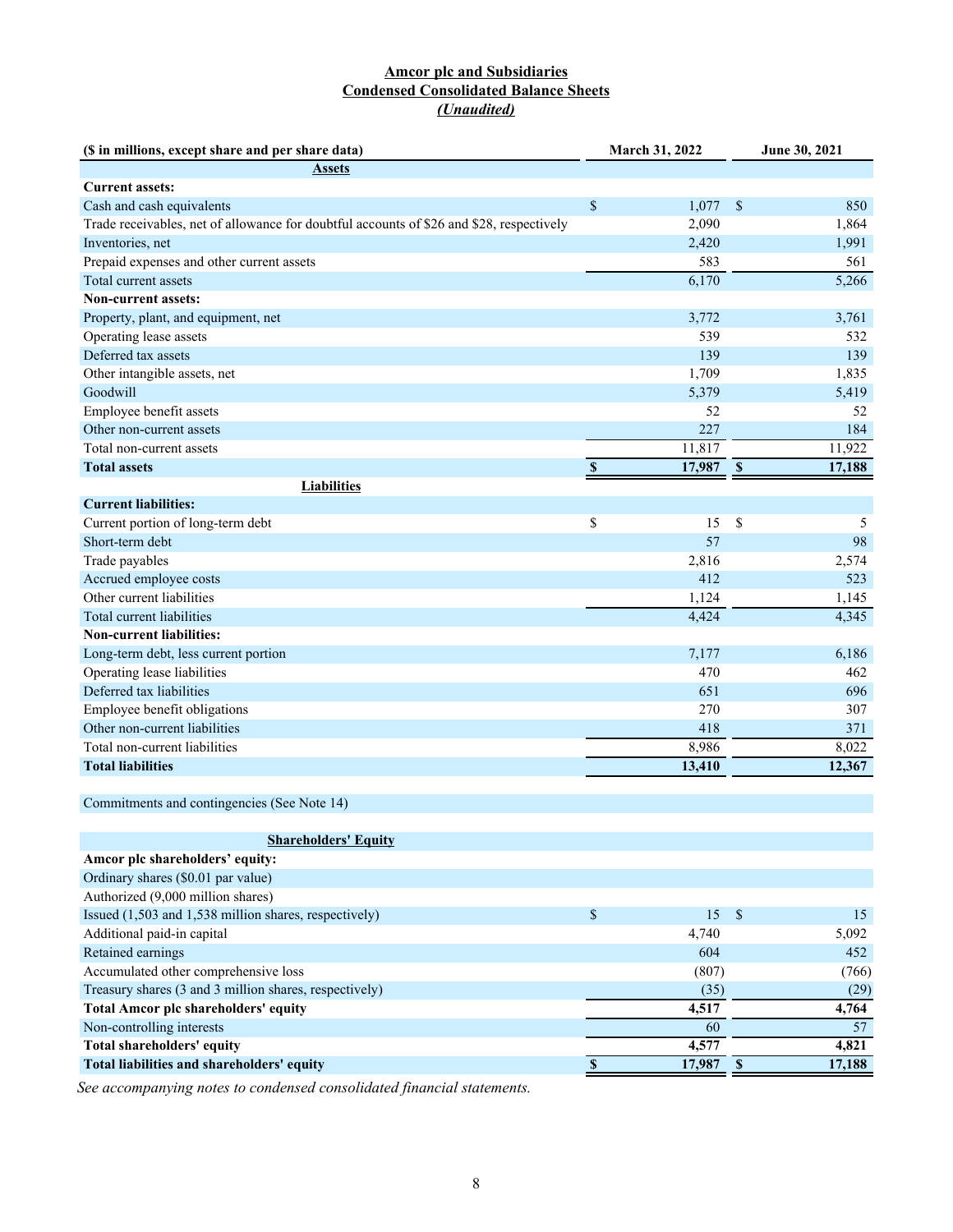## **Amcor plc and Subsidiaries Condensed Consolidated Statements of Cash Flows** *(Unaudited)*

<span id="page-9-0"></span>

|                                                                                                           | <b>Nine Months Ended March 31,</b> |                 |              |                |  |  |  |  |
|-----------------------------------------------------------------------------------------------------------|------------------------------------|-----------------|--------------|----------------|--|--|--|--|
| (\$ in millions)                                                                                          |                                    | 2022            |              | 2021           |  |  |  |  |
| Cash flows from operating activities:                                                                     |                                    |                 |              |                |  |  |  |  |
| Net income                                                                                                | \$                                 | 703             | \$           | 692            |  |  |  |  |
| Adjustments to reconcile net income to net cash provided by operating activities:                         |                                    |                 |              |                |  |  |  |  |
| Depreciation, amortization, and impairment                                                                |                                    | 479             |              | 426            |  |  |  |  |
| Net periodic benefit cost                                                                                 |                                    | 5               |              | 9              |  |  |  |  |
| Amortization of debt discount and deferred financing costs                                                |                                    | $\overline{2}$  |              | 7              |  |  |  |  |
| Net gain on disposal of property, plant, and equipment                                                    |                                    |                 |              | (2)            |  |  |  |  |
| Net gain on disposal of businesses                                                                        |                                    |                 |              | (46)           |  |  |  |  |
| Equity in income of affiliated companies                                                                  |                                    |                 |              | (19)           |  |  |  |  |
| Net foreign exchange (gain)/loss                                                                          |                                    | (3)             |              | 23             |  |  |  |  |
| Share-based compensation                                                                                  |                                    | 47              |              | 44             |  |  |  |  |
| Other, net                                                                                                |                                    | 114             |              | (25)           |  |  |  |  |
| Loss from hyperinflationary accounting for Argentine subsidiaries                                         |                                    | 14              |              | 25             |  |  |  |  |
| Deferred income taxes, net                                                                                |                                    | (44)            |              | (7)            |  |  |  |  |
| Dividends received from affiliated companies                                                              |                                    |                 |              | $\overline{4}$ |  |  |  |  |
| Changes in operating assets and liabilities, excluding effect of acquisitions, divestitures, and currency |                                    | (728)           |              | (514)          |  |  |  |  |
| Net cash provided by operating activities                                                                 |                                    | 589             |              | 617            |  |  |  |  |
| Cash flows from investing activities:                                                                     |                                    |                 |              |                |  |  |  |  |
| Issuance of loans to affiliated companies                                                                 |                                    | (5)             |              |                |  |  |  |  |
| Investments in affiliated companies                                                                       |                                    | (11)            |              |                |  |  |  |  |
| Purchase of property, plant, and equipment, and other intangible assets                                   |                                    | (373)           |              | (335)          |  |  |  |  |
| (Payments)/proceeds from divestitures                                                                     |                                    | (1)             |              | 214            |  |  |  |  |
| Proceeds from sales of property, plant, and equipment, and other intangible assets                        |                                    | $7\phantom{.0}$ |              | 6              |  |  |  |  |
| Net cash used in investing activities                                                                     |                                    | (383)           |              | (115)          |  |  |  |  |
| Cash flows from financing activities:                                                                     |                                    |                 |              |                |  |  |  |  |
| Proceeds from issuance of shares                                                                          |                                    | 92              |              | 11             |  |  |  |  |
| Purchase of treasury shares                                                                               |                                    | (133)           |              |                |  |  |  |  |
| Purchase of non-controlling interests                                                                     |                                    |                 |              | (7)            |  |  |  |  |
| Proceeds from issuance of long-term debt                                                                  |                                    | 570             |              | $\overline{2}$ |  |  |  |  |
| Repayment of long-term debt                                                                               |                                    | (678)           |              | (121)          |  |  |  |  |
| Net borrowing of commercial paper                                                                         |                                    | 1,248           |              | 503            |  |  |  |  |
| Net repayment of short-term debt                                                                          |                                    | (72)            |              | (122)          |  |  |  |  |
| Repayment of lease liabilities                                                                            |                                    | (2)             |              | (3)            |  |  |  |  |
| Share buyback/cancellations                                                                               |                                    | (423)           |              | (308)          |  |  |  |  |
| Dividends paid                                                                                            |                                    | (550)           |              | (556)          |  |  |  |  |
| Net cash (used in)/provided by financing activities                                                       |                                    | 52              |              | (601)          |  |  |  |  |
| Effect of exchange rates on cash and cash equivalents                                                     |                                    | (31)            |              | 46             |  |  |  |  |
| Net increase/(decrease) in cash and cash equivalents                                                      |                                    | 227             |              | (53)           |  |  |  |  |
| Cash and cash equivalents balance at beginning of year                                                    |                                    | 850             |              | 743            |  |  |  |  |
| Cash and cash equivalents balance at end of period                                                        | $\mathbb S$                        | 1,077           | $\mathbb{S}$ | 690            |  |  |  |  |
| <b>Supplemental cash flow information:</b>                                                                |                                    |                 |              |                |  |  |  |  |
| Interest paid, net of amounts capitalized                                                                 | \$                                 | 99              | \$           | 90             |  |  |  |  |
| Income taxes paid                                                                                         | $\mathcal{S}$                      | 163             | \$           | 218            |  |  |  |  |
|                                                                                                           |                                    |                 |              |                |  |  |  |  |
| Supplemental non-cash disclosures relating to investing and financing activities:                         |                                    |                 |              |                |  |  |  |  |
| Purchase of property and equipment, accrued but unpaid                                                    | \$                                 | 85              | $\mathbb S$  | 62             |  |  |  |  |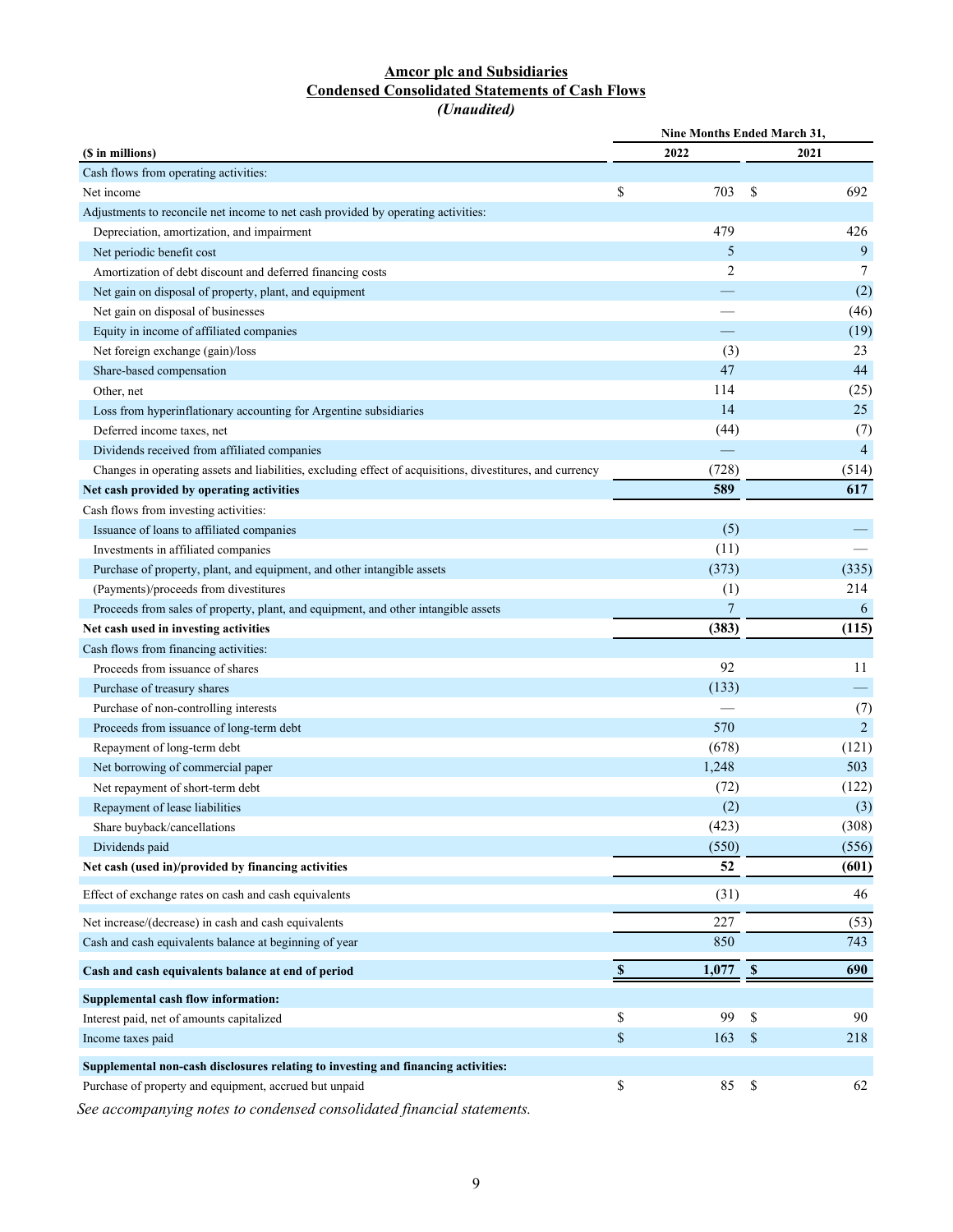## **Amcor plc and Subsidiaries Condensed Consolidated Statements of Equity** *(Unaudited)*

<span id="page-10-0"></span>

| (\$ in millions, except per share data)                                                               |                           | Ordinary<br><b>Shares</b> |                           | <b>Additional</b><br>Paid-In<br>Capital |                         | Retained<br>Earnings | Accumulated<br>Other<br>Comprehensive<br>Loss |            |                           | <b>Treasury</b><br><b>Shares</b> |                           | Non-<br>controlling<br><b>Interest</b> |                         | Total        |
|-------------------------------------------------------------------------------------------------------|---------------------------|---------------------------|---------------------------|-----------------------------------------|-------------------------|----------------------|-----------------------------------------------|------------|---------------------------|----------------------------------|---------------------------|----------------------------------------|-------------------------|--------------|
| <b>Balance as of December 31, 2020</b>                                                                | \$                        | 16                        | $\mathbf S$               | 5,412                                   | \$                      | 293                  | $\pmb{\mathbb{S}}$                            | (884)      | $\boldsymbol{s}$          | (45)                             | $\mathbf{s}$              | 56                                     | $\overline{\mathbb{S}}$ | 4,848        |
| Net income                                                                                            |                           |                           |                           |                                         |                         | 267                  |                                               |            |                           |                                  |                           | 3                                      |                         | 270          |
| Other comprehensive loss                                                                              |                           |                           |                           |                                         |                         |                      |                                               | (15)       |                           |                                  |                           | (1)                                    |                         | (16)         |
| Share buyback/cancellations                                                                           |                           | (1)                       |                           | (232)                                   |                         |                      |                                               |            |                           |                                  |                           |                                        |                         | (233)        |
| Dividends declared (\$0.1175 per share)                                                               |                           |                           |                           |                                         |                         | (182)                |                                               |            |                           |                                  |                           |                                        |                         | (182)        |
| Options exercised and shares vested                                                                   |                           |                           |                           | (3)                                     |                         |                      |                                               |            |                           | 5                                |                           |                                        |                         | 2            |
| Share-based compensation expense                                                                      |                           |                           |                           | 16                                      |                         |                      |                                               |            |                           |                                  |                           |                                        |                         | 16           |
| Change in non-controlling interests                                                                   |                           |                           |                           |                                         |                         |                      |                                               |            |                           |                                  |                           |                                        |                         |              |
| <b>Balance as of March 31, 2021</b>                                                                   | $\boldsymbol{\mathsf{s}}$ | 15                        | $\boldsymbol{s}$          | 5,193                                   | $\overline{\mathbf{s}}$ | 378                  | $\boldsymbol{\mathsf{s}}$                     | (899)      | $\overline{\mathbf{s}}$   | (40)                             | $\mathbf{s}$              | 58                                     | $\mathbb S$             | 4,705        |
|                                                                                                       |                           |                           |                           |                                         |                         |                      |                                               |            |                           |                                  |                           |                                        |                         |              |
| Balance as of June 30, 2020                                                                           | $\mathbf S$               | 16                        | $\boldsymbol{\mathsf{s}}$ | 5,480                                   | $\overline{\mathbf{s}}$ | 246                  | $\boldsymbol{\mathsf{s}}$                     | (1,049)    | $\mathbf{s}$              | $(67)$ \$                        |                           | 61                                     | $\mathbb S$             | 4,687        |
| Net income                                                                                            |                           |                           |                           |                                         |                         | 684                  |                                               |            |                           |                                  |                           | 8                                      |                         | 692          |
| Other comprehensive income                                                                            |                           |                           |                           |                                         |                         |                      |                                               | 150        |                           |                                  |                           |                                        |                         | 150          |
| Share buyback/cancellations                                                                           |                           | (1)                       |                           | (307)                                   |                         |                      |                                               |            |                           |                                  |                           |                                        |                         | (308)        |
| Dividends declared (\$0.3500 per share)                                                               |                           |                           |                           |                                         |                         | (547)                |                                               |            |                           |                                  |                           | (9)                                    |                         | (556)        |
| Options exercised and shares vested                                                                   |                           |                           |                           | (16)                                    |                         |                      |                                               |            |                           | 27                               |                           |                                        |                         | 11           |
| Share-based compensation expense                                                                      |                           |                           |                           | 44                                      |                         |                      |                                               |            |                           |                                  |                           |                                        |                         | 44           |
| Change in non-controlling interests                                                                   |                           |                           |                           | (8)                                     |                         |                      |                                               |            |                           |                                  |                           | (2)                                    |                         | (10)         |
| Cumulative adjustment related to the adoption of<br>ASC 326                                           |                           |                           |                           |                                         |                         | (5)                  |                                               |            |                           |                                  |                           |                                        |                         | (5)          |
| Balance as of March 31, 2021                                                                          | \$                        | 15                        | \$                        | 5,193                                   | <sup>\$</sup>           | 378                  | \$                                            | (899)      | $\boldsymbol{\mathsf{s}}$ | (40)                             | $\boldsymbol{\mathsf{S}}$ | 58                                     | $\mathbf{s}$            | 4,705        |
|                                                                                                       |                           |                           |                           |                                         |                         |                      |                                               |            |                           |                                  |                           |                                        |                         |              |
| Balance as of December 31, 2021                                                                       | \$                        | 15                        | \$                        | 4,854                                   | \$                      | 515                  | \$                                            | (885)      | $\boldsymbol{\mathsf{s}}$ | (37)                             | $\boldsymbol{\mathsf{s}}$ | 57                                     | \$                      | 4,519        |
| Net income                                                                                            |                           |                           |                           |                                         |                         | 269                  |                                               |            |                           |                                  |                           | $\overline{2}$                         |                         | 271          |
| Other comprehensive income                                                                            |                           |                           |                           |                                         |                         |                      |                                               | 78         |                           |                                  |                           | $\overline{2}$                         |                         | 80           |
| Share buyback/cancellations                                                                           |                           |                           |                           | (128)                                   |                         |                      |                                               |            |                           |                                  |                           |                                        |                         | (128)        |
| Dividends declared (\$0.1200 per share)                                                               |                           |                           |                           |                                         |                         | (180)                |                                               |            |                           |                                  |                           | (2)                                    |                         | (182)        |
| Options exercised and shares vested                                                                   |                           |                           |                           | (2)                                     |                         |                      |                                               |            |                           | $\overline{2}$                   |                           |                                        |                         |              |
| Settlement of forward contracts to purchase equity to<br>meet share-based incentive plans, net of tax |                           |                           |                           |                                         |                         |                      |                                               |            |                           |                                  |                           |                                        |                         |              |
| Purchase of treasury shares                                                                           |                           |                           |                           |                                         |                         |                      |                                               |            |                           |                                  |                           |                                        |                         |              |
| Share-based compensation expense                                                                      |                           |                           |                           | 16                                      |                         |                      |                                               |            |                           |                                  |                           |                                        |                         | 16           |
| Change in non-controlling interests                                                                   |                           |                           |                           |                                         |                         |                      |                                               |            |                           |                                  |                           | 1                                      |                         | $\mathbf{1}$ |
| Balance as of March 31, 2022                                                                          | \$                        | 15                        | \$                        | 4,740                                   | \$                      | 604                  | \$                                            | (807)      | - \$                      | (35)                             | \$                        | 60                                     | \$                      | 4,577        |
| Balance as of June 30, 2021                                                                           | \$                        | 15                        | $\mathbb S$               | 5,092                                   | \$                      | 452                  | $\mathbb S$                                   | (766)      | <b>S</b>                  | $(29)$ \$                        |                           | 57                                     | $\mathbb S$             | 4,821        |
| Net income                                                                                            |                           |                           |                           |                                         |                         | 696                  |                                               |            |                           |                                  |                           | $\overline{7}$                         |                         | 703          |
| Other comprehensive income/(loss)                                                                     |                           |                           |                           |                                         |                         |                      |                                               | (41)       |                           |                                  |                           | 1                                      |                         | (40)         |
| Share buyback/cancellations                                                                           |                           |                           |                           | (423)                                   |                         |                      |                                               |            |                           |                                  |                           |                                        |                         | (423)        |
| Dividends declared (\$0.3575 per share)                                                               |                           |                           |                           |                                         |                         | (544)                |                                               |            |                           |                                  |                           | (6)                                    |                         | (550)        |
| Options exercised and shares vested                                                                   |                           |                           |                           | (35)                                    |                         |                      |                                               |            |                           | 127                              |                           |                                        |                         | 92           |
| Settlement of forward contracts to purchase equity to<br>meet share-based incentive plans, net of tax |                           |                           |                           | 59                                      |                         |                      |                                               |            |                           |                                  |                           |                                        |                         | 59           |
| Purchase of treasury shares                                                                           |                           |                           |                           |                                         |                         |                      |                                               |            |                           | (133)                            |                           |                                        |                         | (133)        |
| Share-based compensation expense                                                                      |                           |                           |                           | 47                                      |                         |                      |                                               |            |                           |                                  |                           |                                        |                         | 47           |
| Change in non-controlling interests                                                                   |                           |                           |                           |                                         |                         |                      |                                               |            |                           |                                  |                           | 1                                      |                         | $\mathbf{1}$ |
| Balance as of March 31, 2022                                                                          | $\pmb{\mathbb{S}}$        | 15                        | $\overline{\mathbf{s}}$   | 4,740                                   | $\mathbf{s}$            | 604                  | $\pmb{\mathbb{S}}$                            | $(807)$ \$ |                           | $(35) \ \ \overline{\$}$         |                           | 60                                     | $\overline{\mathbf{s}}$ | 4,577        |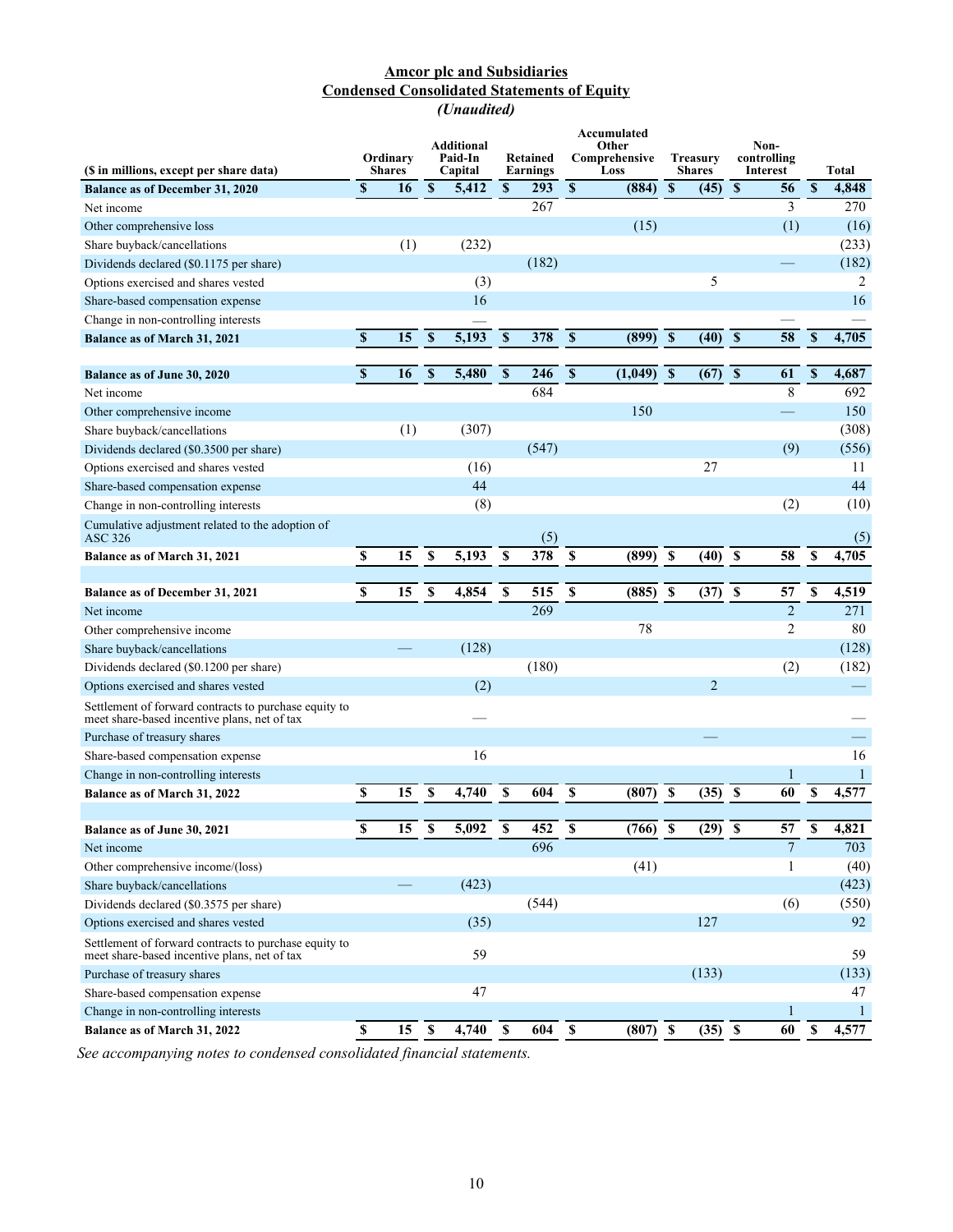## **Amcor plc and Subsidiaries Notes to Condensed Consolidated Financial Statements**

### <span id="page-11-0"></span>**Note 1 - Nature of Operations and Basis of Presentation**

 Amcor plc ("Amcor" or the "Company") is a global packaging company that develops and produces a broad range of packaging products including flexible packaging, rigid packaging containers, specialty cartons, and closures.

The accompanying unaudited condensed consolidated financial statements have been prepared in accordance with accounting principles generally accepted in the United States ("U.S. GAAP") for interim financial information. Consistent with these requirements, this Form 10-Q does not include all the information required by U.S. GAAP for complete financial statements. Further, the year-end Condensed Consolidated Balance Sheet data as of June 30, 2021 was derived from audited financial statements but does not include all disclosures required by U.S. GAAP. It is management's opinion, however, that all material and recurring adjustments have been made that are necessary for a fair statement of its interim financial position, results of operations, and cash flows. For further information, this Form 10-Q should be read in conjunction with the audited Consolidated Financial Statements and accompanying Notes in the Company's Annual Report on Form 10-K for the fiscal year ended June 30, 2021. There have been no material changes to the accounting policies followed by the Company during the current fiscal year.

Certain amounts in the Company's notes to unaudited condensed consolidated financial statements may not add or recalculate due to rounding.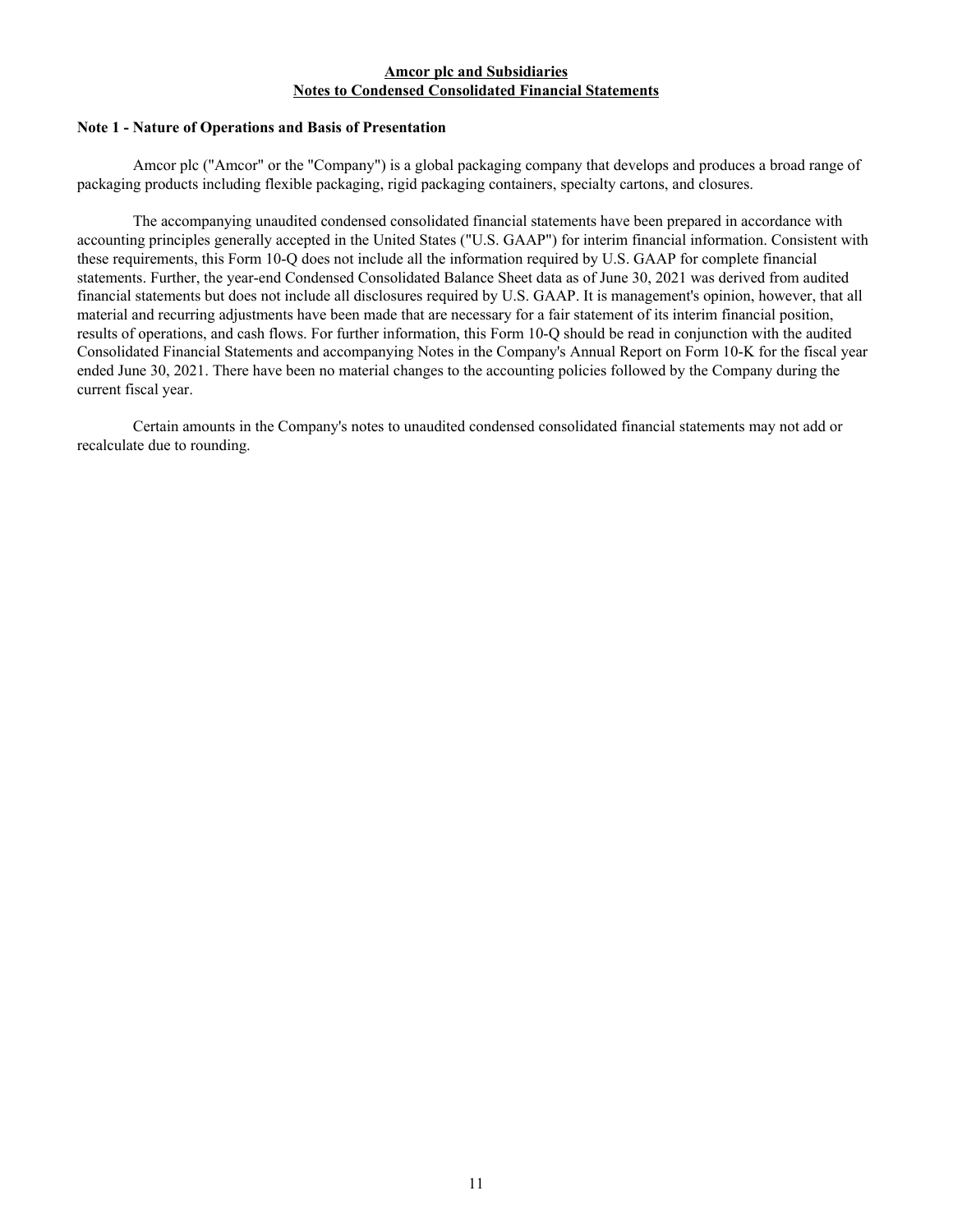#### **Note 2 - New Accounting Guidance**

#### **Recently Adopted Accounting Standards**

 In December 2019, the FASB issued updated guidance to simplify the accounting for income taxes by removing certain exceptions and improving the consistent application of U.S. GAAP in other tax accounting areas. This guidance is effective for annual reporting periods, and any interim periods within those annual periods, that begin after December 15, 2020 with early adoption permitted. The guidance became effective for the Company on July 1, 2021 and the adoption did not have a material impact on the Company's unaudited condensed consolidated financial statements.

#### **Accounting Standards Not Yet Adopted**

In November 2021, the FASB issued an Accounting Standards Update ("ASU") 2021-10 that adds certain disclosure requirements for entities that receive government assistance. The standard is effective for annual periods beginning after December 15, 2021 with early application permitted. The Company will adopt this guidance in fiscal year 2023 and does not expect the adoption to have a material impact on its results of operation, financial position, and disclosures.

 The Company considers the applicability and impact of all ASUs issued by the FASB. The Company determined at this time that all other ASUs not yet adopted are either not applicable or are expected to have minimal impact on its results of operation, financial position, and disclosures.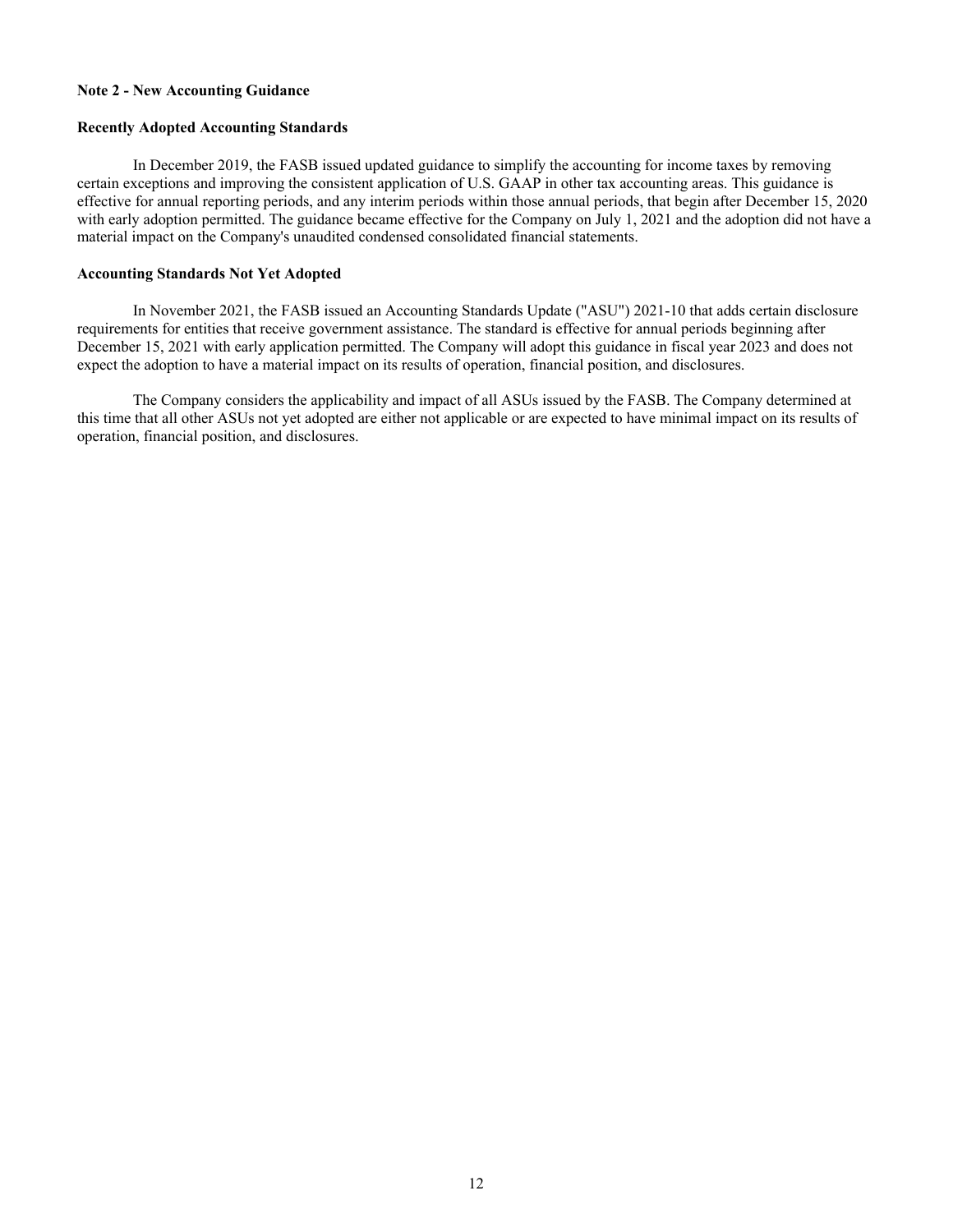### **Note 3 - Restructuring**

#### **2019 Bemis Integration Plan**

 In connection with the acquisition of Bemis Company, Inc. ("Bemis"), the Company initiated restructuring activities in the fourth quarter of fiscal year 2019 aimed at integrating and optimizing the combined organization. The Company is on track to exceed the original target of \$180 million of pre-tax synergies driven by procurement, supply chain, and general and administrative savings by the end of fiscal year 2022 by at least 10%.

 The Company's total 2019 Bemis Integration Plan pre-tax integration costs are expected to be approximately \$250 million. The total 2019 Bemis Integration Plan costs include approximately \$210 million of restructuring and related expenses, net, and \$40 million of general integration expenses. The Company estimates that net cash expenditures including disposal proceeds will be approximately \$170 million, of which \$40 million relates to general integration expenses. As of March 31, 2022, the Company has incurred \$143 million in employee related expenses, \$39 million in fixed asset related expenses, \$35 million in other restructuring and \$36 million in restructuring related expenses, partially offset by a gain on disposal of a business of \$51 million. The nine months ended March 31, 2022 resulted in net cash outflows of \$38 million, of which \$36 million were payments related to restructuring and related expenditures. Cash payments of approximately \$30 million are expected for the balance of the fiscal year for restructuring and related expenses. The 2019 Bemis Integration Plan relates to the Flexibles segment and Corporate and is expected to be substantially completed by the end of fiscal year 2022.

Restructuring related costs are directly attributable to restructuring activities; however, they do not qualify for special accounting treatment as exit or disposal activities. General integration costs are not linked to restructuring. The Company believes the disclosure of restructuring related costs provides more information on the total cost of the 2019 Bemis Integration Plan. The restructuring related costs relate primarily to the closure of facilities and include costs to replace graphics, train new employees on relocated equipment, and anticipated losses on sale of closed facilities.

#### **Other Restructuring Plans**

 The Company has entered into other individually immaterial restructuring plans ("Other Restructuring Plans"). The Company's restructuring charges related to these plans were zero and a gain of \$4 million for the three months ended March 31, 2022 and 2021, and charges of \$1 million and \$5 million for the nine months ended March 31, 2022 and 2021, respectively. The Company's total incurred restructuring charges for Other Restructuring Plans primarily relate to the Flexibles reporting segment.

## **Consolidated Amcor Restructuring Plans**

The total costs incurred from the beginning of the Company's 2019 Bemis Integration Plan and Other Restructuring Plans are as follows:

| (\$ in millions)                                        | 2019 Bemis<br>Integration<br>Plan $(1)$ | <b>Other</b><br>Restructuring<br><b>Plans</b> | Total<br>Restructuring<br>and Related<br><b>Expenses, Net</b> |
|---------------------------------------------------------|-----------------------------------------|-----------------------------------------------|---------------------------------------------------------------|
| Fiscal year 2019 net charges to earnings                | 48                                      | 19<br>-S                                      | 67<br><sup>S</sup>                                            |
| Fiscal year 2020 net charges to earnings                | 60                                      | 18                                            | 78                                                            |
| Fiscal year 2021 net charges to earnings                | 68                                      | 6                                             | 74                                                            |
| Fiscal year 2022 first quarter net charges to earnings  |                                         |                                               | 8                                                             |
| Fiscal year 2022 second quarter net charges to earnings | 10                                      |                                               | 10                                                            |
| Fiscal year 2022 third quarter net charges to earnings  | $\mathbf Q$                             |                                               | 9                                                             |
| <b>Expense incurred to date</b>                         | 202                                     |                                               | 246                                                           |

(1) Total restructuring and related expenses, net, include restructuring related costs from the 2019 Bemis Integration Plan of \$2 million, \$15 million, \$13 million, \$3 million, \$2 million, and \$3 million for fiscal year 2019, fiscal year 2020, fiscal year 2021, first quarter of fiscal year 2022, second quarter of fiscal year 2022, and third quarter of fiscal year 2022, respectively.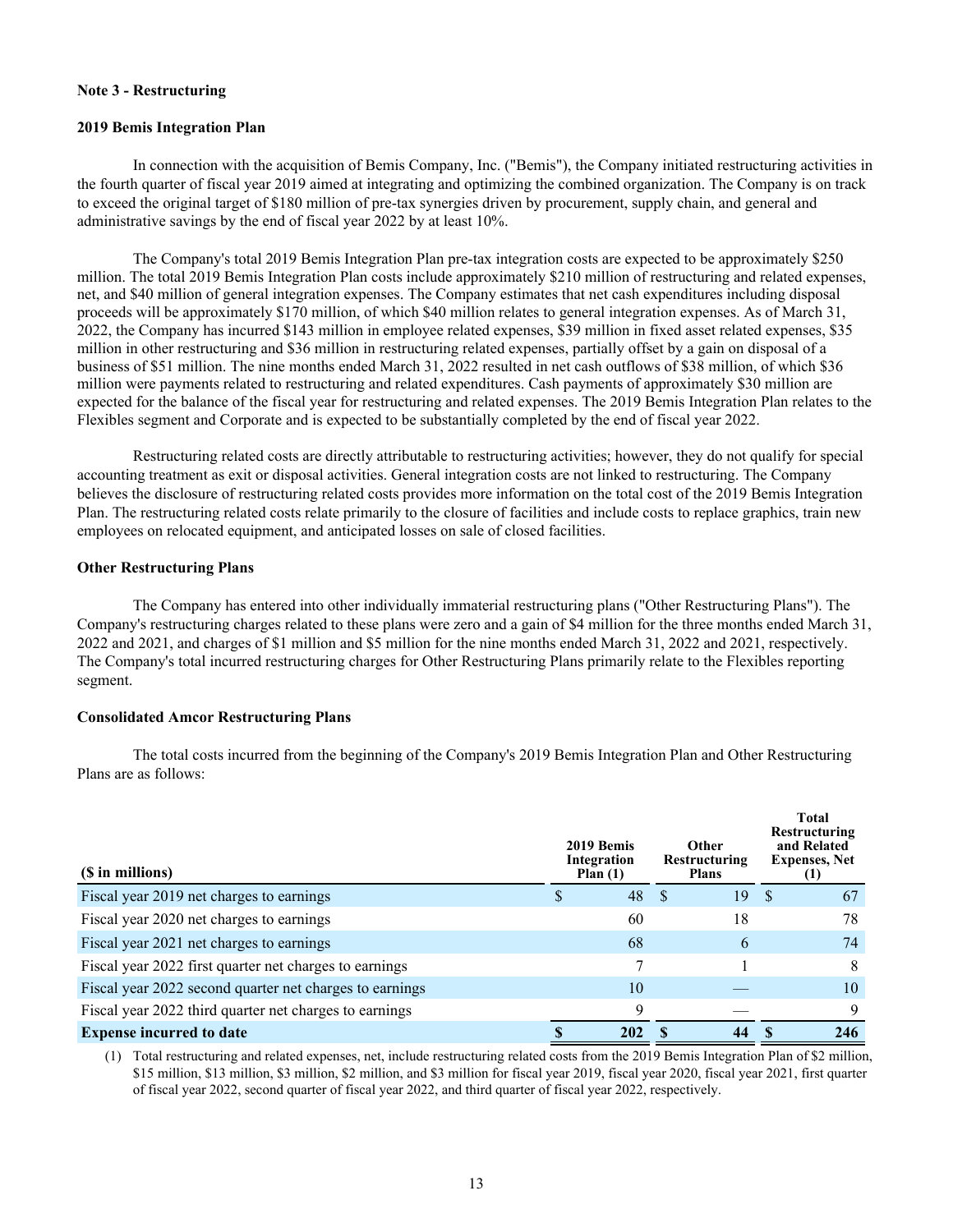An analysis of the restructuring charges by type incurred follows:

|                                | Three Months Ended March 31, |      | Nine Months Ended March 31, |      |  |      |  |  |  |
|--------------------------------|------------------------------|------|-----------------------------|------|--|------|--|--|--|
| (\$ in millions)               | 2022                         | 2021 |                             | 2022 |  | 2021 |  |  |  |
| <b>Employee costs</b>          | 6 S                          | 8    |                             | 9S   |  |      |  |  |  |
| Fixed asset related costs      |                              | 10   |                             |      |  |      |  |  |  |
| Other costs                    |                              |      |                             | 10   |  | 18   |  |  |  |
| Gain on sale of business       |                              | (52) |                             |      |  | (52) |  |  |  |
| Total restructuring costs, net | $\ddot{\mathbf{b}}$          | (29) |                             | 19   |  |      |  |  |  |

An analysis of the Company's restructuring plan liability follows:

| (\$ in millions)                    | <b>Employee</b><br><b>Costs</b> | <b>Fixed Asset</b><br><b>Related Costs</b> | <b>Other Costs</b> |    | <b>Total</b><br>Restructuring<br>Costs |
|-------------------------------------|---------------------------------|--------------------------------------------|--------------------|----|----------------------------------------|
| Liability balance at June 30, 2021  | 78                              |                                            | 17                 | -8 | 95                                     |
| Net charges to earnings             | 9                               |                                            | 10                 |    | 19                                     |
| Cash (paid) / received              | (22)                            |                                            | (11)               |    | (31)                                   |
| Other non-cash                      |                                 | (2)                                        |                    |    | (2)                                    |
| Foreign currency translation        |                                 |                                            |                    |    | (9)                                    |
| Liability balance at March 31, 2022 | 58                              |                                            | 14                 |    | 72                                     |

The costs related to restructuring activities have been presented on the unaudited condensed consolidated statements of income as restructuring and related expenses, net. The accruals related to restructuring activities have been recorded on the unaudited condensed consolidated balance sheets under other current liabilities.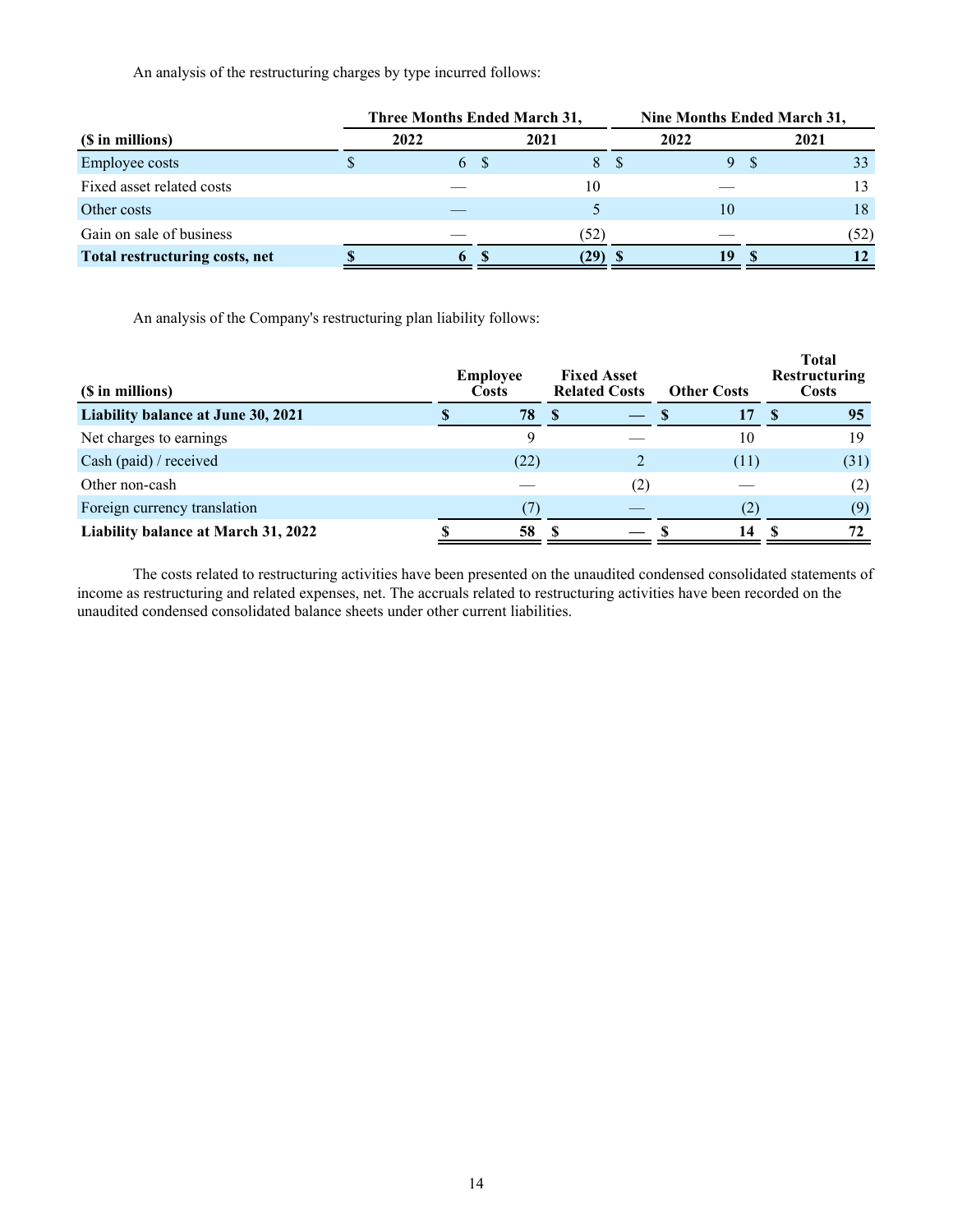## **Note 4 - Inventories, Net**

Inventories, net are summarized as follows:

| (\$ in millions)                   |   | <b>March 31, 2022</b> | <b>June 30, 2021</b> |  |  |
|------------------------------------|---|-----------------------|----------------------|--|--|
| Raw materials and supplies         |   | 1.154                 | 905                  |  |  |
| Work in process and finished goods |   | 1.396                 | 1,193                |  |  |
| Less: inventory reserves           |   | (130)                 | (107)                |  |  |
| Total inventories, net             | S | 2.420                 | 1.991                |  |  |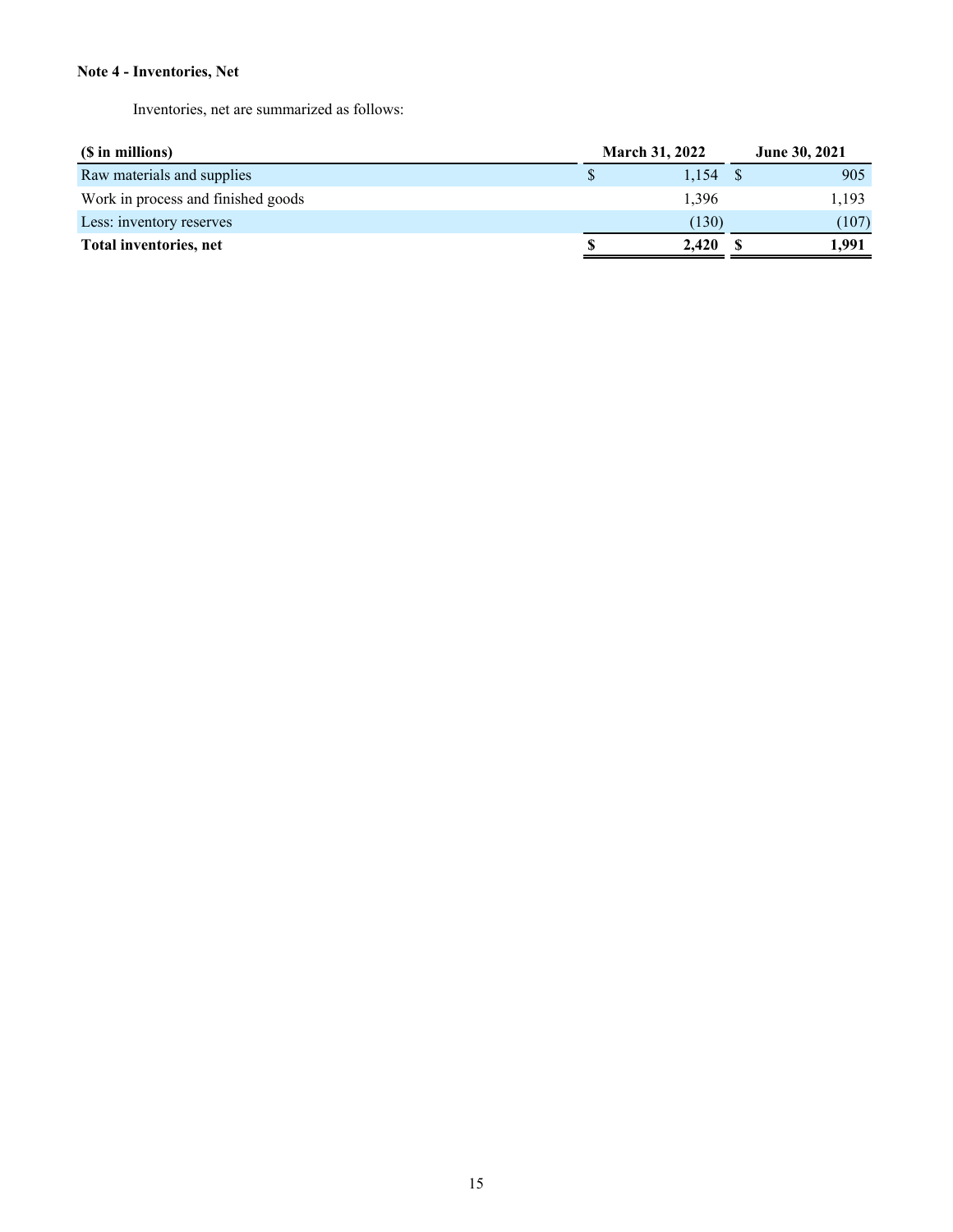### **Note 5 - Goodwill and Other Intangible Assets, Net**

#### **Goodwill**

Changes in the carrying amount of goodwill attributable to each reportable segment were as follows:

| (\$ in millions)                    |   | <b>Flexibles</b><br><b>Segment</b> | <b>Rigid</b><br>Packaging<br>Segment | Total |
|-------------------------------------|---|------------------------------------|--------------------------------------|-------|
| <b>Balance as of June 30, 2021</b>  | S | 4.437                              | 982                                  | 5,419 |
| Foreign currency translation        |   | (40)                               |                                      | (40)  |
| <b>Balance as of March 31, 2022</b> | S | 4.397                              | 982                                  | 5,379 |

 Goodwill is not amortized but is tested for impairment annually in the fourth quarter of the fiscal year, or during interim periods if events or circumstances arise which indicate that goodwill may be impaired. During the third quarter of fiscal year 2022, the Company evaluated the need to perform an interim impairment test of goodwill given the Russia-Ukraine conflict. The Company's analysis concluded that it is more likely than not that the fair value of the Company's reporting units with operations in Russia and Ukraine exceeds the carrying value and therefore a triggering event for an interim impairment test had not occurred. The Company will continue to monitor the impacts of the Russia-Ukraine conflict on its business which may indicate the need to perform future impairment analyses of goodwill.

#### **Other Intangible Assets, Net**

Other intangible assets, net comprised the following:

|                               | <b>March 31, 2022</b>           |                               |              |            |       |  |  |  |  |  |  |
|-------------------------------|---------------------------------|-------------------------------|--------------|------------|-------|--|--|--|--|--|--|
| (\$ in millions)              | <b>Gross Carrying</b><br>Amount | <b>Net Carrying</b><br>Amount |              |            |       |  |  |  |  |  |  |
| Customer relationships        | S                               | 1,981                         | <sup>S</sup> | $(502)$ \$ | 1,479 |  |  |  |  |  |  |
| Computer software             |                                 | 242                           |              | (165)      | 77    |  |  |  |  |  |  |
| Other $(2)$                   |                                 | 327                           |              | (174)      | 153   |  |  |  |  |  |  |
| Total other intangible assets |                                 | 2,550                         | (841)        |            | 1.709 |  |  |  |  |  |  |

|                               | <b>June 30, 2021</b>            |            |                               |            |  |       |  |  |  |  |  |  |
|-------------------------------|---------------------------------|------------|-------------------------------|------------|--|-------|--|--|--|--|--|--|
| (\$ in millions)              | <b>Gross Carrying</b><br>Amount |            | <b>Net Carrying</b><br>Amount |            |  |       |  |  |  |  |  |  |
| Customer relationships        | S                               | $1,986$ \$ |                               | $(405)$ \$ |  | 1,581 |  |  |  |  |  |  |
| Computer software             |                                 | 233        |                               | (156)      |  |       |  |  |  |  |  |  |
| Other $(2)$                   |                                 | 321        |                               | (144)      |  | 177   |  |  |  |  |  |  |
| Total other intangible assets |                                 | 2,540      |                               | 705)       |  | 1,835 |  |  |  |  |  |  |

(1) Accumulated amortization and impairment included \$34 million for March 31, 2022 and June 30, 2021, respectively, of accumulated impairment in the Other category.

(2) Other included \$17 million for March 31, 2022 and June 30, 2021, respectively, of acquired intellectual property assets not yet being amortized as the related R&D projects have not yet been completed.

 Amortization expenses for intangible assets were \$45 million and \$44 million during the three months ended March 31, 2022 and 2021, respectively, and \$135 million and \$134 million during the nine months ended March 31, 2022 and 2021, respectively.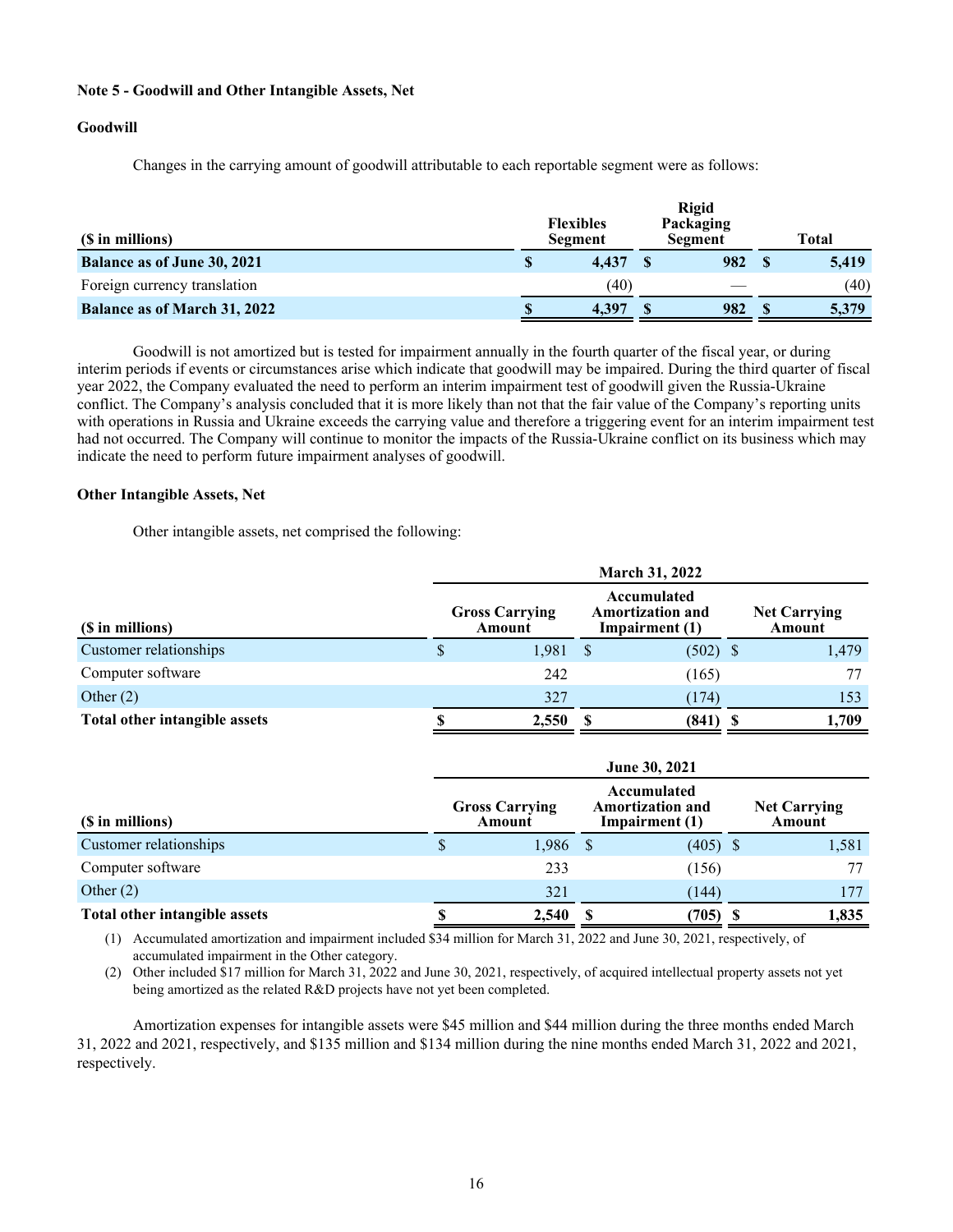#### **Note 6 - Fair Value Measurements**

 The fair values of the Company's financial assets and financial liabilities listed below reflect the amounts that would be received to sell the assets or paid to transfer the liabilities in an orderly transaction between market participants at the measurement date (exit price).

 The Company's non-derivative financial instruments primarily include cash and cash equivalents, trade receivables, trade payables, short-term debt, and long-term debt. As of March 31, 2022 and June 30, 2021, the carrying value of these financial instruments, excluding long-term debt, approximated fair value because of the short-term nature of these instruments.

 The carrying value of long-term debt with variable interest rates approximates its fair value. The fair value of the Company's long-term debt with fixed interest rates is based on market prices, if available, or expected future cash flows discounted at the current interest rate for financial liabilities with similar risk profiles.

The carrying value and estimated fair value of long-term debt with fixed interest rates (excluding commercial paper and finance leases) were as follows:

|                                                                                                   |                   | <b>March 31, 2022</b> |                                |         |  |                   | <b>June 30, 2021</b>           |       |
|---------------------------------------------------------------------------------------------------|-------------------|-----------------------|--------------------------------|---------|--|-------------------|--------------------------------|-------|
| (\$ in millions)                                                                                  | Carrying<br>Value |                       | <b>Fair Value</b><br>(Level 2) |         |  | Carrying<br>Value | <b>Fair Value</b><br>(Level 2) |       |
| Total long-term debt with fixed interest rates (excluding<br>commercial paper and finance leases) |                   | $3.539$ \$            |                                | 3.512 S |  | 4.325 S           |                                | 4,558 |

#### **Assets and Liabilities Measured and Recorded at Fair Value on a Recurring Basis**

 Additionally, the Company measures and records certain assets and liabilities, including derivative instruments and contingent purchase consideration liabilities, at fair value. The following table summarizes the fair value of these instruments, which are measured at fair value on a recurring basis, by level, within the fair value hierarchy:

|                                               | March 31, 2022 |  |                |    |      |         |      |              |
|-----------------------------------------------|----------------|--|----------------|----|------|---------|------|--------------|
| (\$ in millions)                              | <b>Level 1</b> |  | <b>Level 2</b> |    |      | Level 3 |      | <b>Total</b> |
| <b>Assets</b>                                 |                |  |                |    |      |         |      |              |
| Commodity contracts                           | \$             |  | -S             | 12 | - \$ |         |      | 12           |
| Forward exchange contracts                    |                |  |                | 4  |      |         |      | 4            |
| Total assets measured at fair value           |                |  |                | 16 |      |         |      | 16           |
|                                               |                |  |                |    |      |         |      |              |
| <b>Liabilities</b>                            |                |  |                |    |      |         |      |              |
| Contingent purchase consideration liabilities | \$             |  | $\mathbf{S}$   |    | -S   | 16      | - \$ | 16           |
| Forward exchange contracts                    |                |  |                | 11 |      |         |      | 11           |
| Interest rate swaps                           |                |  |                | 43 |      |         |      | 43           |
| Total liabilities measured at fair value      |                |  |                | 54 | ъ    | 16      |      | 70           |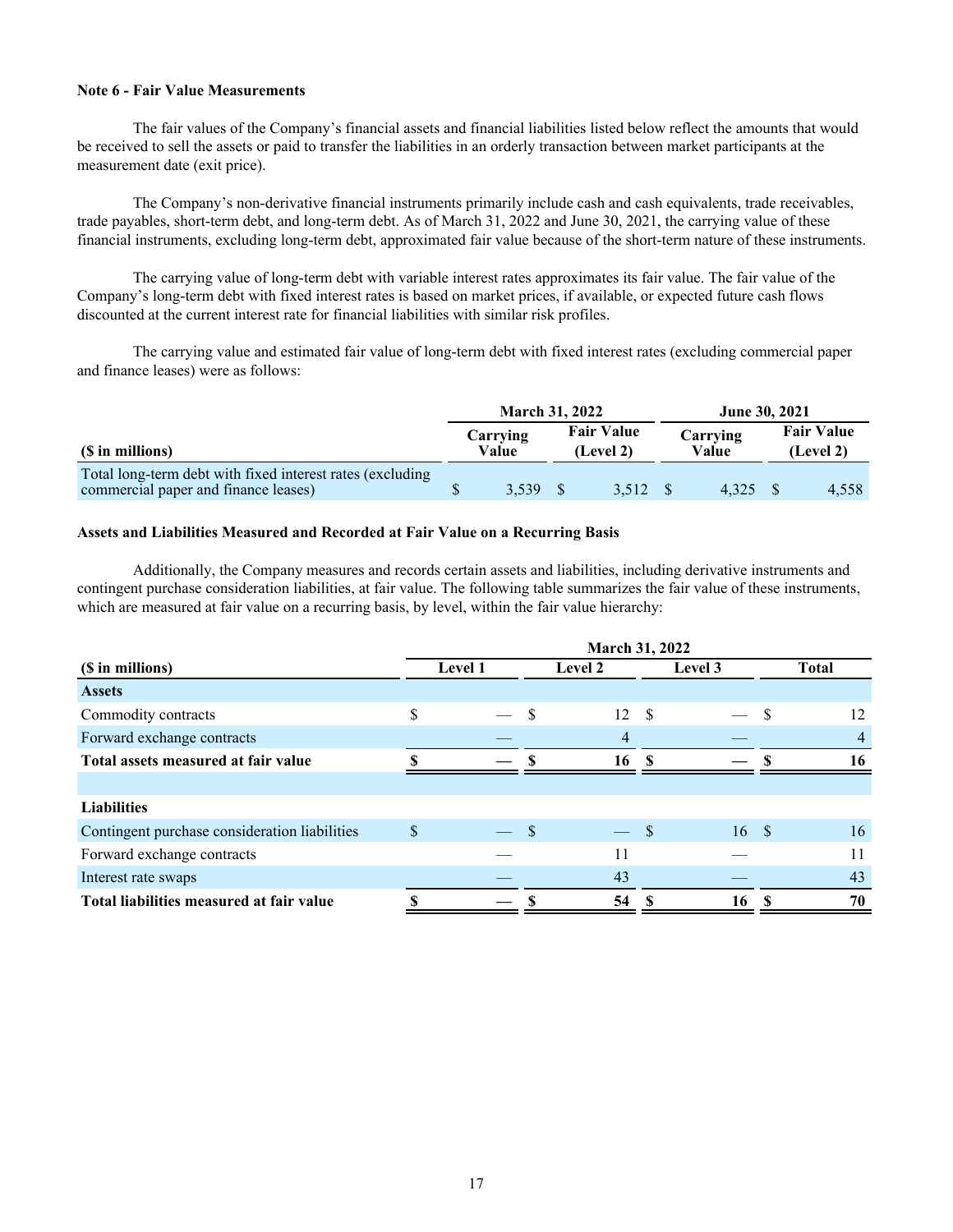|                                               | June 30, 2021 |  |   |                         |         |    |    |              |  |
|-----------------------------------------------|---------------|--|---|-------------------------|---------|----|----|--------------|--|
| (\$ in millions)                              | Level 1       |  |   | Level 2                 | Level 3 |    |    | <b>Total</b> |  |
| <b>Assets</b>                                 |               |  |   |                         |         |    |    |              |  |
| Commodity contracts                           | \$            |  | S | 14                      | - \$    |    | -S | 14           |  |
| Forward exchange contracts                    |               |  |   |                         |         |    |    |              |  |
| Interest rate swaps                           |               |  |   | 19                      |         |    |    | 19           |  |
| Total assets measured at fair value           |               |  |   | 40                      | ¢       |    |    | 40           |  |
|                                               |               |  |   |                         |         |    |    |              |  |
| <b>Liabilities</b>                            |               |  |   |                         |         |    |    |              |  |
| Contingent purchase consideration liabilities | \$            |  |   |                         |         | 18 | -S | 18           |  |
| Forward exchange contracts                    |               |  |   | 4                       |         |    |    |              |  |
| Total liabilities measured at fair value      |               |  |   | $\overline{\mathbf{4}}$ |         | 18 |    | 22           |  |

The fair value of the commodity contracts was determined using a discounted cash flow analysis based on the terms of the contracts and observed market forward prices discounted at a currency-specific rate. Forward exchange contract fair values were determined based on quoted prices for similar assets and liabilities in active markets using inputs, such as currency rates and forward points. The fair value of the interest rate swaps was determined using a discounted cash flow method based on market-based swap yield curves, taking into account current interest rates.

 Contingent purchase consideration liabilities arise from business acquisitions. As of March 31, 2022, the Company's contingent purchase consideration liabilities consist of a \$10 million liability that is contingent on future royalty income generated by Discma AG, a subsidiary acquired in March 2017, and a \$6 million balance relating to consideration for small business acquisitions where payments are contingent on the Company vacating a certain property or performance criteria. The fair value of the contingent purchase consideration liabilities was determined for each arrangement individually. The fair value was determined using the income approach with significant inputs that are not observable in the market. Key assumptions include the discount rates consistent with the level of risk of achievement and probability adjusted financial projections. The expected outcomes are recorded at net present value, which requires adjustment over the life for changes in risks and probabilities. Changes arising from modifications in forecasts related to contingent consideration are expected to be immaterial.

 The fair value of contingent purchase consideration liabilities is included in other current liabilities and other noncurrent liabilities in the unaudited condensed consolidated balance sheets.

## **Assets and Liabilities Measured and Recorded at Fair Value on a Nonrecurring Basis**

 In addition to assets and liabilities that are recorded at fair value on a recurring basis, the Company records assets and liabilities at fair value on a nonrecurring basis. The Company measures certain assets, including technology intangible assets, equity method and other investments, and other long-lived and intangible assets at fair value on a nonrecurring basis when they are deemed to be other than temporarily impaired. The fair values of these assets are determined, when applicable, based on valuation techniques using the best information available, and may include quoted market prices, market comparables, and discounted cash flow projections.

Resulting from the disposal of non-core assets during the nine months ended March 31, 2022, the Company has recorded an expense of \$9 million, predominantly to adjust the long-lived assets to their fair value less cost to sell as determined in reference to the selling price in the signed sale and purchase agreement. During the nine months ended March 31, 2022, longlived assets with a carrying value of \$12 million were written down to a fair value of zero as the Company's Durban, South Africa, manufacturing facility was destroyed in a fire as the result of general civil unrest. In addition, other long-lived assets in South Africa, with a carrying amount of \$8 million, were written down to their estimated fair value of \$4 million using level 3 inputs. These expenses are included within other income/(expense), net in the accompanying unaudited condensed consolidated statements of income. The Company sold its equity method investment in AMVIG Holdings Limited ("AMVIG") on September 30, 2020. Refer to Note 15, "Disposals."

 The Company tests indefinite-lived intangibles for impairment when facts and circumstances indicate the carrying value may not be recoverable from their undiscounted cash flows. During the nine months ended March 31, 2022, and 2021, there were no indefinite-lived intangible impairment charges recorded. Refer to Note 5, "Goodwill and Other Intangible Assets, Net," for information on interim impairment assessments.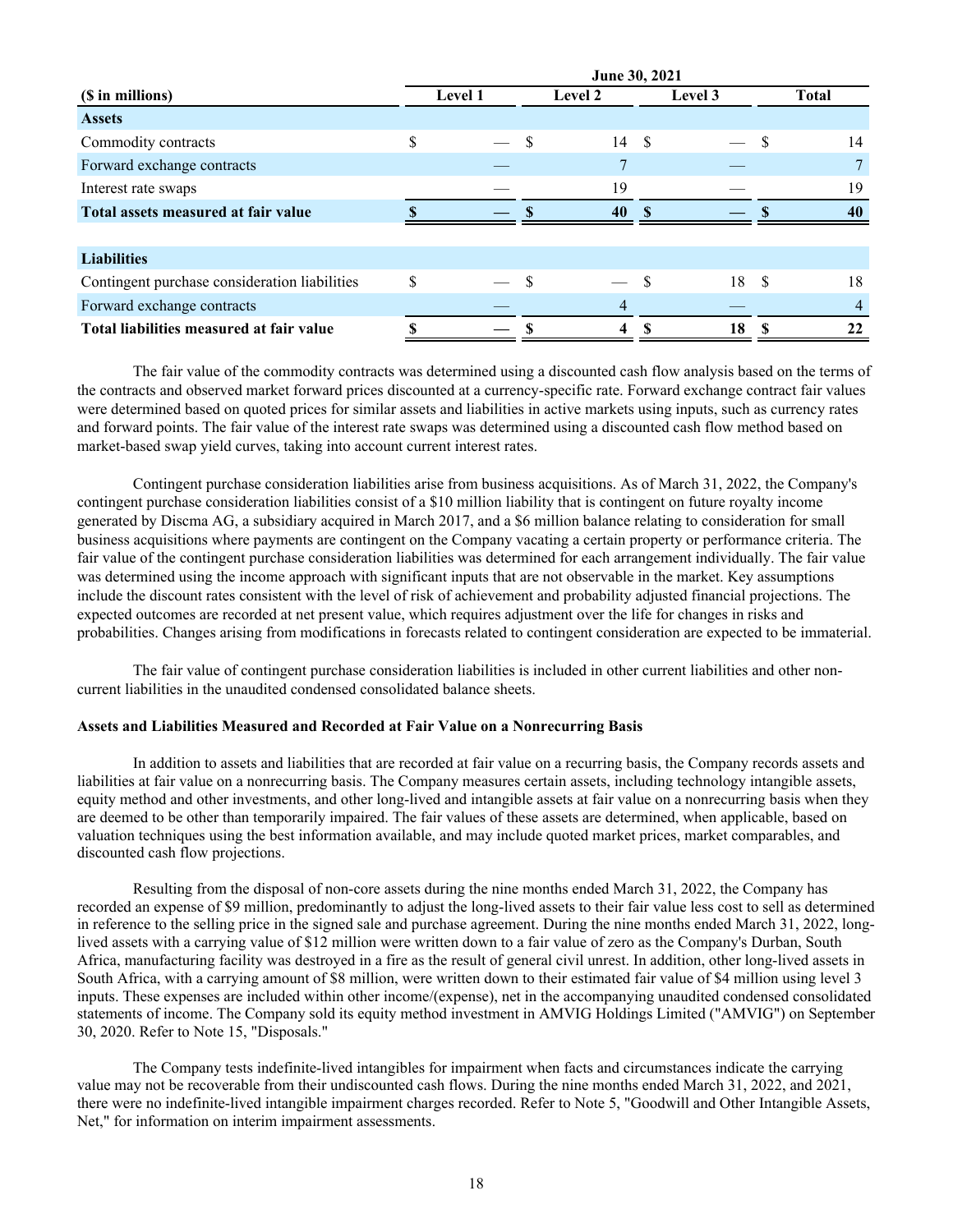#### **Note 7 - Derivative Instruments**

 The Company periodically uses derivatives and other financial instruments to hedge exposures to interest rate, commodity price, and currency risks. The Company does not hold or issue financial instruments for speculative or trading purposes. For hedges that meet the hedge accounting criteria, the Company, at inception, formally designates and documents the instrument as a fair value hedge or a cash flow hedge of a specific underlying exposure. On an ongoing basis, the Company assesses and documents that its hedges have been and are expected to continue to be highly effective.

#### **Interest Rate Risk**

 The Company's policy is to manage exposure to interest rate risk by maintaining a mixture of fixed-rate and variablerate debt, monitoring global interest rates and, where appropriate, hedging floating interest rate exposure or debt at fixed interest rates through various interest rate derivative instruments, including, but not limited to, interest rate swaps, cross-currency interest rate swaps, and interest rate locks. For interest rate swaps that are accounted for as fair value hedges, the gains and losses related to the changes in the fair value of the interest rate swaps are included in interest expense and offset changes in the fair value of the hedged portion of the underlying debt that are attributable to the changes in market interest rates. Changes in the fair value of interest rate swaps that have not been designated as hedging instruments are reported in the accompanying unaudited condensed consolidated statements of income under other non-operating income, net.

 In December 2021, the Company entered into an aggregate \$250 million notional amount of receive-fixed/pay-variable interest rate swaps, which will mature on May 15, 2028. These swaps were designated as a fair value hedge against 50% of \$500 million of principal on the 4.50% U.S. dollar notes due in May 2028. Also during December 2021, the Company settled \$100 million of a receive-fixed/pay-variable interest rate swap as a result of the full redemption of \$275 million 5.95% U.S. private placement notes at maturity. This interest rate swap was designated as a fair value hedge at inception.

 In July 2021, the Company terminated \$400 million of its receive-fixed/pay-variable interest rate swaps that were designated as fair value hedges and received \$2 million in net proceeds. This termination was in association with the full redemption of the \$400 million 4.50% U.S. dollar notes due October 2021, completed on July 15, 2021. In July 2021, the Company also terminated an aggregate amount of  $\epsilon$ 300 million (equivalent of \$357 million) receive-fixed/pay-variable interest rate swaps and received  $\epsilon$ 13 million (equivalent of \$15 million) in net proceeds. These interest rate swaps, which were to mature in March 2023, were designated as fair value hedges against  $\epsilon$ 300 million of principal on the 2.75% Euro bonds due March 2023. The gain on the termination of the aforementioned swaps is deferred and is being amortized to interest income over the remaining contractual term of the 2.75% Euro bonds due March 2023.

 As of March 31, 2022, and June 30, 2021, the total notional amount of the Company's receive-fixed/pay-variable interest rate swaps accounted for as fair value hedges was \$650 million and \$1,257 million, respectively.

### **Foreign Currency Risk**

 The Company manufactures and sells its products and finances its operations in a number of countries throughout the world and, as a result, is exposed to movements in foreign currency exchange rates. The purpose of the Company's foreign currency hedging program is to manage the volatility associated with the changes in exchange rates.

 To manage this exchange rate risk, the Company utilizes forward contracts. Contracts that qualify for hedge accounting are designated as cash flow hedges of certain forecasted transactions denominated in foreign currencies. The effective portion of the changes in fair value of these instruments is reported in accumulated other comprehensive loss ("AOCI") and reclassified into earnings in the same financial statement line item and in the same period or periods during which the related hedged transactions affect earnings. The ineffective portion is recognized in earnings over the life of the hedging relationship in the same unaudited condensed consolidated statements of income line item as the underlying hedged item. Changes in the fair value of forward contracts that have not been designated as hedging instruments are reported in the accompanying unaudited condensed consolidated statements of income.

 As of March 31, 2022, and June 30, 2021, the notional amount of the outstanding forward contracts was \$1.0 billion and \$1.1 billion, respectively.

#### **Commodity Risk**

 Certain raw materials used in the Company's production processes are subject to price volatility caused by weather, supply conditions, political and economic variables, and other unpredictable factors. The Company's policy is to minimize exposure to price volatility by passing through the commodity price risk to customers, including through the use of fixed price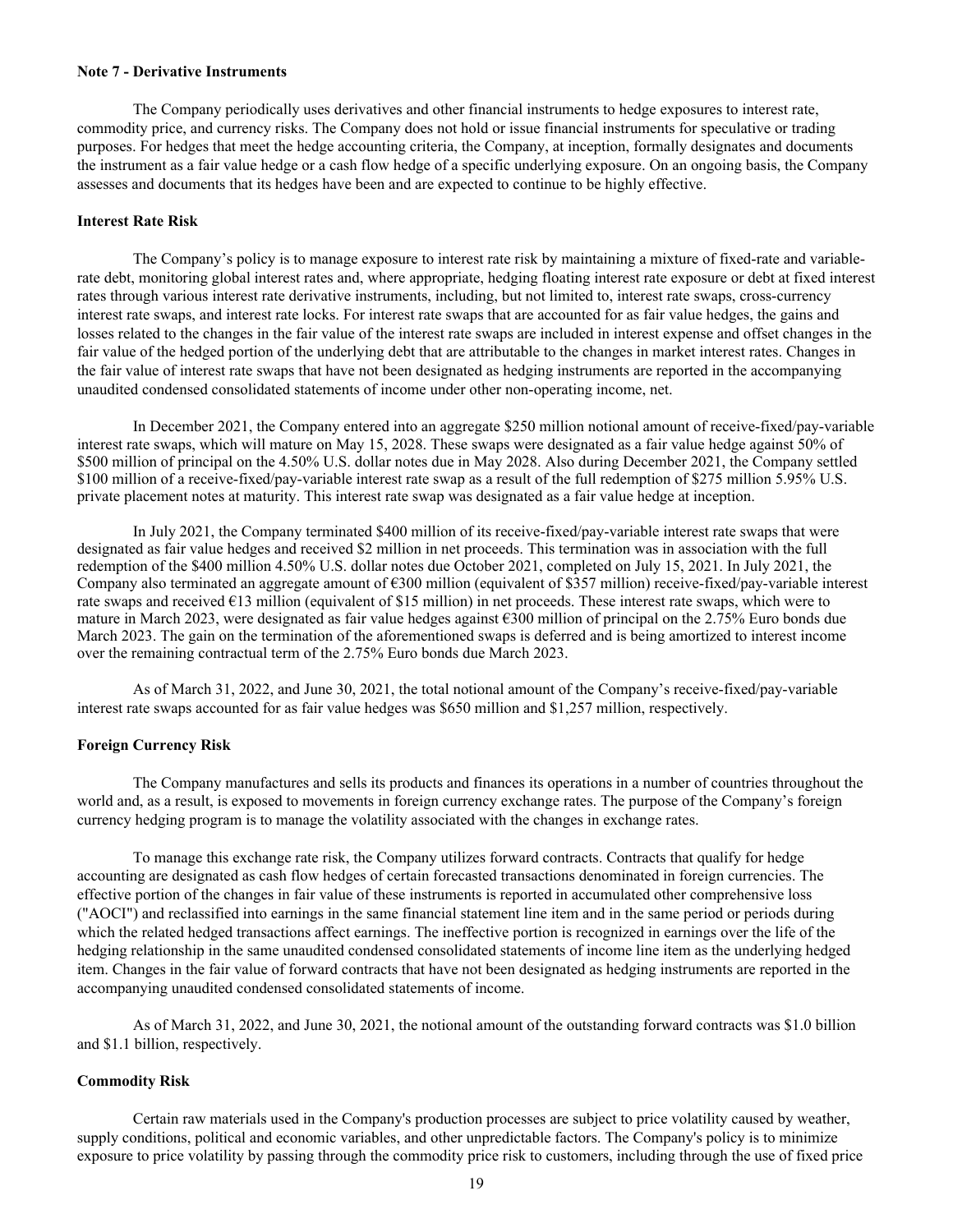swaps. The Company purchases on behalf of customers fixed price commodity swaps to offset the exposure of price volatility on the underlying sales contracts. These instruments are cash closed out on maturity and the related cost or benefit is passed through to customers. Information about commodity price exposure is derived from supply forecasts submitted by customers and these exposures are hedged by a central treasury unit. Changes in the fair value of commodity hedges are recognized in AOCI. The cumulative amount of the hedge is recognized in the unaudited condensed consolidated statements of income when the forecasted transaction is realized.

The Company had the following outstanding commodity contracts to hedge forecasted purchases:

|           | <b>March 31, 2022</b> | <b>June 30, 2021</b> |
|-----------|-----------------------|----------------------|
| Commodity | Volume                | Volume               |
| Aluminum  | 12.299 tons           | 22,629 tons          |
| PET resin | 23,629,780 lbs.       | $6,312,764$ lbs.     |

The following table provides the location of derivative instruments in the unaudited condensed consolidated balance sheets:

| (\$ in millions)                                      | <b>Balance Sheet Location</b>    | <b>March 31, 2022</b> | June 30, 2021                   |
|-------------------------------------------------------|----------------------------------|-----------------------|---------------------------------|
| <b>Assets</b>                                         |                                  |                       |                                 |
| Derivatives in cash flow hedging relationships:       |                                  |                       |                                 |
| Commodity contracts                                   | Other current assets             | $\mathbb{S}$<br>11    | $\mathbf{\hat{S}}$<br>14        |
| Forward exchange contracts                            | Other current assets             | $\overline{2}$        | 3                               |
| Derivatives in fair value hedging relationships:      |                                  |                       |                                 |
| Interest rate swaps                                   | Other current assets             |                       | 15                              |
| Derivatives not designated as hedging<br>instruments: |                                  |                       |                                 |
| Forward exchange contracts                            | Other current assets             | 2                     | 4                               |
| <b>Total current derivative contracts</b>             |                                  | 15                    | 36                              |
| Derivatives in cash flow hedging relationships:       |                                  |                       |                                 |
| Commodity contracts                                   | Other non-current assets         | 1                     |                                 |
| Derivatives in fair value hedging relationships:      |                                  |                       |                                 |
| Interest rate swaps                                   | Other non-current assets         |                       | 4                               |
| <b>Total non-current derivative contracts</b>         |                                  |                       | $\overline{4}$                  |
| <b>Total derivative asset contracts</b>               |                                  | S<br>16               | 40<br>$\boldsymbol{\mathsf{S}}$ |
| <b>Liabilities</b>                                    |                                  |                       |                                 |
| Derivatives in cash flow hedging relationships:       |                                  |                       |                                 |
| Forward exchange contracts                            | Other current liabilities        | \$<br>5               | \$<br>2                         |
| Derivatives not designated as hedging<br>instruments: |                                  |                       |                                 |
| Forward exchange contracts                            | Other current liabilities        | 6                     | 2                               |
| <b>Total current derivative contracts</b>             |                                  | 11                    | $\overline{4}$                  |
| Derivatives in fair value hedging relationships:      |                                  |                       |                                 |
| Interest rate swaps                                   | Other non-current<br>liabilities | 43                    |                                 |
| <b>Total non-current derivative contracts</b>         |                                  | 43                    |                                 |
| <b>Total derivative liability contracts</b>           |                                  | 54<br>\$              | $\mathbf S$<br>4                |

Certain derivative financial instruments are subject to master netting arrangements and are eligible for offset. The Company has made an accounting policy election not to offset the fair values of these instruments within the unaudited condensed consolidated balance sheets.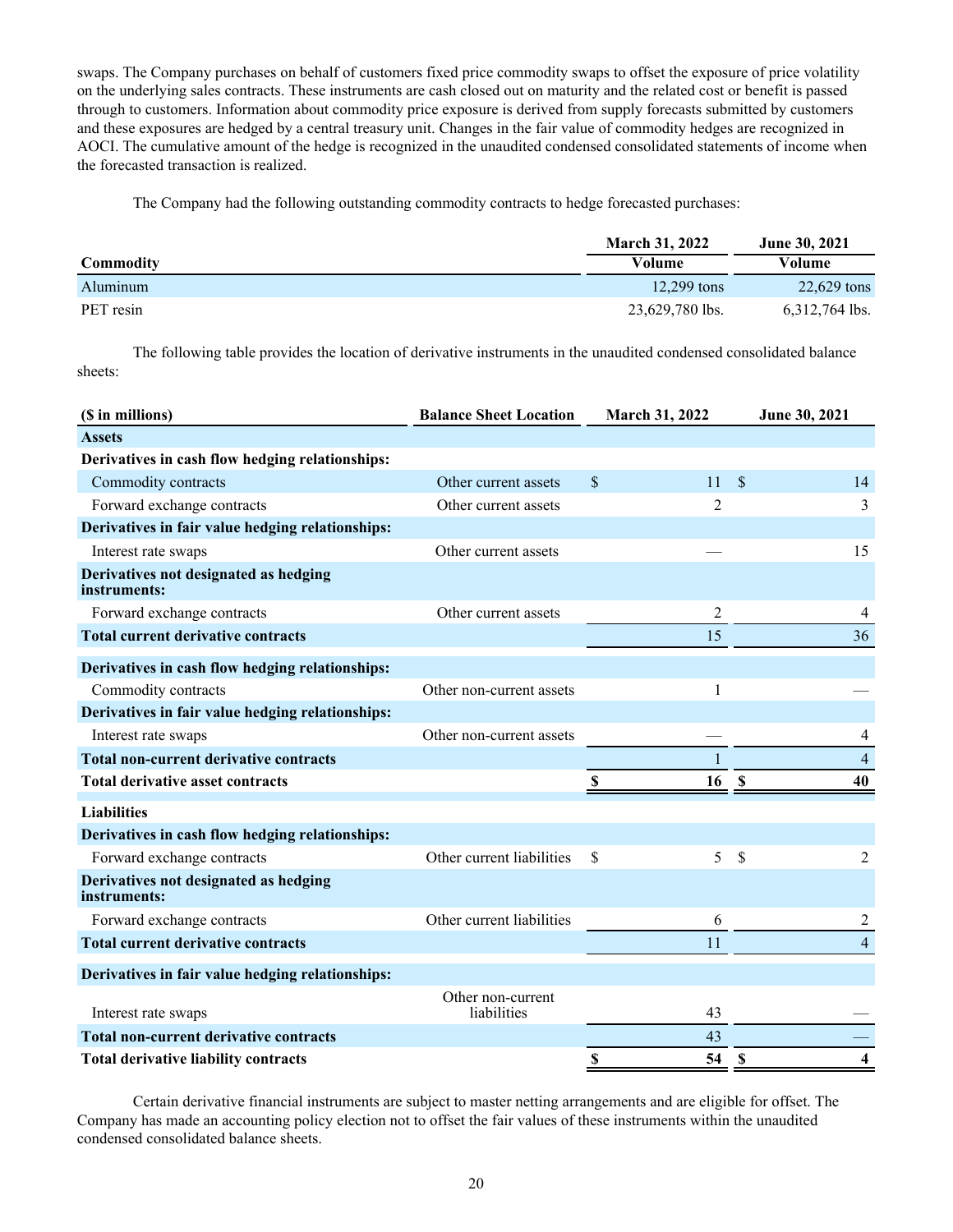The following tables provide the effects of derivative instruments on AOCI and in the unaudited condensed consolidated statements of income:

|                                                   | Location of Gain /<br>(Loss) Reclassified<br>from AOCI into<br><b>Income (Effective</b> | Gain / (Loss) Reclassified from AOCI into Income (Effective Portion) |                                     |    |      |                             |      |  |      |  |  |  |
|---------------------------------------------------|-----------------------------------------------------------------------------------------|----------------------------------------------------------------------|-------------------------------------|----|------|-----------------------------|------|--|------|--|--|--|
|                                                   |                                                                                         |                                                                      | <b>Three Months Ended March 31,</b> |    |      | Nine Months Ended March 31, |      |  |      |  |  |  |
| (\$ in millions)                                  | Portion)                                                                                |                                                                      | 2022                                |    | 2021 |                             | 2022 |  | 2021 |  |  |  |
| Derivatives in cash flow<br>hedging relationships |                                                                                         |                                                                      |                                     |    |      |                             |      |  |      |  |  |  |
| Commodity contracts                               | Cost of sales                                                                           | S                                                                    |                                     | 3S |      | -S                          | 15 S |  | (3)  |  |  |  |
| Forward exchange contracts                        | Net sales                                                                               |                                                                      |                                     |    |      |                             |      |  |      |  |  |  |
| Treasury locks                                    | Interest expense                                                                        |                                                                      |                                     |    | [1]  |                             | (2)  |  | (2)  |  |  |  |
| <b>Total</b>                                      |                                                                                         |                                                                      |                                     |    |      |                             | 14   |  | (5)  |  |  |  |

|                                                      | Location of Gain /<br>(Loss) Recognized in<br>the Unaudited<br>Condensed<br>Consolidated<br><b>Statements of Income</b> | Gain / (Loss) Recognized in Income for Derivatives Not Designated as<br><b>Hedging Instruments</b> |                                     |  |              |                             |           |  |      |  |  |  |
|------------------------------------------------------|-------------------------------------------------------------------------------------------------------------------------|----------------------------------------------------------------------------------------------------|-------------------------------------|--|--------------|-----------------------------|-----------|--|------|--|--|--|
| (\$ in millions)                                     |                                                                                                                         |                                                                                                    | <b>Three Months Ended March 31,</b> |  |              | Nine Months Ended March 31, |           |  |      |  |  |  |
|                                                      |                                                                                                                         |                                                                                                    | 2022                                |  | 2021         |                             | 2022      |  | 2021 |  |  |  |
| Derivatives not designated as<br>hedging instruments |                                                                                                                         |                                                                                                    |                                     |  |              |                             |           |  |      |  |  |  |
| Forward exchange contracts                           | Other income/<br>(expense), net                                                                                         | \$                                                                                                 | $(9)$ \$                            |  | $\mathbf{3}$ | -S                          | $(42)$ \$ |  | 16   |  |  |  |
| Cross-currency interest rate<br>swaps                | Other income/<br>(expense), net                                                                                         |                                                                                                    |                                     |  |              |                             |           |  | (4)  |  |  |  |
| Total                                                |                                                                                                                         |                                                                                                    | (9)                                 |  | 3            |                             | $(42)$ \$ |  | 12   |  |  |  |

|                                                    | <b>Location of Loss</b><br>Recognized in the<br><b>Unaudited</b> | Loss Recognized in Income for Derivatives in Fair Value Hedging<br><b>Relationships</b> |                                     |      |          |                             |           |      |      |  |  |  |
|----------------------------------------------------|------------------------------------------------------------------|-----------------------------------------------------------------------------------------|-------------------------------------|------|----------|-----------------------------|-----------|------|------|--|--|--|
|                                                    | Condensed<br>Consolidated                                        |                                                                                         | <b>Three Months Ended March 31,</b> |      |          | Nine Months Ended March 31, |           |      |      |  |  |  |
| (\$ in millions)                                   | <b>Statements of Income</b>                                      |                                                                                         | 2022                                | 2021 |          |                             | 2022      | 2021 |      |  |  |  |
| Derivatives in fair value<br>hedging relationships |                                                                  |                                                                                         |                                     |      |          |                             |           |      |      |  |  |  |
| Interest rate swaps                                | Interest expense                                                 | \$                                                                                      | $(42)$ \$                           |      | $(5)$ \$ |                             | $(49)$ \$ |      | (14) |  |  |  |
| Forward exchange contracts                         | Other income/<br>(expense), net                                  |                                                                                         | (12)                                |      |          |                             | (12)      |      |      |  |  |  |
| Total                                              |                                                                  |                                                                                         | (54)                                | - 56 | (5)      | -S                          | (61)      | - 56 | (14) |  |  |  |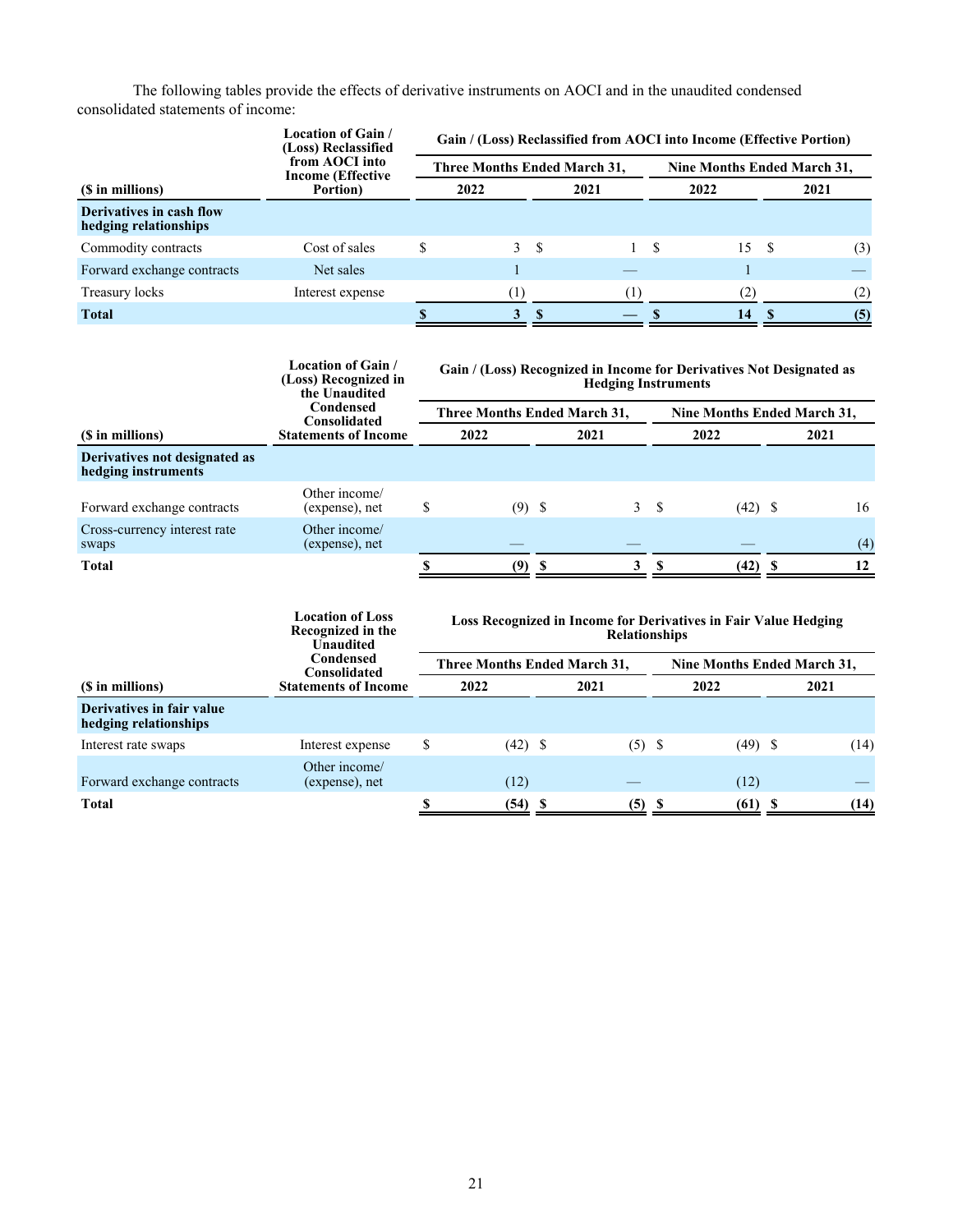#### **Note 8 - Components of Net Periodic Benefit Cost**

| Net periodic benefit cost for benefit plans included the following components: |  |
|--------------------------------------------------------------------------------|--|
|--------------------------------------------------------------------------------|--|

|                                      | <b>Three Months Ended March 31,</b> |             | Nine Months Ended March 31, |      |      |      |  |  |
|--------------------------------------|-------------------------------------|-------------|-----------------------------|------|------|------|--|--|
| (\$ in millions)                     | 2022                                | 2021        |                             | 2022 | 2021 |      |  |  |
| Service cost                         | 6 \$                                | $7^{\circ}$ | <sup>S</sup>                | 18   |      | 19   |  |  |
| Interest cost                        |                                     |             |                             | 30   |      | 29   |  |  |
| Expected return on plan assets       | (14)                                | (14)        |                             | (47) |      | (44) |  |  |
| Amortization of actuarial loss       |                                     |             |                             |      |      | 6    |  |  |
| Amortization of prior service credit |                                     |             |                             | (3)  |      | (1)  |  |  |
| Settlement costs                     |                                     |             |                             |      |      |      |  |  |
| Net periodic benefit cost            |                                     | 3           |                             | 5.   |      |      |  |  |

Service cost is included in operating income. All other components of net periodic benefit cost other than service cost are recorded within other non-operating income, net.

 On October 12, 2021, the Company contracted with Pacific Life Insurance Company to purchase a group annuity contract and to transfer \$186 million of its pension plan assets and related benefit obligations. This transaction required a remeasurement of the pension plan assets and obligations and resulted in the recognition of a \$3 million non-cash pension settlement loss in the nine months ended March 31, 2022.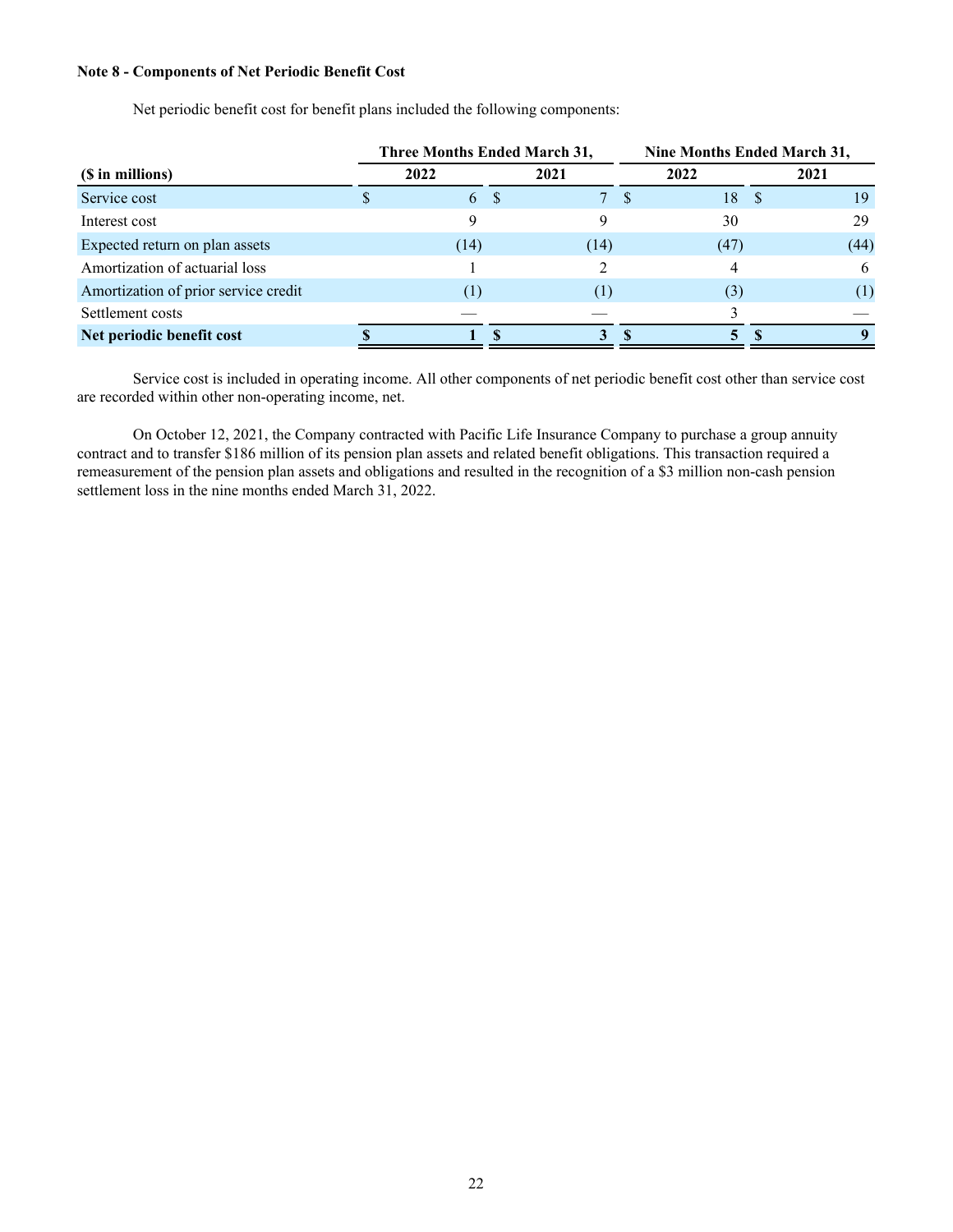## **Note 9 - Debt**

On December 15, 2021, the Company redeemed U.S. private placement notes of a principal amount of \$275 million at maturity using the proceeds from the commercial paper program. The notes carried an interest rate of 5.95%.

 On July 15, 2021, the Company redeemed U.S. dollar notes of a principal amount of \$400 million. The notes had a contractual maturity of October 15, 2021 and carried an interest rate of 4.50%.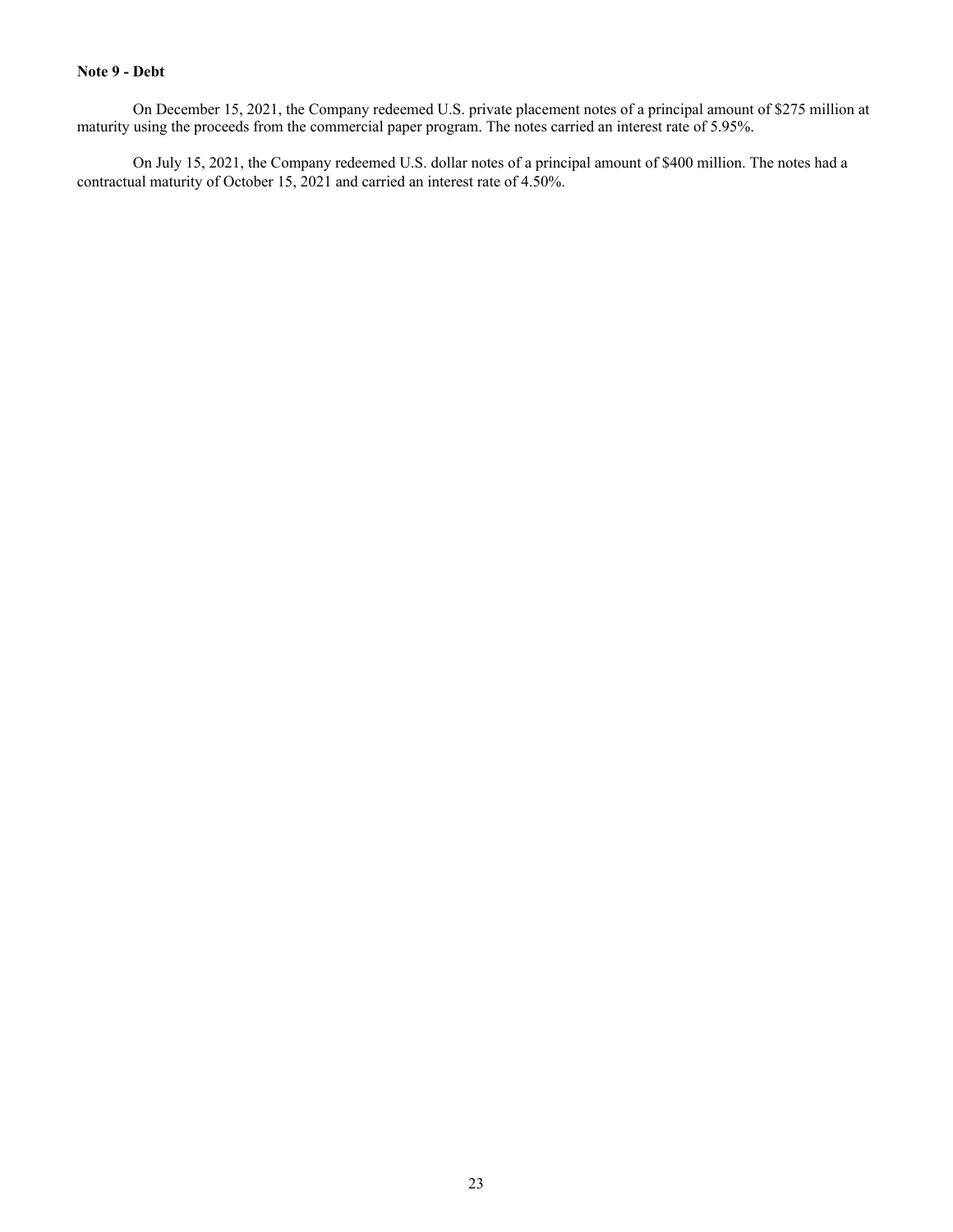## **Note 10 - Income Taxes**

 The provision for income taxes for the three and nine months ended March 31, 2022 and 2021 is based on the Company's estimated annual effective tax rate for the respective fiscal years, and is applied on income before income taxes and equity in income of affiliated companies, and adjusted for specific items that are required to be recognized in the period in which they are incurred.

 The effective tax rate for the three months ended March 31, 2022 increased by 0.2 percentage points compared to the three months ended March 31, 2021 from 20.8% to 21.0% primarily due to timing of discrete events in the corresponding periods, including benefits on integration and restructuring costs in the prior period and changes to the taxability of certain items. For the nine months ended March 31, 2022 and 2021, the effective tax rates were 21.8% and 21.7%, respectively.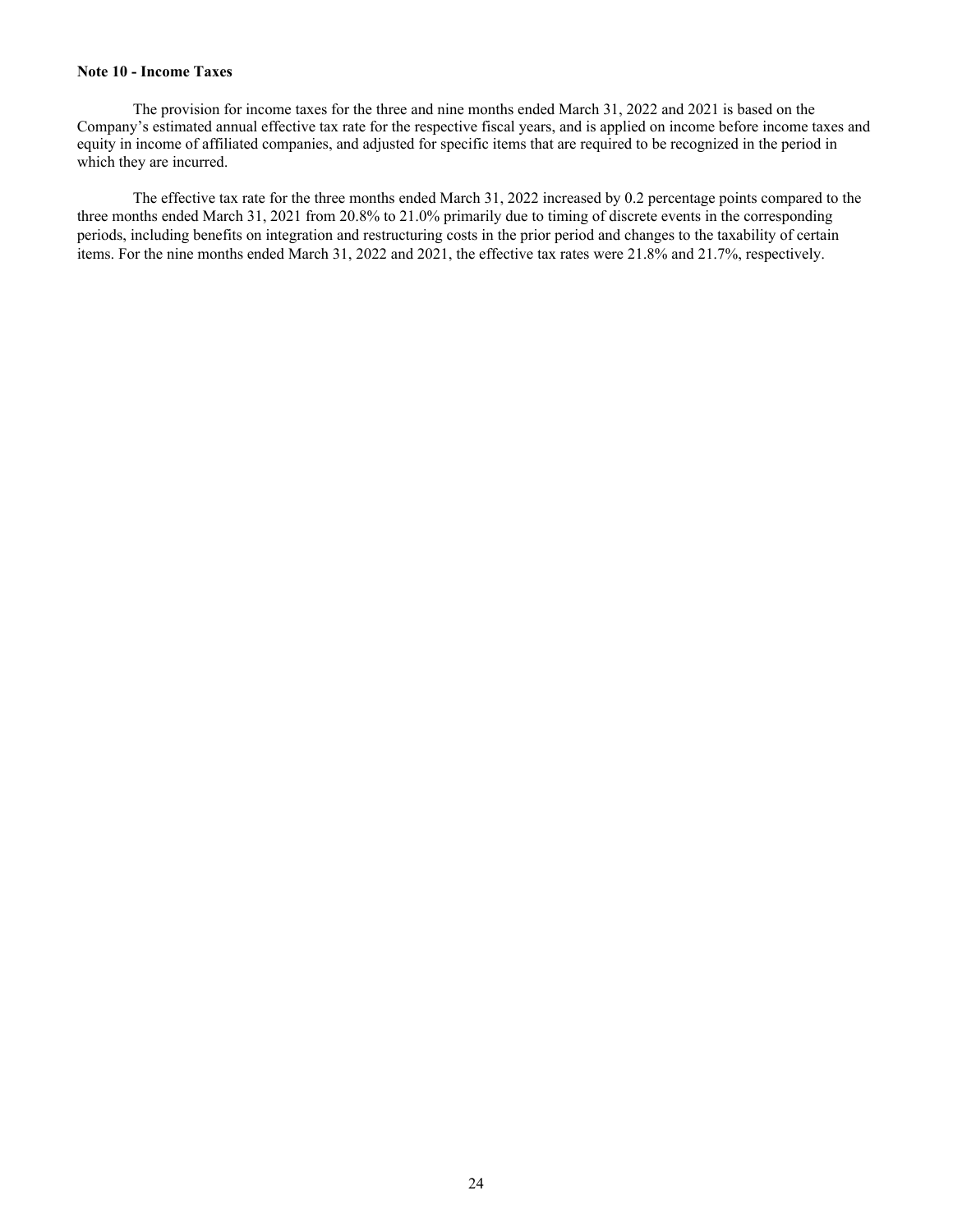## **Note 11 - Shareholders' Equity**

The changes in ordinary and treasury shares during the nine months ended March 31, 2022 and 2021 were as follows:

|                                     | <b>Ordinary Shares</b>     |      |        | <b>Treasury Shares</b>     |          |       |  |
|-------------------------------------|----------------------------|------|--------|----------------------------|----------|-------|--|
| (shares and \$ in millions)         | Number of<br><b>Shares</b> |      | Amount | Number of<br><b>Shares</b> | Amount   |       |  |
| <b>Balance as of June 30, 2020</b>  | 1,569                      | -S   | 16     | $\overline{7}$             | <b>S</b> | (67)  |  |
| Share buy-back / cancellations      | (27)                       |      | (1)    |                            |          |       |  |
| Options exercised and shares vested |                            |      |        | (3)                        |          | 27    |  |
| Balance as of March 31, 2021        | 1,542                      | - \$ | 15     | 4                          | S        | (40)  |  |
|                                     |                            |      |        |                            |          |       |  |
| Balance as of June 30, 2021         | 1,538                      | -8   | 15     | 3                          | -S       | (29)  |  |
| Share buyback / cancellations       | (36)                       |      |        |                            |          |       |  |
| Options exercised and shares vested |                            |      |        | (11)                       |          | 127   |  |
| Purchase of treasury shares         |                            |      |        | 11                         |          | (133) |  |
| Balance as of March 31, 2022        | 1.503                      |      | 15     | 3                          |          | (35)  |  |

The changes in the components of accumulated other comprehensive loss during the nine months ended March 31, 2022 and 2021 were as follows:

| (\$ in millions)                                                  | Foreign<br>Currency<br><b>Translation</b><br>(Net of Tax) |            |             | <b>Net</b><br>Investment<br>Hedge<br>(Net of Tax) |          | <b>Pension</b><br>(Net of Tax) |              | <b>Effective</b><br><b>Derivatives</b><br>(Net of Tax) |              | <b>Total</b><br>Accumulated<br>Other<br>Comprehensive<br>Loss |
|-------------------------------------------------------------------|-----------------------------------------------------------|------------|-------------|---------------------------------------------------|----------|--------------------------------|--------------|--------------------------------------------------------|--------------|---------------------------------------------------------------|
| <b>Balance as of June 30, 2020</b>                                | <b>S</b>                                                  | (896)      | $\mathbf S$ | (14)                                              | <b>S</b> | (106)                          | $\mathbf{s}$ | (34)                                                   | <sup>S</sup> | (1,049)                                                       |
| Other comprehensive income $/(loss)$<br>before reclassifications  |                                                           | 101        |             |                                                   |          | (1)                            |              | 15                                                     |              | 115                                                           |
| Amounts reclassified from accumulated<br>other comprehensive loss |                                                           | 26         |             |                                                   |          | 5                              |              | $\overline{4}$                                         |              | 35                                                            |
| Net current period other comprehensive<br>income                  |                                                           | 127        |             |                                                   |          | 4                              |              | 19                                                     |              | 150                                                           |
| <b>Balance as of March 31, 2021</b>                               | <b>S</b>                                                  | (769)      | <b>S</b>    | $(14)$ \$                                         |          | $(102)$ \$                     |              | $(15)$ \$                                              |              | (899)                                                         |
|                                                                   |                                                           |            |             |                                                   |          |                                |              |                                                        |              |                                                               |
| <b>Balance as of June 30, 2021</b>                                | S                                                         | $(691)$ \$ |             | $(13)$ \$                                         |          | $(54)$ \$                      |              | $(8)$ \$                                               |              | (766)                                                         |
| Other comprehensive income / (loss)<br>before reclassifications   |                                                           | (41)       |             |                                                   |          | (1)                            |              | 8                                                      |              | (34)                                                          |
| Amounts reclassified from accumulated<br>other comprehensive loss |                                                           |            |             |                                                   |          | 4                              |              | (11)                                                   |              | (7)                                                           |
| Net current period other comprehensive<br>income $/$ (loss)       |                                                           | (41)       |             |                                                   |          | 3                              |              | (3)                                                    |              | (41)                                                          |
| <b>Balance as of March 31, 2022</b>                               | S                                                         | (732)      | \$          | $(13)$ \$                                         |          | (51)                           | S            | (11)                                                   | S            | (807)                                                         |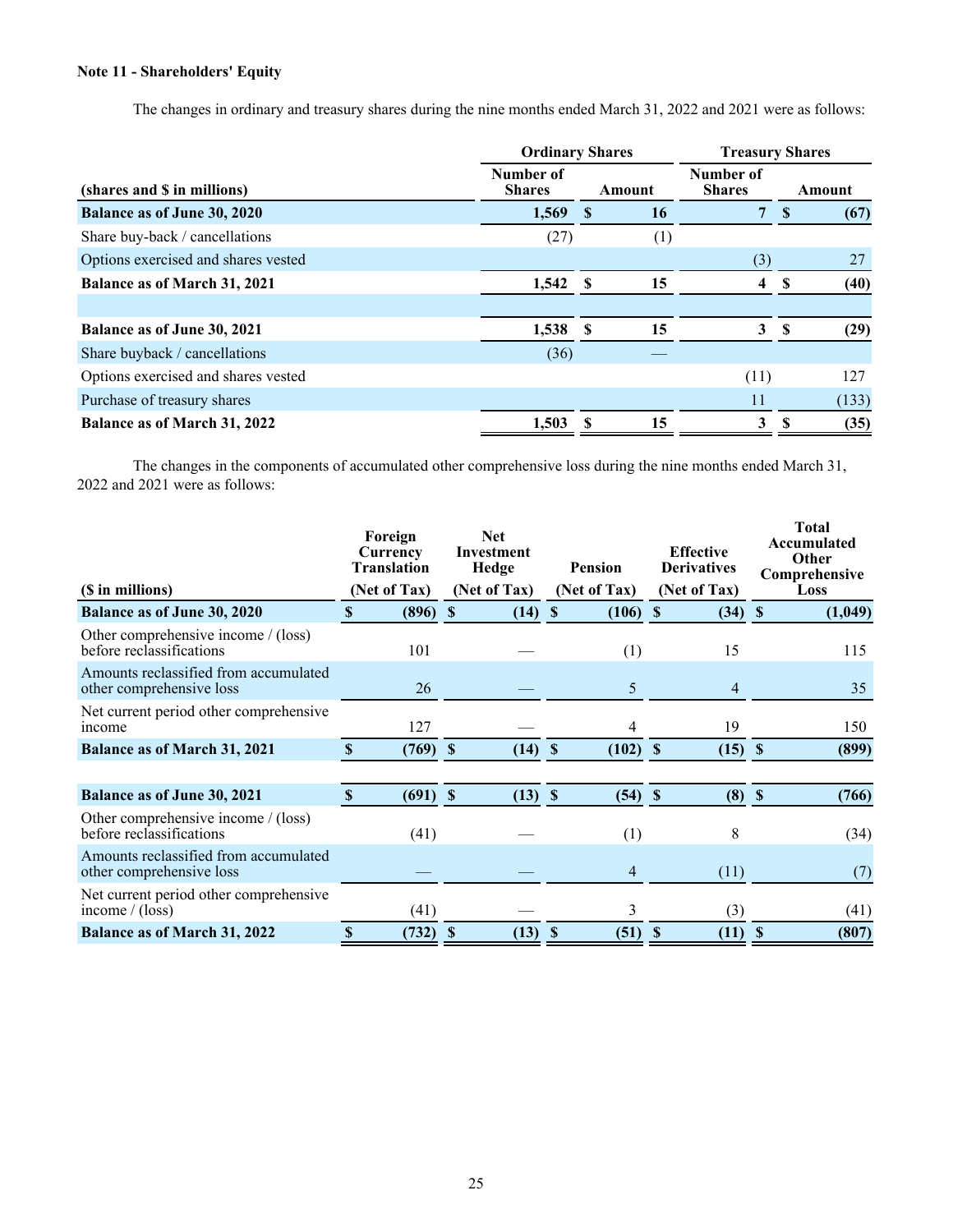The following tables provide details of amounts reclassified from accumulated other comprehensive loss:

|                                                     |                           | <b>Three Months Ended March 31,</b> |                           |                | Nine Months Ended March 31, |                |                           |                |  |  |
|-----------------------------------------------------|---------------------------|-------------------------------------|---------------------------|----------------|-----------------------------|----------------|---------------------------|----------------|--|--|
| (\$ in millions)                                    |                           | 2022                                |                           | 2021           |                             | 2022           |                           | 2021           |  |  |
| Amortization of pension:                            |                           |                                     |                           |                |                             |                |                           |                |  |  |
| Amortization of prior service credit                | \$                        | $(1)$ \$                            |                           | (1)            | \$                          | $(3)$ \$       |                           | (1)            |  |  |
| Amortization of actuarial loss                      |                           |                                     |                           | $\overline{2}$ |                             | $\overline{4}$ |                           | 6              |  |  |
| Effect of pension settlement / curtailment          |                           |                                     |                           |                |                             | 3              |                           |                |  |  |
| Total before tax effect                             |                           |                                     |                           |                |                             | $\overline{4}$ |                           | 5              |  |  |
| Tax effect on amounts reclassified into<br>earnings |                           |                                     |                           |                |                             |                |                           |                |  |  |
| <b>Total net of tax</b>                             | <sup>\$</sup>             |                                     | \$                        |                | $\boldsymbol{\mathsf{S}}$   |                | $\boldsymbol{\mathsf{S}}$ | $\overline{5}$ |  |  |
|                                                     |                           |                                     |                           |                |                             |                |                           |                |  |  |
| (Gains) / losses on cash flow hedges:               |                           |                                     |                           |                |                             |                |                           |                |  |  |
| Commodity contracts                                 | \$                        | $(3)$ \$                            |                           | $(1)$ \$       |                             | $(15)$ \$      |                           | 3              |  |  |
| Forward exchange contracts                          |                           | (1)                                 |                           |                |                             | (1)            |                           |                |  |  |
| Treasury locks                                      |                           |                                     |                           |                |                             | 2              |                           | $\overline{c}$ |  |  |
| Total before tax effect                             |                           | (3)                                 |                           |                |                             | (14)           |                           | 5              |  |  |
| Tax effect on amounts reclassified into<br>earnings |                           |                                     |                           |                |                             | 3              |                           | (1)            |  |  |
| <b>Total net of tax</b>                             | $\boldsymbol{\mathsf{S}}$ | $(2) $ \$                           |                           |                | \$                          | $(11)$ \$      |                           | 4              |  |  |
|                                                     |                           |                                     |                           |                |                             |                |                           |                |  |  |
| Losses on foreign currency translation:             |                           |                                     |                           |                |                             |                |                           |                |  |  |
| Foreign currency translation adjustment (1)         | \$                        |                                     | \$                        |                | \$                          |                | \$                        | 26             |  |  |
| Total before tax effect                             |                           |                                     |                           |                |                             |                |                           | 26             |  |  |
| Tax effect on amounts reclassified into<br>earnings |                           |                                     |                           |                |                             |                |                           |                |  |  |
| <b>Total net of tax</b>                             | $\mathbf S$               |                                     | $\boldsymbol{\mathsf{S}}$ | 1              | $\boldsymbol{\mathsf{S}}$   |                | $\mathbf S$               | 26             |  |  |

(1) During the nine months ended March 31, 2021, the Company recorded a gain on disposal of AMVIG and other non-core businesses. Upon completion of the disposals, \$26 million of accumulated foreign currency translation was transferred from accumulated other comprehensive loss to earnings. Refer to Note 15, "Disposals," for more information on disposals.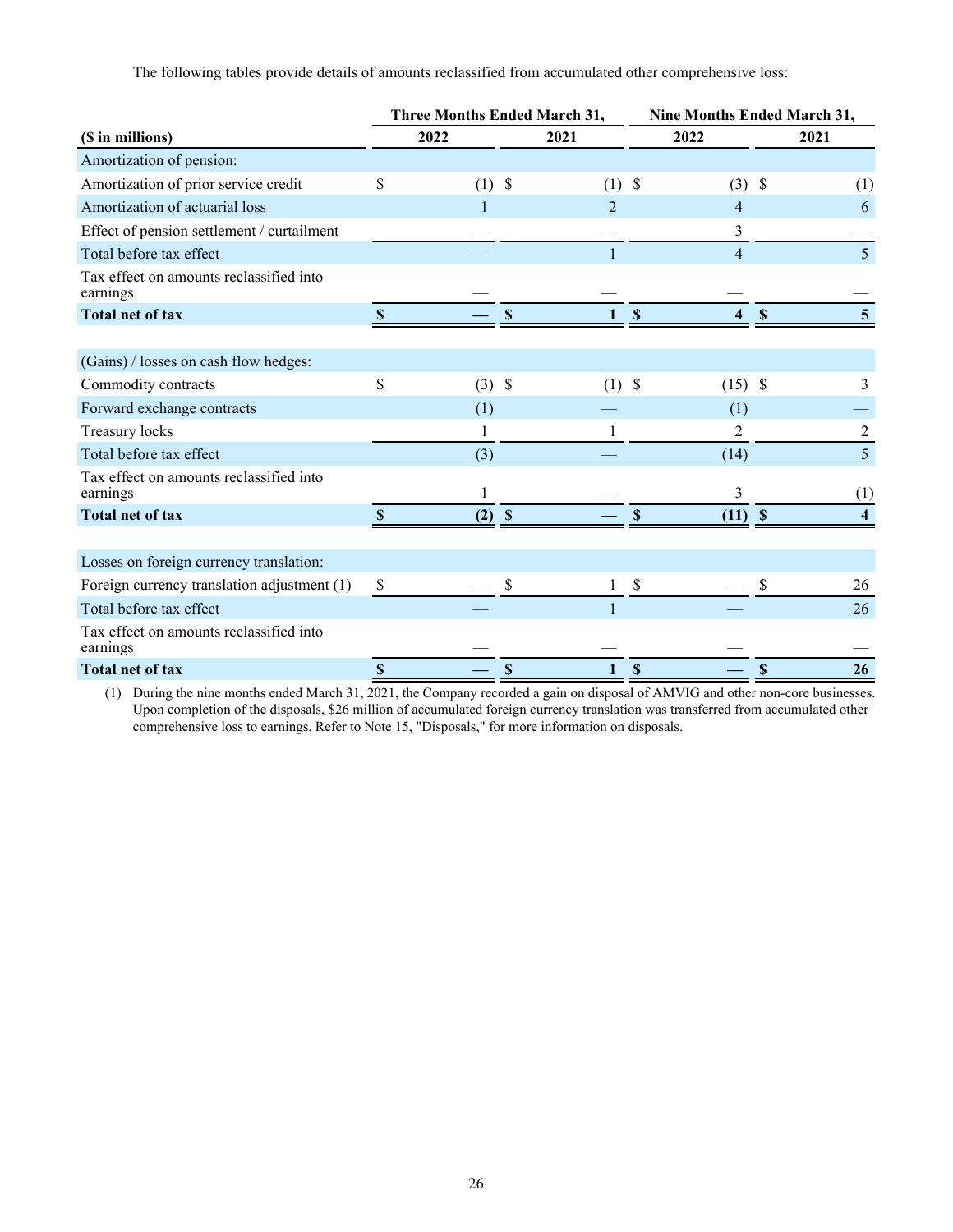#### **Note 12 - Segments**

The Company's business is organized and presented in the two reportable segments outlined below:

**Flexibles:** Consists of operations that manufacture flexible and film packaging in the food and beverage, medical and pharmaceutical, fresh produce, snack food, personal care, and other industries.

**Rigid Packaging:** Consists of operations that manufacture rigid containers for a broad range of predominantly beverage and food products, including carbonated soft drinks, water, juices, sports drinks, milk-based beverages, spirits and beer, sauces, dressings, spreads, and personal care items, and plastic caps for a wide variety of applications.

 Other consists of the Company's undistributed corporate expenses including executive and functional compensation costs, equity method and other investments, intercompany eliminations, and other business activities.

 The accounting policies of the reportable segments are the same as those in the unaudited condensed consolidated financial statements.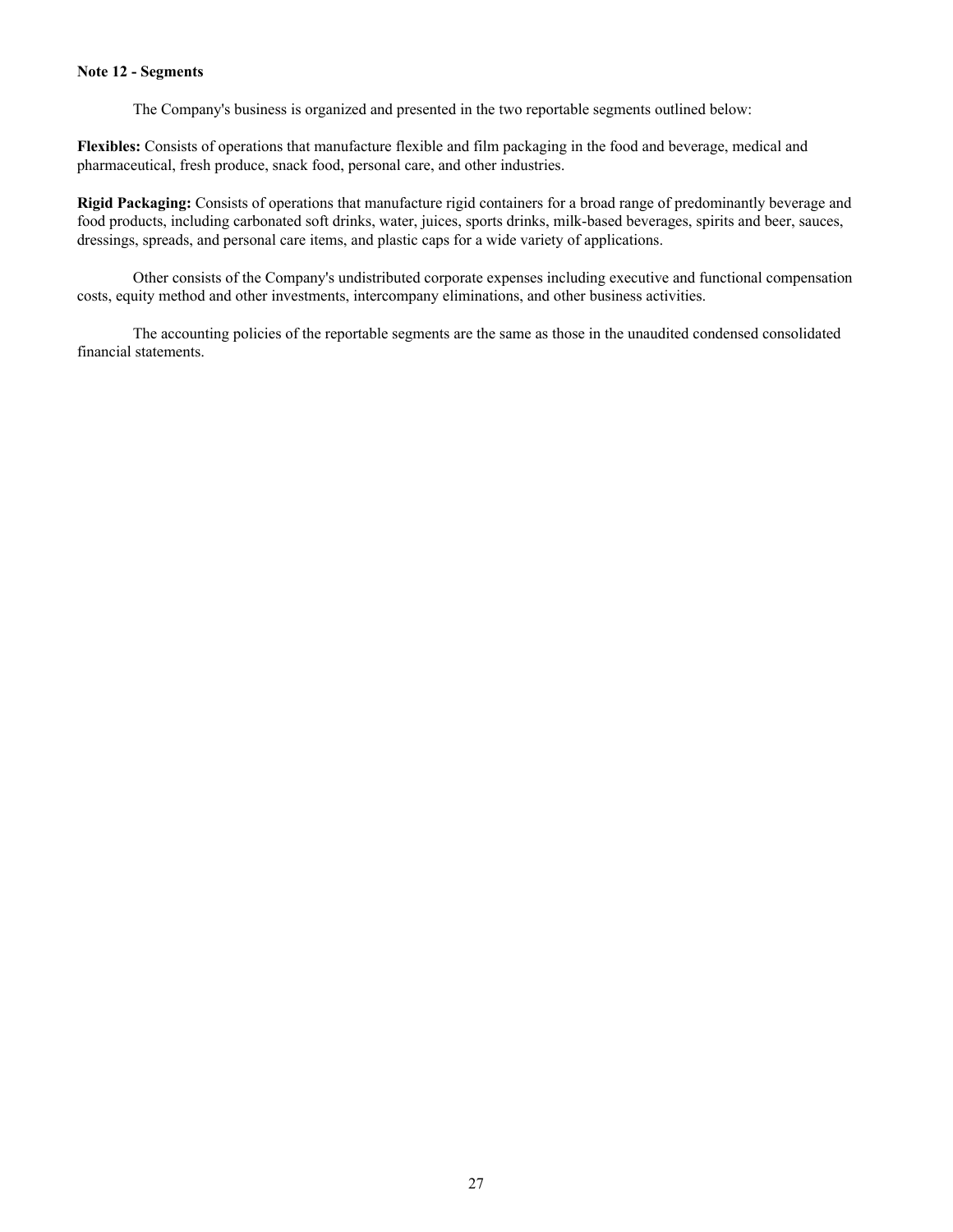The following table presents information about reportable segments:

|                                                                                    | <b>Three Months Ended March 31,</b> |                |             |                |             | <b>Nine Months Ended March 31,</b> |             |                |  |
|------------------------------------------------------------------------------------|-------------------------------------|----------------|-------------|----------------|-------------|------------------------------------|-------------|----------------|--|
| (\$ in millions)                                                                   |                                     | 2022           |             | 2021           |             | 2022                               |             | 2021           |  |
| Sales including intersegment sales                                                 |                                     |                |             |                |             |                                    |             |                |  |
| Flexibles                                                                          | \$                                  | 2,837          | \$          | 2,500          | \$          | 8,184                              | \$          | 7,350          |  |
| <b>Rigid Packaging</b>                                                             |                                     | 871            |             | 707            |             | 2,451                              |             | 2,059          |  |
| Other                                                                              |                                     |                |             |                |             |                                    |             |                |  |
| <b>Total sales including intersegment sales</b>                                    |                                     | 3,708          |             | 3,207          |             | 10,635                             |             | 9,409          |  |
| <b>Intersegment sales</b>                                                          |                                     |                |             |                |             |                                    |             |                |  |
| Flexibles                                                                          |                                     |                |             |                |             |                                    |             | 2              |  |
| <b>Rigid Packaging</b>                                                             |                                     |                |             |                |             |                                    |             |                |  |
| Other                                                                              |                                     |                |             |                |             |                                    |             |                |  |
| <b>Total intersegment sales</b>                                                    |                                     |                |             |                |             |                                    |             | $\overline{c}$ |  |
| <b>Net sales</b>                                                                   | $\mathbf{\$}$                       | 3,708          | $\mathbf S$ | 3,207          | $\mathbf S$ | 10,635                             | $\mathbf S$ | 9,407          |  |
| Adjusted earnings before interest and taxes<br>("Adjusted EBIT")                   |                                     |                |             |                |             |                                    |             |                |  |
| Flexibles                                                                          | \$                                  | 378            | \$          | 352            | \$          | 1,069                              | \$          | 1,005          |  |
| <b>Rigid Packaging</b>                                                             |                                     | 77             |             | 75             |             | 194                                |             | 209            |  |
| Other                                                                              |                                     | (28)           |             | (25)           |             | (67)                               |             | (70)           |  |
| <b>Adjusted EBIT</b>                                                               |                                     | 427            |             | 402            |             | 1,196                              |             | 1,144          |  |
| Add/(Less): Material restructuring programs (1)                                    |                                     | (9)            |             | 23             |             | (26)                               |             | (16)           |  |
| Less: Material acquisition costs and other (2)                                     |                                     | (2)            |             | (4)            |             | (4)                                |             | (17)           |  |
| Less: Amortization of acquired intangible assets from<br>business combinations (3) |                                     | (40)           |             | (40)           |             | (122)                              |             | (121)          |  |
| Less: Impact of hyperinflation (4)                                                 |                                     | (6)            |             | (7)            |             | (10)                               |             | (17)           |  |
| Add/(Less): Net gain/(loss) on disposals (5)                                       |                                     |                |             |                |             | (9)                                |             | 9              |  |
| Add/(Less): Property and other gains/(losses), net (6)                             |                                     | $\overline{4}$ |             |                |             | (23)                               |             |                |  |
| Less: Pension settlement (7)                                                       |                                     |                |             |                |             | (3)                                |             |                |  |
| Earnings before interest and taxes ("EBIT")                                        |                                     | 374            |             | 374            |             | 999                                |             | 982            |  |
| Interest income                                                                    |                                     | 5              |             | $\mathfrak{Z}$ |             | 15                                 |             | 10             |  |
| Interest expense                                                                   |                                     | (36)           |             | (36)           |             | (115)                              |             | (113)          |  |
| Equity in income of affiliated companies, net of tax                               |                                     |                |             |                |             |                                    |             | (19)           |  |
| Income before income taxes and equity in income of<br>affiliated companies         | \$                                  | 343            | S           | 341            | S           | 899                                | S           | 860            |  |

(1) Material restructuring programs includes restructuring and related expenses for the 2019 Bemis Integration Plan for the three and nine months ended March 31, 2022 and for the 2018 Rigid Packaging Restructuring Plan and the 2019 Bemis Integration Plan for the three and nine months ended March 31, 2021. Refer to Note 3, "Restructuring," for more information about the Company's restructuring activities.

(2) Includes costs associated with the Bemis transaction.

(3) Amortization of acquired intangible assets from business combinations includes amortization expenses related to all acquired intangible assets from past acquisitions.

(4) Impact of hyperinflation includes the adverse impact of highly inflationary accounting for subsidiaries in Argentina where the functional currency was the Argentine Peso.

(5) Net gain/(loss) on disposals for the nine months ended March 31, 2022 includes an expense of \$9 million from the disposal of noncore assets. Refer to Note 6, "Fair Value Measurements," for more information. The nine months ended March 31, 2021 includes the gain realized upon the disposal of AMVIG and the loss upon disposal of other non-core businesses not part of material restructuring programs. Refer to Note 15, "Disposals," for more information about the Company's disposals.

(6) Property and other gains/(losses), net, includes property and related business losses primarily associated with the destruction of the Company's Durban, South Africa, facility during general civil unrest in July 2021, net of insurance recovery.

(7) Pension settlement for the nine months ended March 31, 2022 relates to the purchase of a group annuity contract and transfer of pension plan assets and related benefit obligations. Refer to Note 8, "Components of Net Periodic Benefit Cost," for more information.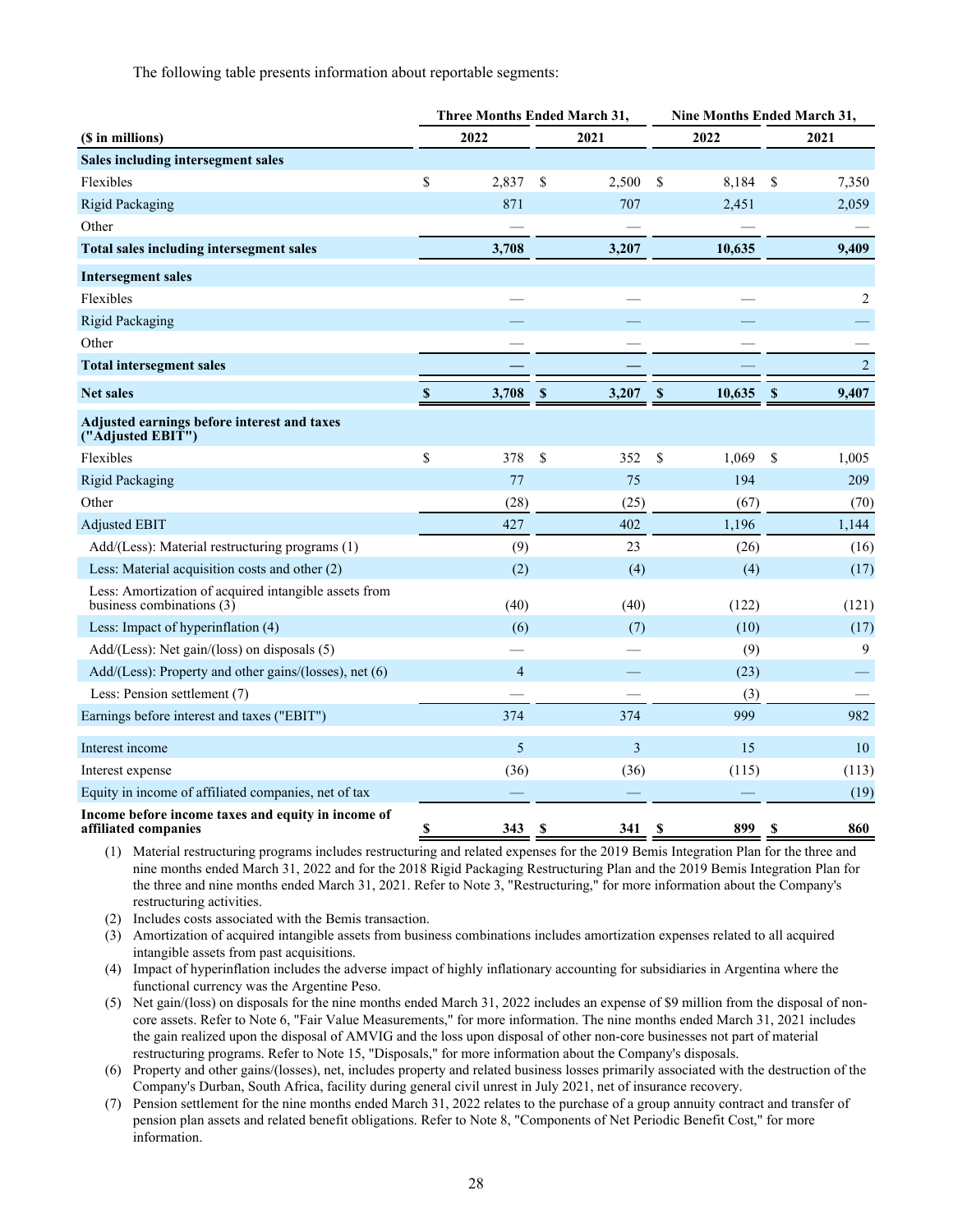The following tables disaggregate net sales, excluding intersegment sales, by geography in which the Company operates based on manufacturing or selling operations:

|                  | Three Months Ended March 31, |                  |               |                           |              |       |              |                  |               |                           |          |       |  |
|------------------|------------------------------|------------------|---------------|---------------------------|--------------|-------|--------------|------------------|---------------|---------------------------|----------|-------|--|
|                  |                              |                  |               | 2022                      |              |       | 2021         |                  |               |                           |          |       |  |
| (\$ in millions) |                              | <b>Flexibles</b> |               | <b>Rigid</b><br>Packaging |              | Total |              | <b>Flexibles</b> |               | <b>Rigid</b><br>Packaging |          | Total |  |
| North America    | \$                           | 1,103            | <sup>\$</sup> | 677                       | <sup>S</sup> | 1,780 | <sup>S</sup> | 933              | <sup>\$</sup> | 575 \$                    |          | 1,508 |  |
| Latin America    |                              | 262              |               | 194                       |              | 456   |              | 222              |               | 132                       |          | 354   |  |
| Europe           |                              | 1,049            |               |                           |              | 1,049 |              | 953              |               |                           |          | 953   |  |
| Asia Pacific     |                              | 423              |               |                           |              | 423   |              | 392              |               |                           |          | 392   |  |
| <b>Net sales</b> |                              | 2,837            | S             | 871                       | <b>S</b>     | 3,708 | <b>S</b>     | 2,500            |               | 707                       | <b>S</b> | 3,207 |  |

|                  |    |                  |              |                           |    |             |   | Nine Months Ended March 31, |   |                           |      |       |
|------------------|----|------------------|--------------|---------------------------|----|-------------|---|-----------------------------|---|---------------------------|------|-------|
| 2022             |    |                  |              |                           |    | 2021        |   |                             |   |                           |      |       |
| (\$ in millions) |    | <b>Flexibles</b> |              | <b>Rigid</b><br>Packaging |    | Total       |   | <b>Flexibles</b>            |   | <b>Rigid</b><br>Packaging |      | Total |
| North America    | \$ | 3,152            | <sup>S</sup> | 1,915                     | -S | 5,067       | S | 2,727                       | S | $1,685$ \$                |      | 4,412 |
| Latin America    |    | 769              |              | 536                       |    | 1,305       |   | 668                         |   | 374                       |      | 1,042 |
| Europe           |    | 2,972            |              |                           |    | 2,972       |   | 2,785                       |   |                           |      | 2,785 |
| Asia Pacific     |    | 1,291            |              |                           |    | 1,291       |   | 1,168                       |   |                           |      | 1,168 |
| <b>Net sales</b> |    | 8,184            | - \$         | $2,451$ \$                |    | $10,635$ \$ |   | 7,348 \$                    |   | 2,059                     | - \$ | 9,407 |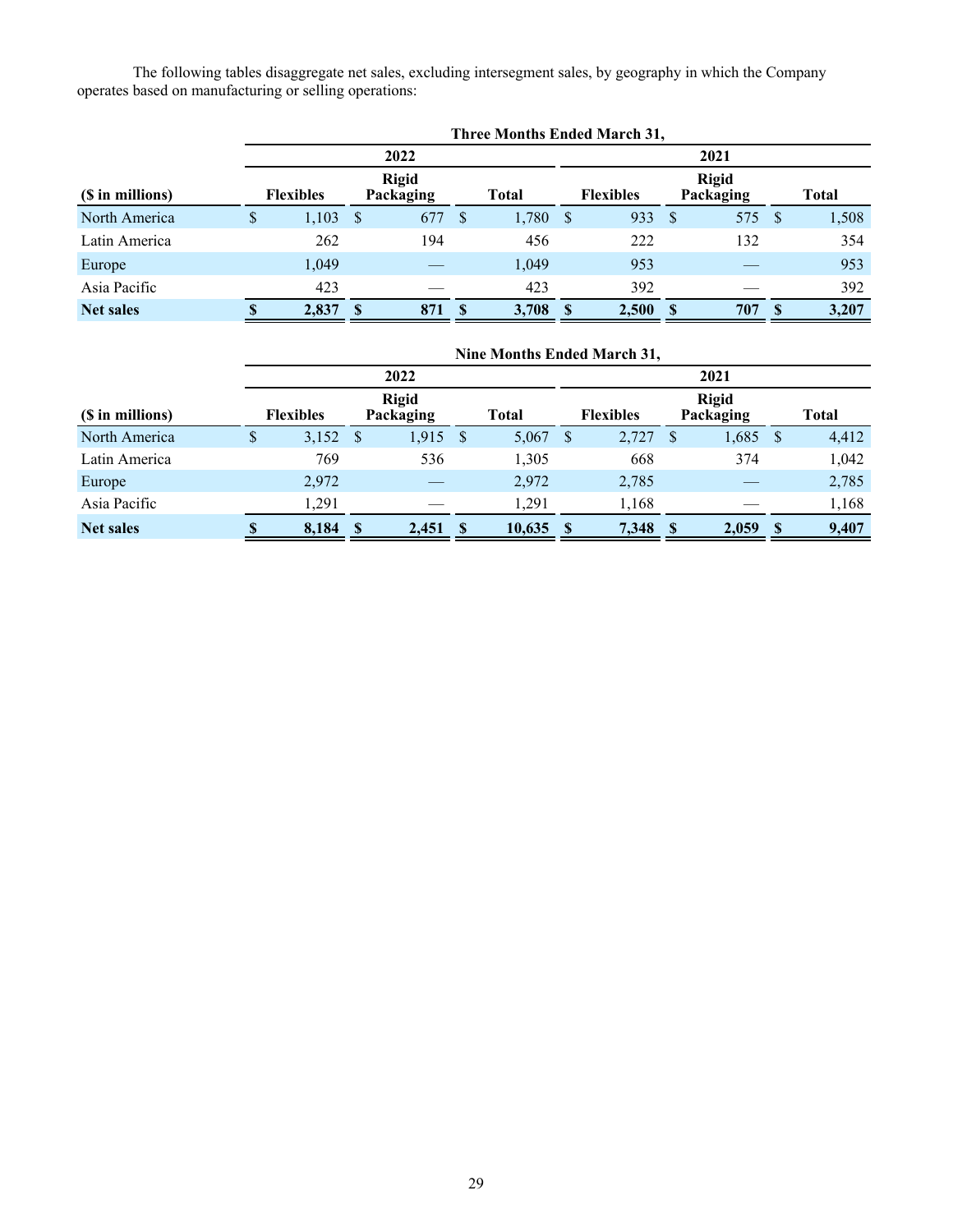#### **Note 13 - Earnings Per Share Computations**

 The Company applies the two-class method when computing its earnings per share ("EPS"), which requires that net income per share for each class of share be calculated assuming all of the Company's net income is distributed as dividends to each class of share based on their contractual rights.

Basic EPS is computed by dividing net income available to ordinary shareholders by the weighted-average number of ordinary shares outstanding, after excluding the ordinary shares to be repurchased using forward contracts. Diluted EPS includes the effects of share options, restricted shares, performance rights, performance shares, and share rights, if dilutive.

|                                                                                    | <b>Three Months Ended March 31,</b> |               |       |     | <b>Nine Months Ended March 31,</b> |     |       |  |  |
|------------------------------------------------------------------------------------|-------------------------------------|---------------|-------|-----|------------------------------------|-----|-------|--|--|
| (in millions, except per share amounts)                                            | 2022                                |               | 2021  |     | 2022                               |     | 2021  |  |  |
| <b>Numerator</b>                                                                   |                                     |               |       |     |                                    |     |       |  |  |
| Net income attributable to Amcor plc                                               | \$<br>269                           | \$            | 267   | \$. | 696                                | \$. | 684   |  |  |
| Distributed and undistributed earnings attributable to<br>shares to be repurchased | (1)                                 |               |       |     | (2)                                |     | (1)   |  |  |
| Net income available to ordinary shareholders of Amcor<br>plc—basic and diluted    | 268                                 | -S            | 267S  |     | 694                                | -S  | 683   |  |  |
|                                                                                    |                                     |               |       |     |                                    |     |       |  |  |
| <b>Denominator</b>                                                                 |                                     |               |       |     |                                    |     |       |  |  |
| Weighted-average ordinary shares outstanding                                       | 1,506                               |               | 1,551 |     | 1,521                              |     | 1,558 |  |  |
| Weighted-average ordinary shares to be repurchased by<br>Amcor plc                 | (3)                                 |               | (2)   |     | (4)                                |     | (2)   |  |  |
| Weighted-average ordinary shares outstanding for EPS—<br>basic                     | 1,503                               |               | 1,549 |     | 1,517                              |     | 1,556 |  |  |
| Effect of dilutive shares                                                          | 4                                   |               | 2     |     | 4                                  |     | 5     |  |  |
| Weighted-average ordinary shares outstanding for EPS—<br>diluted                   | 1,507                               |               | 1,550 |     | 1,521                              |     | 1,562 |  |  |
|                                                                                    |                                     |               |       |     |                                    |     |       |  |  |
| Per ordinary share income                                                          |                                     |               |       |     |                                    |     |       |  |  |
| Basic earnings per ordinary share                                                  | \$<br>0.178                         | S             | 0.173 | \$  | 0.457                              | \$  | 0.439 |  |  |
| Diluted earnings per ordinary share                                                | \$<br>0.178                         | <sup>\$</sup> | 0.173 | \$  | 0.456                              | -S  | 0.438 |  |  |

Note: Per share amounts are computed independently for each of the quarters presented. The sum of the quarters may not equal the total year amount due to the impact of changes in average quarterly shares outstanding and all other quarterly amounts may not equal the total year due to rounding.

 Certain outstanding share options were excluded from the diluted earnings per share calculation because they were anti-dilutive. The excluded share options for the three and nine months ended March 31, 2022 represented an aggregate of 9 million and 6 million shares, respectively. The excluded share options for three and nine months ended March 31, 2021 represented an aggregate of 2 million and 8 million shares, respectively.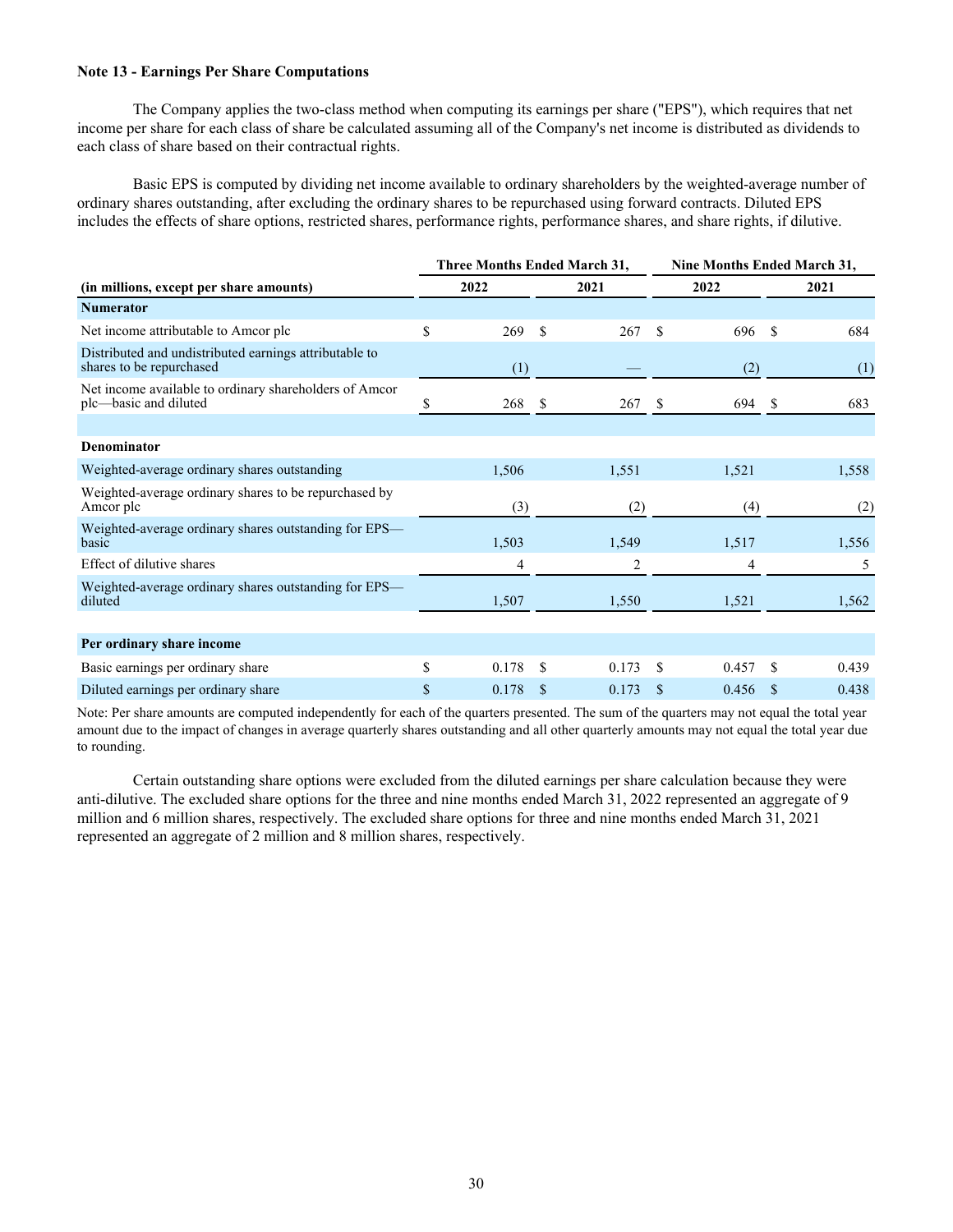#### **Note 14 - Contingencies and Legal Proceedings**

#### **Contingencies - Brazil**

 The Company's operations in Brazil are involved in various governmental assessments and litigation, principally related to claims for excise and income taxes. The Company vigorously defends its positions and believes it will prevail on most, if not all, of these matters. The Company does not believe that the ultimate resolution of these matters will materially impact the Company's consolidated results of operations, financial position, or cash flows. Under customary local regulations, the Company's Brazilian subsidiaries may need to post cash or other collateral, if a challenge to any administrative assessment proceeds to the Brazilian court system. However, the level of cash or collateral already pledged or potentially required to be pledged would not significantly impact the Company's liquidity. At March 31, 2022 and June 30, 2021, the Company had recorded accruals of \$13 million and \$11 million, respectively, included in other non-current liabilities. The Company has estimated a reasonably possible loss exposure in excess of the accrual of \$22 million and \$17 million at March 31, 2022 and June 30, 2021, respectively. The litigation process is subject to many uncertainties and the outcome of individual matters cannot be accurately predicted. The Company routinely assesses these matters as to probability of ultimately incurring a liability and records the best estimate of the ultimate loss in situations where the likelihood of an ultimate loss is probable. The Company's assessments are based on its knowledge and experience, but the ultimate outcome of any of these matters may differ from the Company's estimates.

 As of March 31, 2022, the Company has provided letters of credit of \$39 million, judicial insurance of \$1 million, and deposited cash of \$12 million with the courts to continue to defend the cases.

### **Contingencies - Environmental Matters**

 The Company, along with others, has been identified as a potentially responsible party ("PRP") at several waste disposal sites under U.S. federal and related state environmental statutes and regulations and may face potentially material environmental remediation obligations. While the Company benefits from various forms of insurance policies, actual coverage may not, or may only partially, cover the total potential exposures. The Company has recorded aggregate accruals of \$17 million for its share of estimated future remediation costs at these sites.

 In addition to the matters described above, the Company has also recorded aggregate accruals of \$47 million for potential liabilities for remediation obligations at various worldwide locations that are owned or operated by the Company, or were formerly owned or operated.

 While the Company believes that its accruals are adequate to cover its future obligations, there can be no assurance that the ultimate payments will not exceed the accrued amounts. Nevertheless, based on the available information, the Company does not believe that its potential environmental obligations will have a material adverse effect upon its liquidity, results of operations, or financial condition.

#### **Other Matters**

 In the normal course of business, the Company is subject to legal proceedings, lawsuits, and other claims. While the potential financial impact of these matters is subject to many factors and uncertainties, the outcome of these matters, individually and in the aggregate, is not expected to have a material adverse effect on the Company's financial position or results of operation.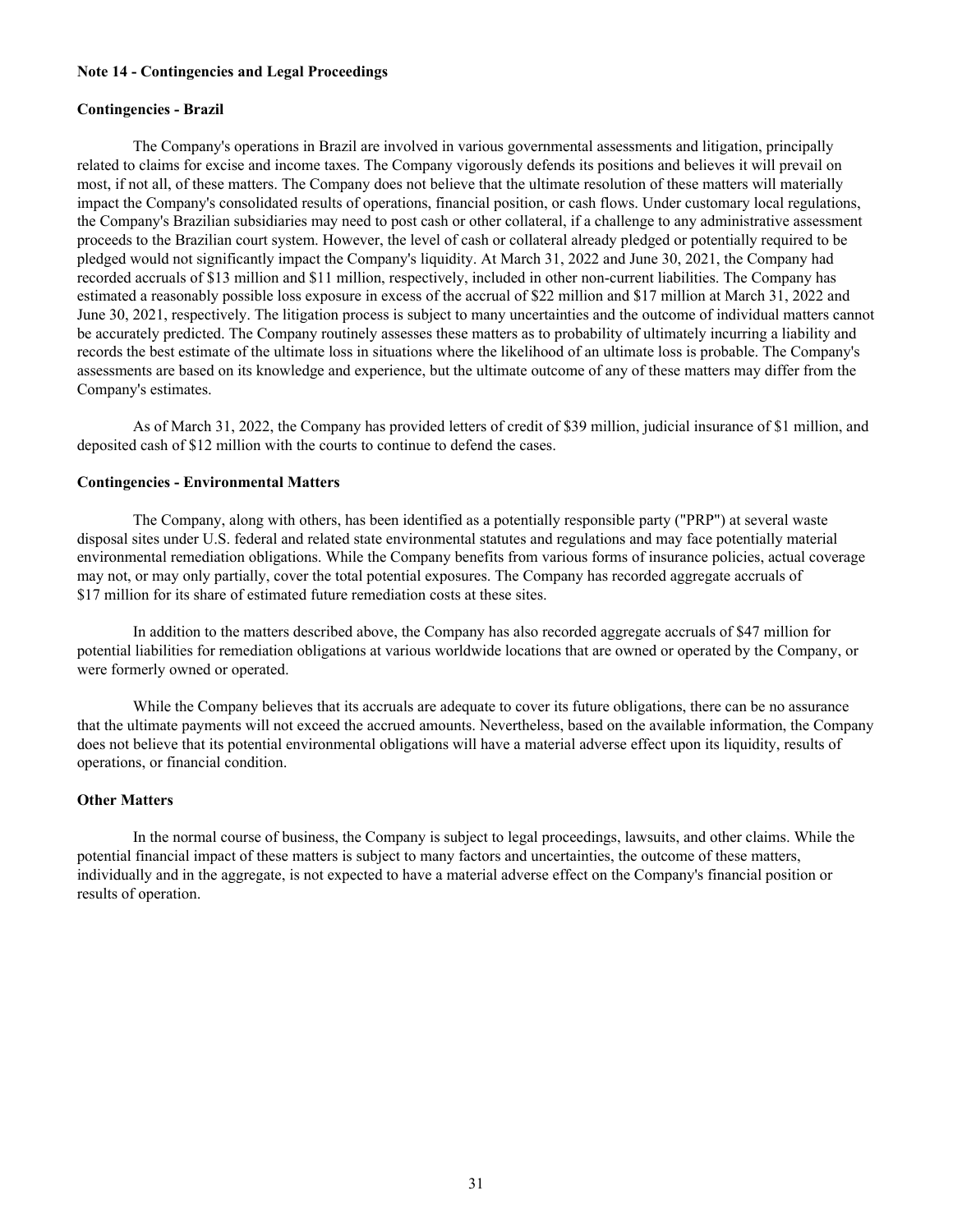#### **Note 15 - Disposals**

 During the third quarter of fiscal year 2022, the Company completed the disposal of non-core assets in the Flexibles reporting segment. The Company recorded an expense of \$9 million during the nine months ended March 31, 2022 to adjust the long-lived assets to their fair value, refer to Note 6, "Fair Value Measurements."

 During the first quarter of fiscal year 2021, the Company disposed of an equity method investment and other non-core businesses. The Company completed the sale of the equity method investment in AMVIG on September 30, 2020, realizing a net gain of \$15 million, which was recorded in the line equity in income of affiliated companies, net of tax. The Company also completed the disposal of two non-core businesses in India and Argentina in the Flexibles segment during the first quarter of fiscal 2021, recording a loss on sale of \$6 million, which was primarily driven by the reclassification of cumulative translation adjustments through the income statements that had previously been recorded in other comprehensive income. During the three and nine months ended March 31, 2021, as part of optimizing its portfolio under the Bemis Integration restructuring plan, the Company completed the disposal of a non-core European hospital supplies business which was part of the Flexibles reporting segment. The resulting gain from the sale has been recorded in the line restructuring and related expenses, net. Refer to Note 3, "Restructuring."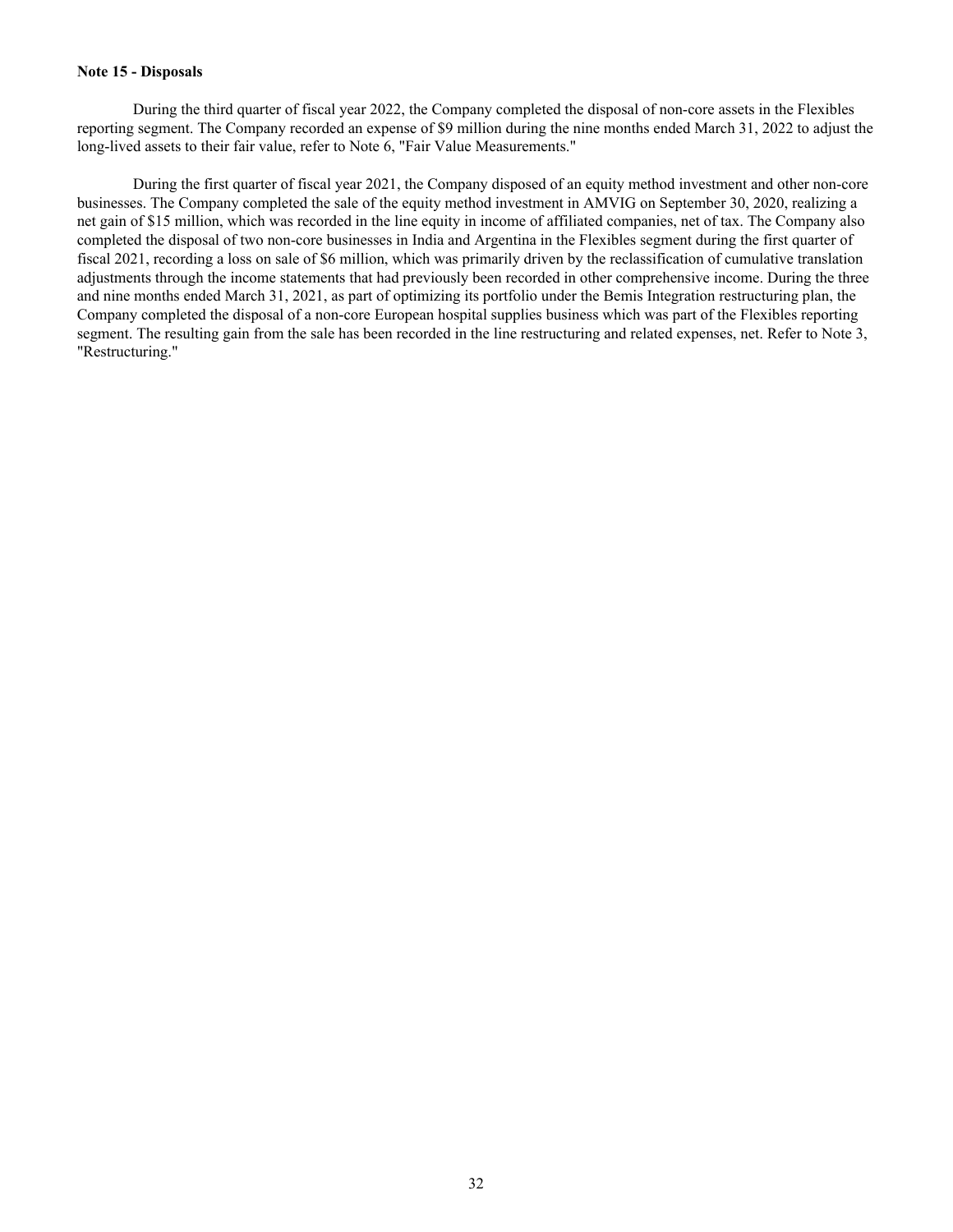#### **Note 16 - Subsequent Events**

 On May 3, 2022, the Company's Board of Directors declared a quarterly cash dividend of \$0.12 per share to be paid on June 14, 2022 to shareholders of record as of May 25, 2022. Amcor has received a waiver from the Australian Securities Exchange ("ASX") settlement operating rules, which will allow Amcor to defer processing conversions between ordinary share and CHESS Depositary Instrument ("CDI") registers from May 24, 2022 to May 25, 2022, inclusive.

 On April 26, 2022, the Company terminated the three-, four-, and five-year syndicated facility agreements. The three facility agreements provided collectively \$3.8 billion of credit facilities. On the same day, the Company entered into three- and five-year syndicated facility agreements that each provide for a revolving credit facility in an aggregate committed amount of \$1.9 billion, \$3.8 billion in total. The three- and five-year agreements are unsecured and have contractual maturities in April, 2025 and April, 2027, respectively. The Company has an option to extend both facilities by one year, subject to certain conditions set forth in the agreements. Further information can be found in the related Current Report on Form 8-K, filed with the SEC on April 28, 2022.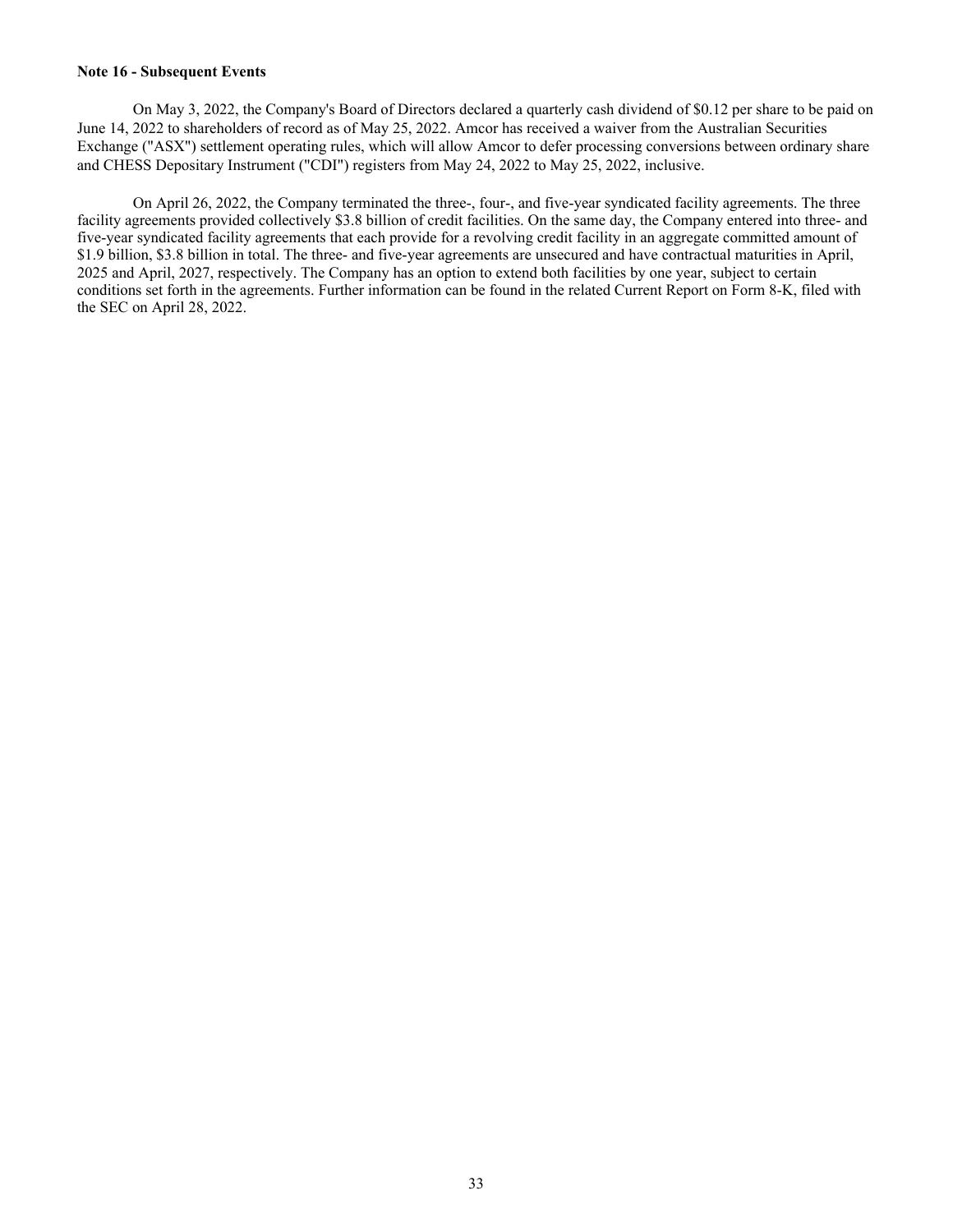## <span id="page-34-0"></span>**Item 2. Management's Discussion and Analysis of Financial Condition and Results of Operations**

 Management's Discussion and Analysis ("MD&A") should be read in conjunction with the Financial Statements and Notes to Condensed Consolidated Financial Statements. Throughout the MD&A, amounts and percentages may not recalculate due to rounding.

## **Summary of Financial Results**

|                                                                               |                           |         | Three Months Ended March 31, |                           |              |            | Nine Months Ended March 31, |                |            |              |          |            |  |
|-------------------------------------------------------------------------------|---------------------------|---------|------------------------------|---------------------------|--------------|------------|-----------------------------|----------------|------------|--------------|----------|------------|--|
| (\$ in millions)                                                              |                           | 2022    |                              |                           | 2021         |            |                             | 2022           |            | 2021         |          |            |  |
| Net sales                                                                     | \$                        | 3,708   | 100.0%                       | \$                        | 3,207        | 100.0%     | \$                          | 10,635         | 100.0%     | \$           | 9,407    | 100.0%     |  |
| Cost of sales                                                                 |                           | (2,977) | $(80.3\%)$                   |                           | (2, 525)     | (78.7%)    |                             | (8,609)        | $(80.9\%)$ |              | (7, 420) | $(78.9\%)$ |  |
|                                                                               |                           |         |                              |                           |              |            |                             |                |            |              |          |            |  |
| Gross profit                                                                  |                           | 731     | 19.7%                        |                           | 682          | 21.3%      |                             | 2,026          | 19.1%      |              | 1,987    | 21.1%      |  |
|                                                                               |                           |         |                              |                           |              |            |                             |                |            |              |          |            |  |
| Operating expenses:                                                           |                           |         |                              |                           |              |            |                             |                |            |              |          |            |  |
| Selling, general, and<br>administrative expenses                              |                           | (326)   | $(8.8\%)$                    |                           | (325)        | $(10.1\%)$ |                             | (942)          | $(8.9\%)$  |              | (962)    | $(10.2\%)$ |  |
| Research and development<br>expenses                                          |                           | (24)    | $(0.6\%)$                    |                           | (25)         | $(0.8\%)$  |                             | (72)           | $(0.7\%)$  |              | (74)     | $(0.8\%)$  |  |
| Restructuring and related<br>expenses, net                                    |                           | (9)     | $(0.2\%)$                    |                           | 24           | 0.7%       |                             | (27)           | $(0.3\%)$  |              | (22)     | $(0.2\%)$  |  |
| Other income/(expense), net                                                   |                           | (3)     | $(0.1\%)$                    |                           | 17           | 0.5%       |                             | $\overline{c}$ | $-$ %      |              | 27       | 0.3%       |  |
| Operating income                                                              |                           | 369     | 10.0%                        |                           | 373          | 11.6%      |                             | 987            | 9.3%       |              | 956      | $10.2\%$   |  |
|                                                                               |                           |         |                              |                           |              |            |                             |                |            |              |          |            |  |
| Interest income                                                               |                           | 5       | 0.1%                         |                           | 3            | 0.1%       |                             | 15             | 0.1%       |              | 10       | 0.1%       |  |
| Interest expense                                                              |                           | (36)    | $(1.0\%)$                    |                           | (36)         | $(1.1\%)$  |                             | (115)          | $(1.1\%)$  |              | (113)    | $(1.2\%)$  |  |
| Other non-operating income, net                                               |                           | 5       | 0.1%                         |                           | $\mathbf{1}$ | $-$ %      |                             | 12             | 0.1%       |              | $\tau$   | 0.1%       |  |
|                                                                               |                           |         |                              |                           |              |            |                             |                |            |              |          |            |  |
| Income before income taxes and<br>equity in income of affiliated<br>companies |                           | 343     | 9.3%                         |                           | 341          | 10.6%      |                             | 899            | 8.5%       |              | 860      | 9.1%       |  |
|                                                                               |                           |         |                              |                           |              |            |                             |                |            |              |          |            |  |
| Income tax expense                                                            |                           | (72)    | $(1.9\%)$                    |                           | (71)         | $(2.2\%)$  |                             | (196)          | $(1.8\%)$  |              | (187)    | $(2.0\%)$  |  |
| Equity in income of affiliated<br>companies, net of tax                       |                           |         | $-$ %                        |                           |              | $-$ %      |                             |                | $-$ %      |              | 19       | 0.2%       |  |
|                                                                               |                           |         |                              |                           |              |            |                             |                |            |              |          |            |  |
| Net income                                                                    | $\boldsymbol{\mathsf{S}}$ | 271     | $7.3\%$                      | $\boldsymbol{\mathsf{S}}$ | 270          | $8.4\%$    | $\mathbf S$                 | 703            | $6.6\%$    | $\mathbf S$  | 692      | 7.4%       |  |
| Net income attributable to non-<br>controlling interests                      |                           | (2)     | $(0.1\%)$                    |                           | (3)          | $(0.1\%)$  |                             | (7)            | $(0.1\%)$  |              | (8)      | $(0.1\%)$  |  |
| Net income attributable to<br>Amcor plc                                       | $\boldsymbol{\mathsf{s}}$ | 269     | 7.3%                         | $\mathbf s$               | 267          | $8.3\%$    | $\mathbf{s}$                | 696            | 6.5%       | $\mathbf{s}$ | 684      | 7.3%       |  |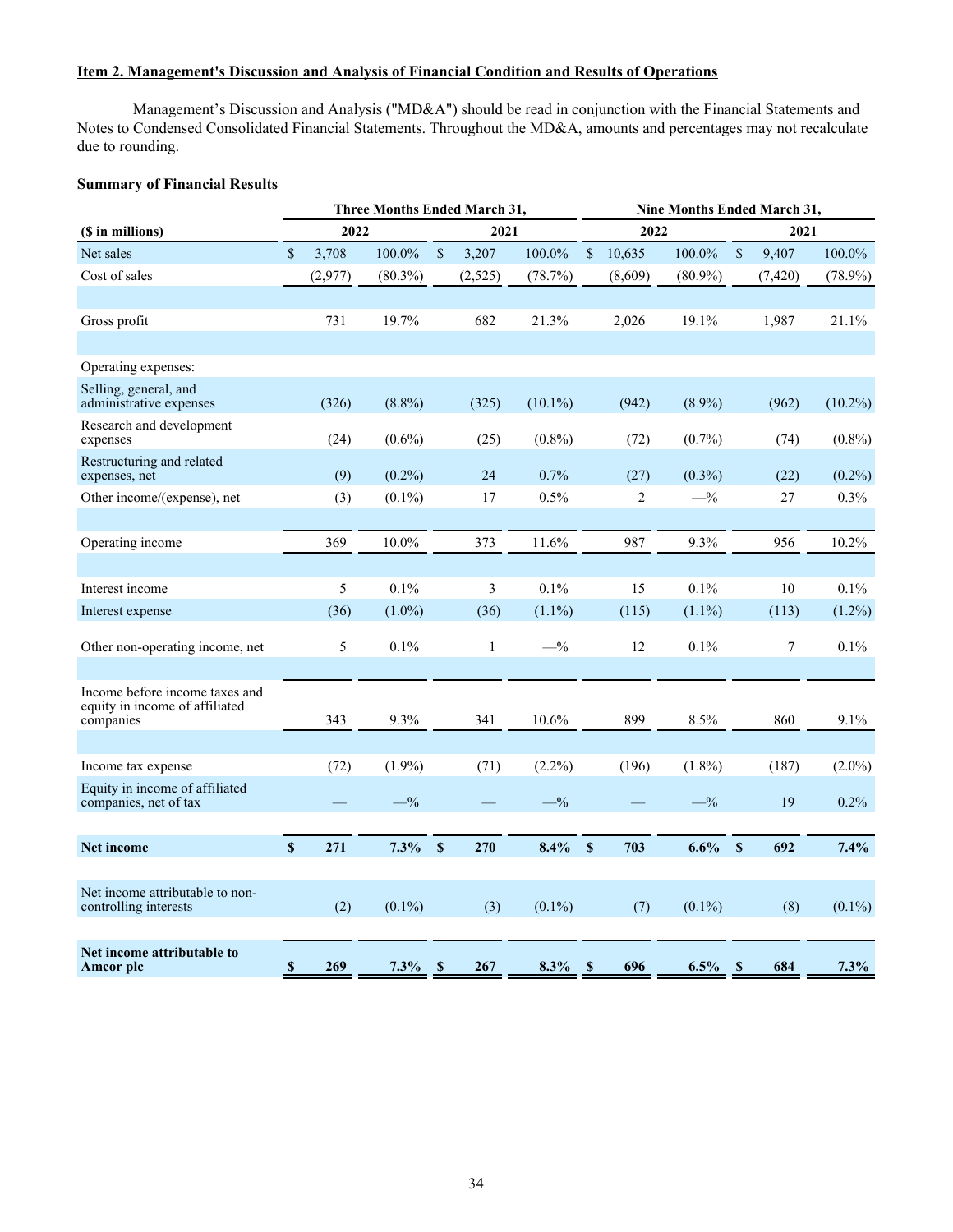#### <span id="page-35-0"></span>**Overview**

 Amcor is a global leader in developing and producing responsible packaging for food, beverage, pharmaceutical, medical, home and personal-care, and other products. We work with leading companies around the world to protect their products and the people who rely on them, differentiate brands, and improve supply chains through a range of flexible and rigid packaging, specialty cartons, closures, and services. We are focused on making packaging that is increasingly light-weighted, recyclable and reusable, and made using an increasing amount of recycled content. During fiscal year 2021, Amcor generated \$12.9 billion in sales from operations.

#### **Significant Items Affecting the Periods Presented**

#### *Impact of COVID-19*

We continue to monitor the impact of the ongoing 2019 Novel Coronavirus ("COVID-19") pandemic on all aspects of our business. The COVID-19 pandemic has resulted in intermittent regional government restrictions on the movement of people, goods, and non-essential services resulting in a period of historic uncertainty and challenges. We remain focused on our commitment to the health and safety of our employees as our first priority. We expect to continue to evaluate our response and related precautions until the COVID-19 pandemic has been resolved as a public health crisis.

 We have experienced minimal disruptions to our operations to date as we have largely been deemed as providing essential services. Our facilities have largely been exempt from government mandated closure orders and while governmental measures may be modified, we expect that our facilities will remain operational given the essential products we supply. However, despite our best efforts to contain the impact in our facilities, it remains possible that significant disruptions could occur as a result of the pandemic, including temporary closures of our facilities due to outbreaks of the virus among our workforce or government mandates.

We continue to believe we are well-positioned to meet the challenges of the ongoing COVID-19 pandemic. However, we cannot reasonably estimate the duration and severity of this pandemic or its ultimate impact on the global economy and our operations and financial results. Globally, many governments continue to place restrictions on their citizens in reaction to the ongoing pandemic and the highly contagious Omicron variant and its related subvariants. The ultimate near-term impact of the pandemic on our business will depend on the extent and nature of any future disruptions across the supply chain, the duration of social distancing measures and other government-imposed restrictions, as well as the nature and pace of macroeconomic recovery in key global economies.

#### *Raw Material, Inflation, and Supply Chain Trends*

 During fiscal year 2022, we have experienced supply shortages and price volatility of certain resins and raw materials in both of our reportable segments as a result of market dynamics that first materialized in the second half of fiscal year 2021 and higher rates of regional inflation impacting energy, fuel, and labor costs. The underlying causes for the volatility can be attributed to a variety of factors, including the ongoing impacts of the COVID-19 pandemic resulting in labor shortages and transportation constraints, and energy shortages and weather disruptions impacting raw material supply in certain regions. The complex factors driving ongoing market volatility continue and could be further exacerbated by the Russia and Ukraine conflict. We will continue to work closely with our suppliers and customers, leveraging our global capabilities and expertise to work through supply and other resulting issues.

#### *South Africa Fire*

 On July 13, 2021, our Durban, South Africa, manufacturing facility was destroyed by fire associated with general civil unrest. The facility employed 350 individuals and no employees were injured as the facility had been closed in advance of the disturbance. In fiscal year 2022, we recorded \$45 million in expense primarily related to inventory, property, and equipment losses from the fire and other related expenses. We have insurance for the majority of property and other losses from the fire and have received \$26 million in insurance settlements to date in fiscal year 2022. While we expect to recover additional insurance proceeds, the timing and extent of recovery is currently unknown.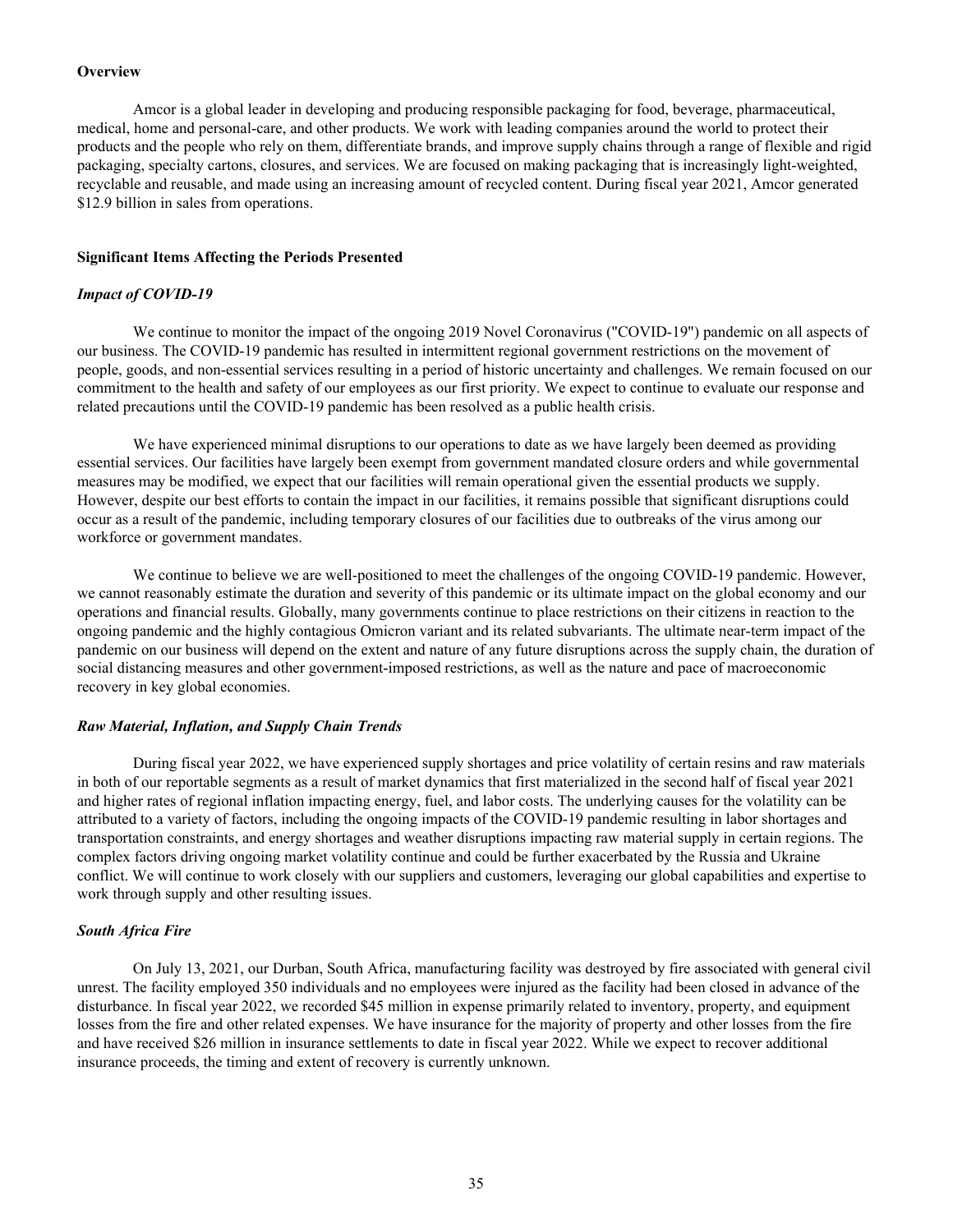#### *Russia and Ukraine Conflict*

Russia's invasion of Ukraine that began in February 2022 continues as of the date of the filing of this quarterly report. In advance of the invasion, we proactively suspended operations at our small manufacturing site in Ukraine. We also operate three manufacturing facilities in Russia. As announced on March 21, 2022, we are continuing to scale down our activities in Russia by focusing our manufacturing on supporting only existing multinational customers, suspending new projects and investments, and discontinuing exports from Russia as soon as practical. We have established an emergency fund to continue paying employee salaries in Ukraine and have also committed funds to the International Red Cross and matched employee contributions. In total, we have provided more than \$1 million in humanitarian aid to date.

 The impacts of the Russia and Ukraine conflict have not been material to our operating results and financial condition to date. For more information about the potential impacts of the Russia and Ukraine conflict on our operations, see Part II, Item 1A "Risk Factors."

#### *2019 Bemis Integration Plan*

 In connection with the acquisition of Bemis, we initiated restructuring activities in the fourth quarter of fiscal year 2019 aimed at integrating and optimizing the combined organization. We are on track to exceed the original target of \$180 million of pre-tax synergies driven by procurement, supply chain, and general and administrative savings by the end of fiscal year 2022 by at least 10%.

 Our total 2019 Bemis Integration Plan pre-tax integration costs are expected to be approximately \$250 million. The total 2019 Bemis Integration Plan costs include approximately \$210 million of restructuring and related expenses, net, and \$40 million of general integration expenses. We estimate that net cash expenditures including disposal proceeds will be approximately \$170 million, of which \$40 million relates to general integration expense. As of March 31, 2022, we have incurred \$143 million in employee related expenses, \$39 million in fixed asset related expenses, \$35 million in other restructuring and \$36 million in restructuring related expenses, partially offset by a gain on disposal of a business of \$51 million. The nine months ended March 31, 2022 resulted in net cash outflows of \$38 million, of which \$36 million were payments related to restructuring and related expenditures. Cash payments of approximately \$30 million are expected for the balance of the fiscal year for restructuring and related expenses. The 2019 Bemis Integration Plan relates to the Flexibles segment and Corporate and is expected to be substantially completed by the end of fiscal year 2022.

 Restructuring related costs are directly attributable to restructuring activities; however, they do not qualify for special accounting treatment as exit or disposal activities. General integration costs are not linked to restructuring. We believe the disclosure of restructuring related costs provides more information on the total cost of the 2019 Bemis Integration Plan. The restructuring related costs relate primarily to the closure of facilities and include costs to replace graphics, train new employees on relocated equipment and anticipated losses on sale of closed facilities.

## *Equity Method Investment - AMVIG Holdings Limited ("AMVIG")*

We sold our equity method investment in AMVIG on September 30, 2020, realizing a net gain of \$15 million, which was recorded in equity in income of affiliated companies, net of tax in the unaudited condensed consolidated statements of income.

#### *Highly Inflationary Accounting*

 We have subsidiaries in Argentina that historically had a functional currency of the Argentine Peso. As of June 30, 2018, the Argentine economy has been designated as highly inflationary for accounting purposes. Accordingly, beginning July 1, 2018, we began reporting the financial results of our Argentine subsidiaries with a functional currency of the Argentine Peso at the functional currency of the parent, which is the U.S. dollar. Highly inflationary accounting in the three months ended March 31, 2022 and 2021 resulted in a negative impact of \$6 million and \$7 million, respectively, and \$10 million and \$17 million in the nine months ended March 31, 2022 and 2021, respectively, in foreign currency transaction losses that was reflected in the unaudited condensed consolidated statements of income.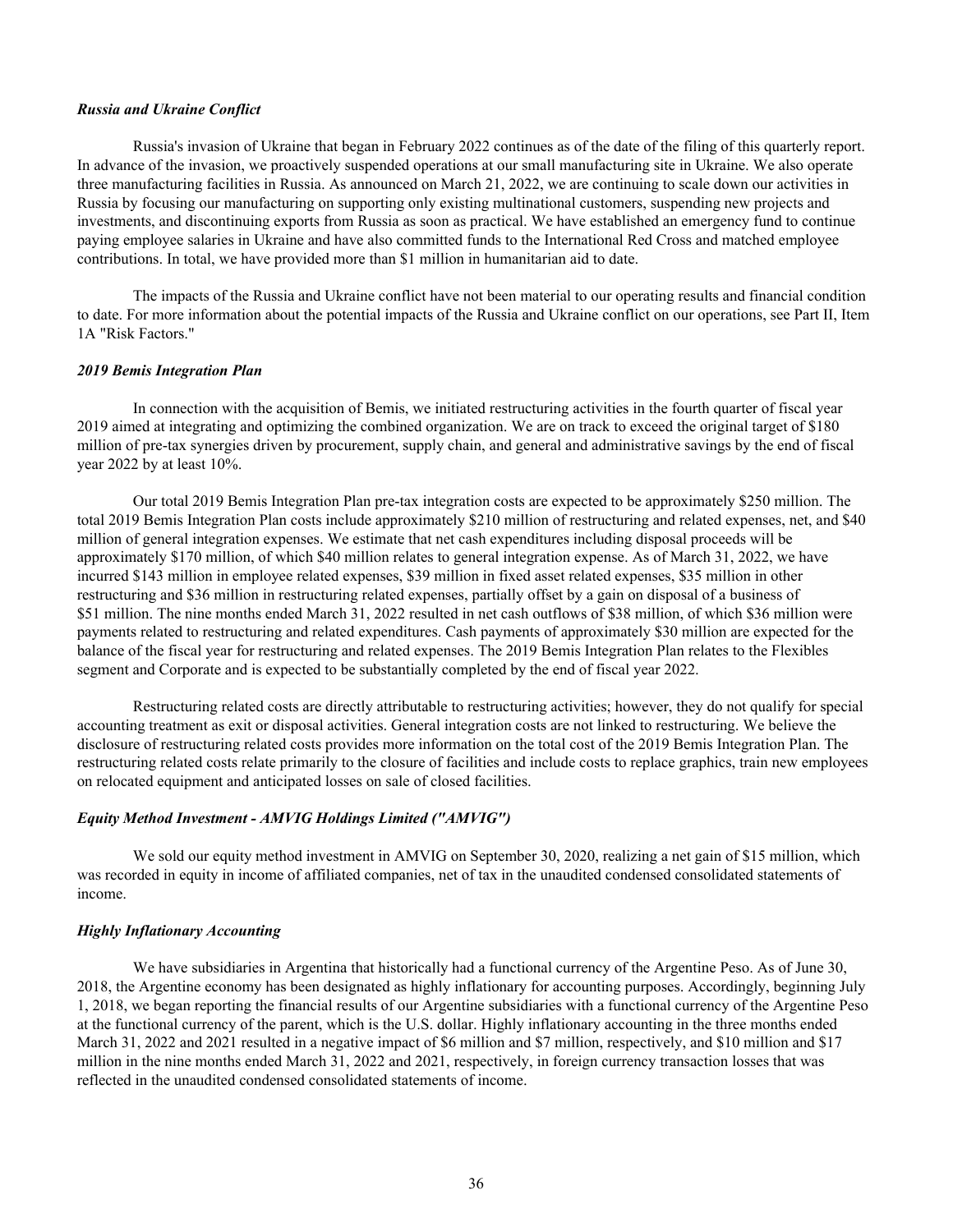## <span id="page-37-0"></span>**Results of Operations - Three Months Ended March 31, 2022**

#### *Consolidated Results of Operations*

|                                               | <b>Three Months Ended March 31,</b> |           |   |          |  |  |  |  |  |  |  |
|-----------------------------------------------|-------------------------------------|-----------|---|----------|--|--|--|--|--|--|--|
| (\$ in millions, except per share data)       | 2022                                |           |   | 2021     |  |  |  |  |  |  |  |
| Net sales                                     | S                                   | 3,708     | S | 3,207    |  |  |  |  |  |  |  |
| Operating income                              |                                     | 369       |   | 373      |  |  |  |  |  |  |  |
| Operating income as a percentage of net sales |                                     | $10.0 \%$ |   | $11.6\%$ |  |  |  |  |  |  |  |
|                                               |                                     |           |   |          |  |  |  |  |  |  |  |
| Net income attributable to Amcor plc          | S                                   | 269       | S | 267      |  |  |  |  |  |  |  |
| Diluted Earnings Per Share                    | \$                                  | 0.178     | S | 0.173    |  |  |  |  |  |  |  |

 Net sales increased by \$501 million, or 15.6%, to \$3,708 million for the three months ended March 31, 2022, from \$3,207 million for the three months ended March 31, 2021. Excluding the impact of disposed and ceased operations of \$23 million, or (0.7%), negative currency impacts of \$91 million, or (2.8%), and pass-through of raw material costs of \$458 million, or 14.3%, the increase in net sales for the three months ended March 31, 2022 was \$157 million, or 4.8%, driven by favorable volumes of 0.3% and favorable price/mix of 4.5%.

 Operating income as a percentage of net sales declined to 10.0% for the three months ended March 31, 2022, due to the impact on the calculation from the pass through of higher raw material costs during the current fiscal quarter. Net income attributable to Amcor plc increased by \$2 million, or 0.7%, to \$269 million for the three months ended March 31, 2022, from \$267 million for the three months ended March 31, 2021.

 Diluted earnings per share ("Diluted EPS") increased to \$0.178, or by 2.9%, for the three months ended March 31, 2022, from \$0.173 for the three months ended March 31, 2021, with the net income attributable to ordinary shareholders of Amcor plc increasing by 0.7% and the diluted weighted average number of shares outstanding decreasing 2.8% for the three months ended March 31, 2022 compared to the three months ended March 31, 2021. The decrease in the diluted weighted average number of shares outstanding was due to repurchase of shares under the announced share buyback programs.

#### *Segment Results of Operations*

#### **Flexibles Segment**

The Flexibles reportable segment develops and supplies flexible packaging globally.

|                                            | Three Months Ended March 31, |      |          |  |
|--------------------------------------------|------------------------------|------|----------|--|
| (\$ in millions)                           | 2022                         | 2021 |          |  |
| Net sales including intersegment sales     | 2.837                        |      | 2,500    |  |
| Adjusted EBIT                              | 378                          |      | 352      |  |
| Adjusted EBIT as a percentage of net sales | $13.3\%$                     |      | 14.1 $%$ |  |

 Net sales including intersegment sales increased by \$337 million, or 13.5%, to \$2,837 million for the three months ended March 31, 2022, from \$2,500 million for the three months ended March 31, 2021. Excluding the impact of disposed and ceased operations of \$23 million, or (0.9%), negative currency impacts of \$89 million, or (3.6%), and pass-through of raw material costs of \$330 million, or 13.2%, the increase in net sales including intersegment sales for the three months ended March 31, 2022, was \$119 million, or 4.8%, driven by favorable price/mix.

 Adjusted earnings before interest and tax ("Adjusted EBIT") increased by \$26 million, or 7.4%, to \$378 million for the three months ended March 31, 2022, from \$352 million for the three months ended March 31, 2021. With zero impact from disposed and ceased operations and excluding negative currency impacts of 11 million, or (3.2%), the increase in Adjusted EBIT for the three months ended March 31, 2022, was \$37 million, or 10.4%, driven by favorable volumes of 2.6%, favorable price/mix of 13.0%, partially offset by unfavorable plant costs of (1.1%) and unfavorable selling, general, and administrative ("SG&A"), and other costs of  $(3.9\%)$ .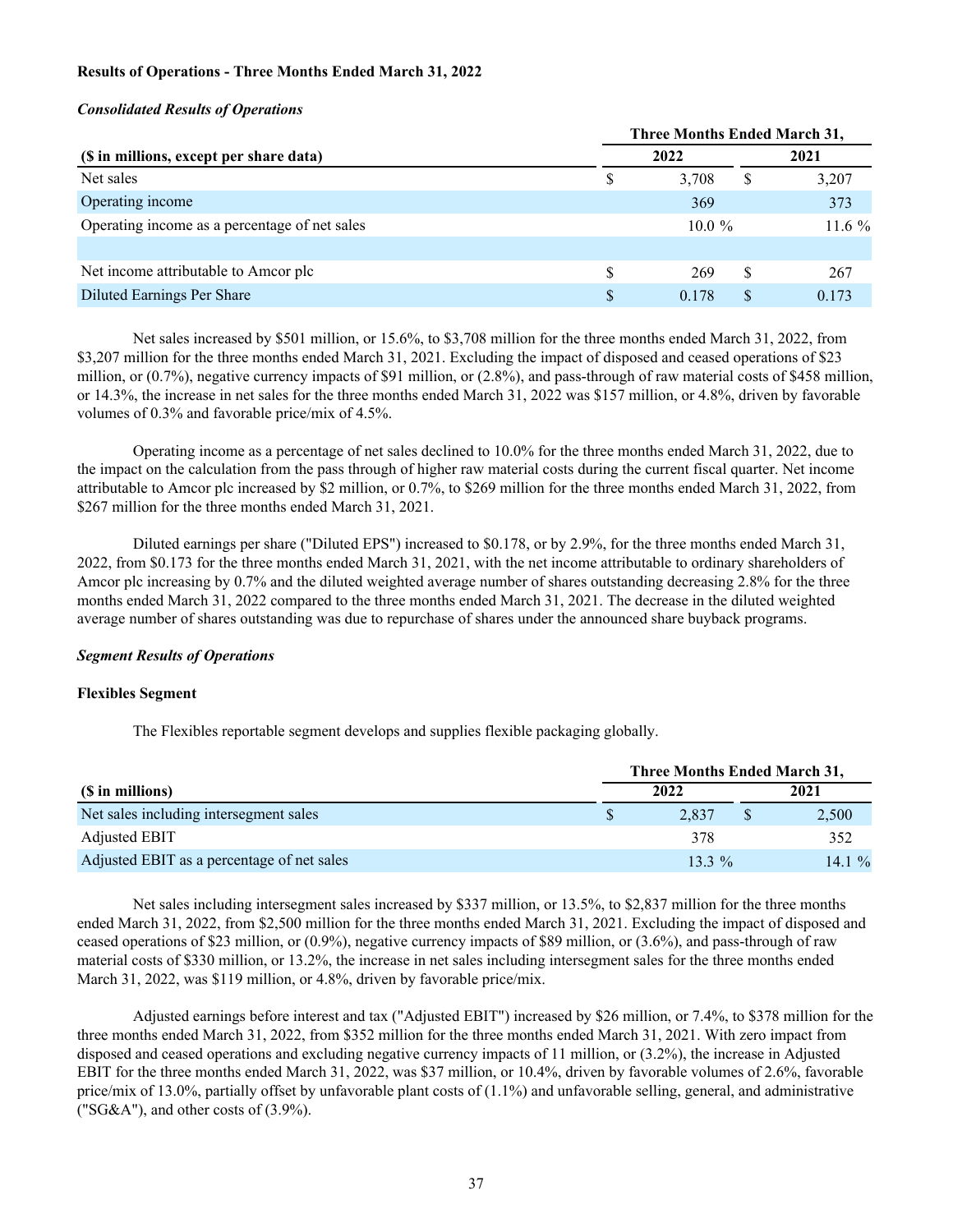#### **Rigid Packaging Segment**

The Rigid Packaging reportable segment manufactures rigid packaging containers and related products.

|                                            |   | Three Months Ended March 31, |          |
|--------------------------------------------|---|------------------------------|----------|
| (\$ in millions)                           |   | 2022                         | 2021     |
| Net sales                                  | S | 871                          | 707      |
| Adjusted EBIT                              |   |                              | 75       |
| Adjusted EBIT as a percentage of net sales |   | $88\%$                       | $10.6\%$ |

 Net sales increased by \$164 million, or 23.2%, to \$871 million for the three months ended March 31, 2022, from \$707 million for the three months ended March 31, 2021. Excluding negative currency impacts of \$1 million, or (0.2%), and pass-through of raw material costs of \$127 million, or 18.0%, the increase in net sales for the three months ended March 31, 2022 was \$38 million, or 5.4%, driven by favorable volumes of 2.2%, and favorable price/mix of 3.2%.

 Adjusted EBIT increased by \$2 million, or 3.5%, to \$77 million for the three months ended March 31, 2022, from \$75 million for the three months ended March 31, 2021, driven primarily by favorable price/mix of 33.2%, partially offset by unfavorable SG&A, and other costs of (4.7%) and unfavorable plant costs net of volume impacts of (25.8%) primarily attributed to labor shortages due to COVID-19 and increased overtime and manufacturing inefficiencies due to supply chain issues.

#### *Consolidated Gross Profit*

|                                           |  | Three Months Ended March 31, |  |        |  |  |
|-------------------------------------------|--|------------------------------|--|--------|--|--|
| (\$ in millions)                          |  | 2022                         |  | 2021   |  |  |
| Gross profit                              |  |                              |  | 682    |  |  |
| Gross profit as a percentage of net sales |  | $197\%$                      |  | 21.3 % |  |  |

 Gross profit increased by \$49 million, or 7.2%, to \$731 million for the three months ended March 31, 2022, from \$682 million for the three months ended March 31, 2021. The increase was primarily driven by the increase in net sales of 4.8% referred to above. Gross profit as a percentage of sales decreased to 19.7% for the three months ended March 31, 2022, primarily due to the impact on the calculation from the pass through of higher raw material costs during the current fiscal quarter.

#### *Consolidated Restructuring and Related Expenses, Net*

|                                                                       | Three Months Ended March 31. |  |         |  |  |
|-----------------------------------------------------------------------|------------------------------|--|---------|--|--|
| (\$ in millions)                                                      | 2022                         |  | 2021    |  |  |
| Restructuring and related expenses, net                               |                              |  |         |  |  |
| Restructuring and related expenses, net, as a percentage of net sales | $(0.2\%)$                    |  | $0.7\%$ |  |  |

 Restructuring and related expenses, net, increased by \$33 million, to a net expense of \$9 million for the three months ended March 31, 2022, from a net income of \$24 million for the three months ended March 31, 2021. The increase was primarily driven by the non-recurrence of a gain on disposal of a non-core European hospital supplies business of \$52 million in the three months ended March 31, 2021, partially offset by the completion of the Rigid Packaging Restructuring Plan in June 2021, as well as lower restructuring costs in the Flexibles reporting segment.

#### *Consolidated Other Income/(Expense), Net*

|                                                           |  | Three Months Ended March 31, |  |          |  |
|-----------------------------------------------------------|--|------------------------------|--|----------|--|
| (\$ in millions)                                          |  | 2022                         |  | 2021     |  |
| Other income/(expense), net                               |  |                              |  |          |  |
| Other income/(expense), net, as a percentage of net sales |  | $(0.1\%)$                    |  | $0.5 \%$ |  |

Other income/(expense), net decreased by \$20 million, to a net expense of \$3 million for the three months ended March 31, 2022, from a net income of \$17 million for the three months ended March 31, 2021, driven by a large number of individually immaterial items including currency impacts and indirect tax items.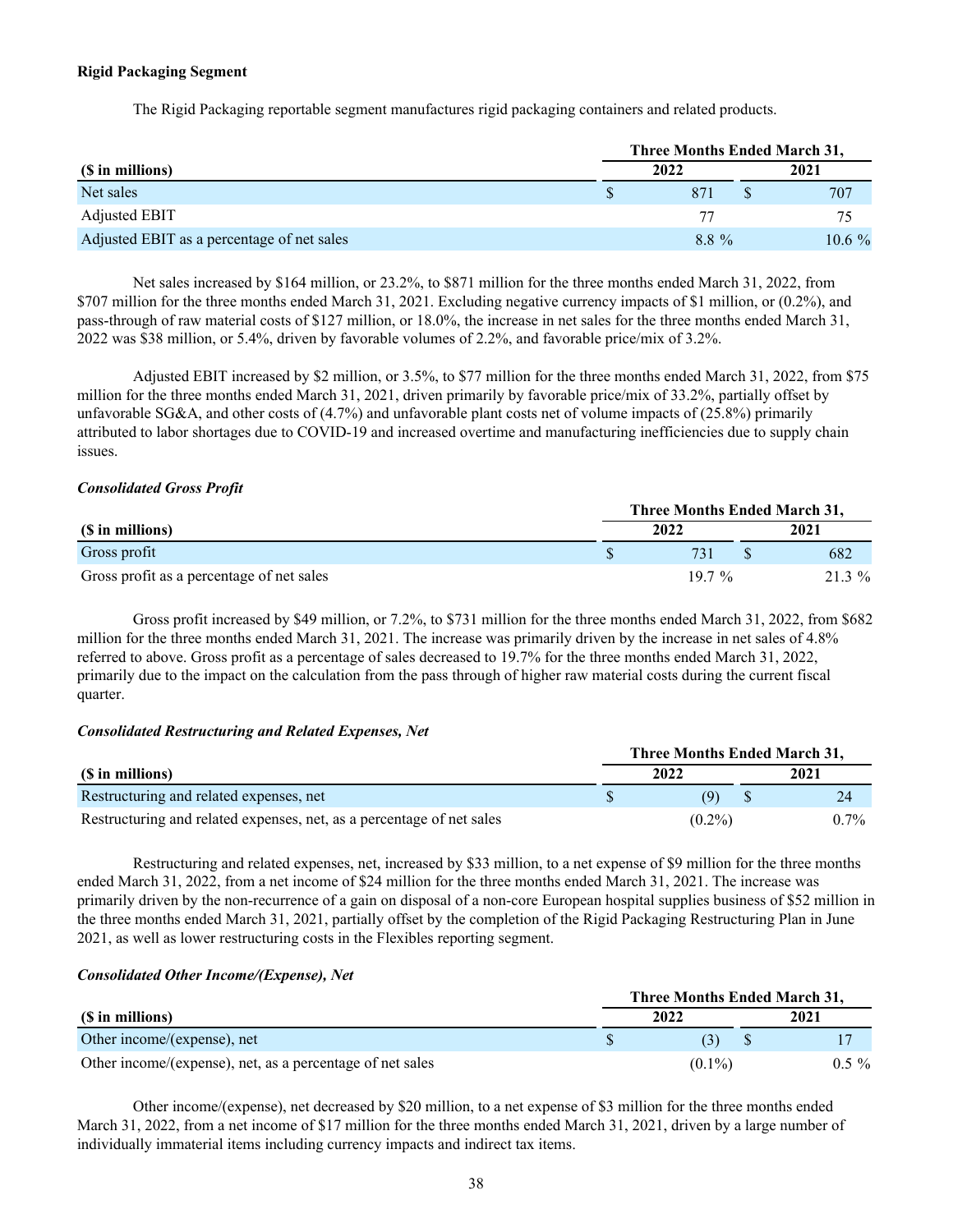### **Results of Operations - Nine Months Ended March 31, 2022**

#### *Consolidated Results of Operations*

|                                               |    | Nine Months Ended March 31, |   |           |
|-----------------------------------------------|----|-----------------------------|---|-----------|
| (\$ in millions, except per share data)       |    | 2022                        |   | 2021      |
| Net sales                                     | S  | 10.635                      | S | 9,407     |
| Operating income                              | \$ | 987                         |   | 956       |
| Operating income as a percentage of net sales |    | $93\%$                      |   | $10.2 \%$ |
|                                               |    |                             |   |           |
| Net income attributable to Amcor plc          | \$ | 696                         |   | 684       |
| Diluted Earnings Per Share                    | S  | 0.456                       |   | 0.438     |

 Net sales increased by \$1,228 million, or 13.1%, to \$10,635 million for the nine months ended March 31, 2022, from \$9,407 million for the nine months ended March 31, 2021. Excluding the impact of disposed and ceased operations of \$69 million, or (0.7%), negative currency impacts of \$102 million, or (1.1%), and pass-through of raw material cost of \$1,107 million, or 11.8%, the increase in net sales for the nine months ended March 31, 2022 was \$292 million, or 3.1%, driven by favorable price/mix of 2.6% and favorable volumes of 0.5%.

 Operating income as a percentage of net sales decreased to 9.3% for the nine months ended March 31, 2022, due to the impact on the calculation from the pass through of higher raw material costs during the current fiscal year, partially offset by favorable price/mix. Net income attributable to Amcor plc increased by \$12 million, or 1.8%, to \$696 million for the nine months ended March 31, 2022, from \$684 million for the nine months ended March 31, 2021 mainly as a result of increased gross profit of \$39 million and lower selling, general, and administrative expenses of \$20 million, partially offset by net property and related business losses of \$29 million primarily associated with the destruction of our Durban, South Africa, facility during general civil unrest in July 2021.

 Diluted earnings per share increased to \$0.456, or by 4.1%, for the nine months ended March 31, 2022, from \$0.438 for the nine months ended March 31, 2021, with the net income attributable to ordinary shareholders of Amcor plc increasing by 1.8% and the diluted weighted average number of shares outstanding decreasing 2.6% for the nine months ended March 31, 2022 compared to the nine months ended March 31, 2021. The decrease in the diluted weighted average number of shares outstanding was due to the repurchase of shares under announced share buyback programs.

#### *Segment Results of Operations*

#### **Flexibles Segment**

Our Flexibles reporting segment develops and supplies flexible packaging globally.

|                                            | Nine Months Ended March 31, |         |  |          |
|--------------------------------------------|-----------------------------|---------|--|----------|
| (\$ in millions)                           |                             | 2022    |  | 2021     |
| Net sales including intersegment sales     |                             | 8.184   |  | 7,350    |
| Adjusted EBIT                              |                             | 1.069   |  | 1,005    |
| Adjusted EBIT as a percentage of net sales |                             | $131\%$ |  | $13.7\%$ |

 Net sales including intersegment sales increased by \$834 million, or 11.3%, to \$8,184 million for the nine months ended March 31, 2022, from \$7,350 million for the nine months ended March 31, 2021. Excluding the impact of disposed and ceased operations of \$69 million, or (0.9%), negative currency impacts of \$101 million, or (1.4%), pass-through of raw material cost of \$810 million, or 11.0%, the increase in net sales including intersegment sales for the nine months ended March 31, 2022 was \$194 million, or 2.6%, driven by favorable price/mix.

 Adjusted EBIT increased by \$64 million, or 6.4%, to \$1,069 million for the nine months ended March 31, 2022, from \$1,005 million for the nine months ended March 31, 2021. Excluding the impact of disposed and ceased operations of \$3 million, or (0.3%), and negative currency impacts of \$14 million, or (1.4%), the increase in Adjusted EBIT for the nine months ended March 31, 2022 was \$81 million, or 8.1%, driven by favorable price/mix 3.7%, plant cost improvements of 3.7%, and favorable volumes of 1.4%, partially offset by SG&A and other costs of (0.7%).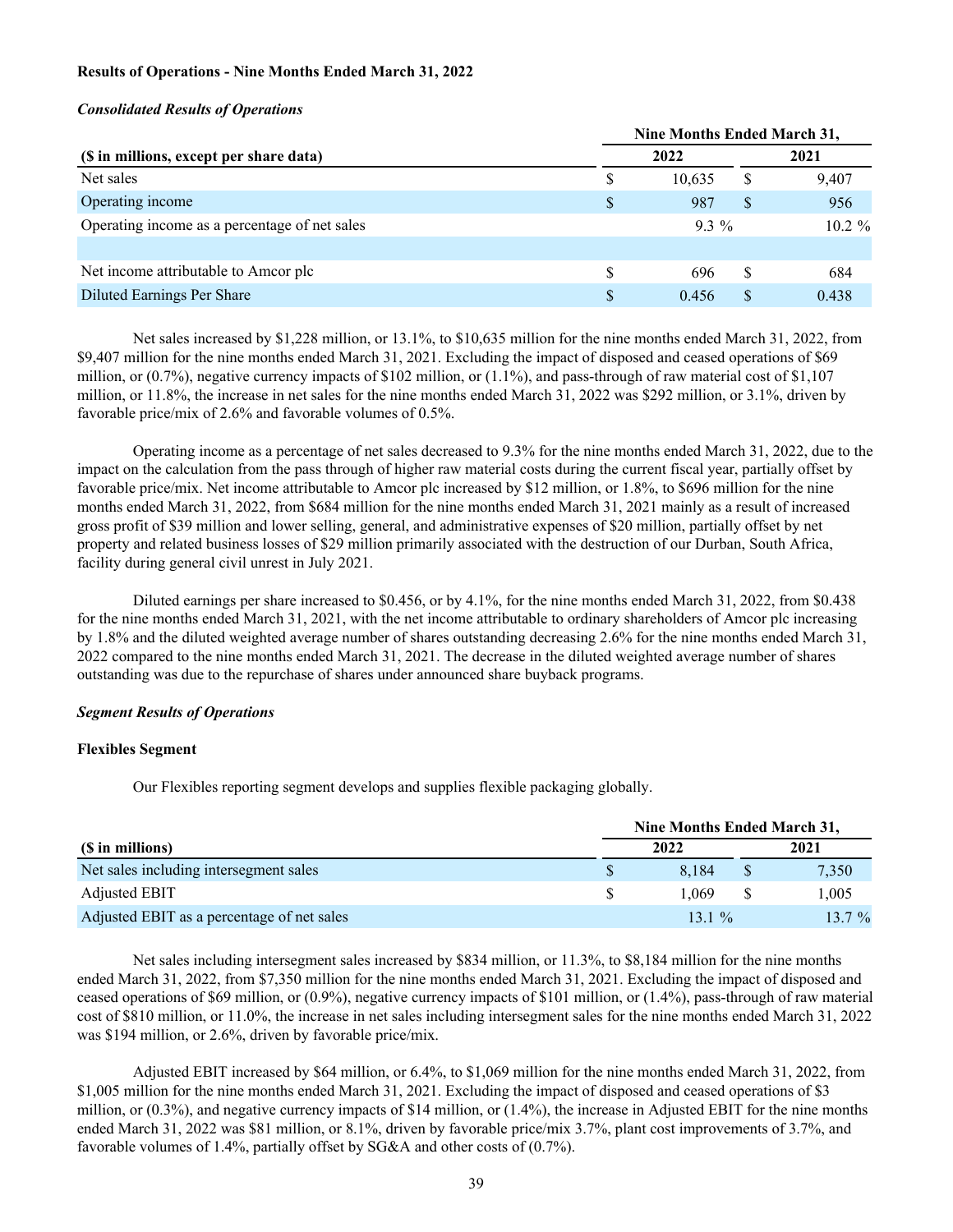### **Rigid Packaging Segment**

Our Rigid Packaging reporting segment manufactures rigid packaging containers and related products.

|                                            |      | Nine Months Ended March 31, |  |       |  |
|--------------------------------------------|------|-----------------------------|--|-------|--|
| (\$ in millions)                           | 2022 |                             |  | 2021  |  |
| Net sales                                  | S    | 2.451                       |  | 2,059 |  |
| <b>Adjusted EBIT</b>                       |      | 194                         |  | 209   |  |
| Adjusted EBIT as a percentage of net sales |      | $79\%$                      |  | 10.1% |  |

 Net sales increased by \$392 million, or 19.0%, to \$2,451 million for the nine months ended March 31, 2022, from \$2,059 million for the nine months ended March 31, 2021. Excluding negative currency impacts of \$1 million, or (0.1%), passthrough of raw material costs of \$297 million, or 14.4%, the increase in net sales for the nine months ended March 31, 2022 was \$96 million, or 4.7%, driven by favorable volumes of 2.7% and favorable price/mix of 2.0%.

 Adjusted EBIT decreased by \$15 million, or 7.2%, to \$194 million for the nine months ended March 31, 2022, from \$209 million for the nine months ended March 31, 2021, driven primarily by unfavorable plant costs impacts net of volume impacts of (22.7%), primarily attributed to labor shortages due to COVID-19 and increased overtime and manufacturing inefficiencies due to supply chain issues, and unfavorable SG&A and other costs of (1.6%), partially offset by favorable price/ mix of 17.1%.

### *Consolidated Gross Profit*

|                                           |  | Nine Months Ended March 31, |  |       |  |  |
|-------------------------------------------|--|-----------------------------|--|-------|--|--|
| (\$ in millions)                          |  | 2022                        |  | 2021  |  |  |
| Gross profit                              |  | 2.026                       |  | l.987 |  |  |
| Gross profit as a percentage of net sales |  | $191\%$                     |  | 21.1% |  |  |

 Gross profit increased by \$39 million, or 2.0%, to \$2,026 million for the nine months ended March 31, 2022, from \$1,987 million for the nine months ended March 31, 2021. The increase was primarily driven by the increase in net sales of 3.1% referred to above, with significant raw material price increases being recovered through higher pricing and improved product mix.

## *Consolidated Selling, General, and Administrative ("SG&A") Expenses*

|                                            | Nine Months Ended March 31. |  |            |  |  |
|--------------------------------------------|-----------------------------|--|------------|--|--|
| (\$ in millions)                           | 2022                        |  | 2021       |  |  |
| SG&A expenses                              | (942)                       |  | (962)      |  |  |
| SG&A expenses as a percentage of net sales | $(8.9\%)$                   |  | $(10.2\%)$ |  |  |

 SG&A expenses decreased by \$20 million, or 2.1%, to \$942 million for the nine months ended March 31, 2022, from \$962 million for the nine months ended March 31, 2021. The decrease was primarily driven by currency impacts and nonrecurring costs in the nine months ended March 31, 2021.

#### *Consolidated Restructuring and Related Expenses, Net*

|                                                                       | Nine Months Ended March 31, |  |           |  |  |  |
|-----------------------------------------------------------------------|-----------------------------|--|-----------|--|--|--|
| (\$ in millions)                                                      | 2022                        |  | 2021      |  |  |  |
| Restructuring and related expenses, net                               | (27)                        |  | (22)      |  |  |  |
| Restructuring and related expenses, net, as a percentage of net sales | $(0.3\%)$                   |  | $(0.2\%)$ |  |  |  |

 Restructuring and related expenses, net, increased by \$5 million, or 22.7%, to \$27 million for the nine months ended March 31, 2022, from \$22 million for the nine months ended March 31, 2021. The increase was primarily driven by the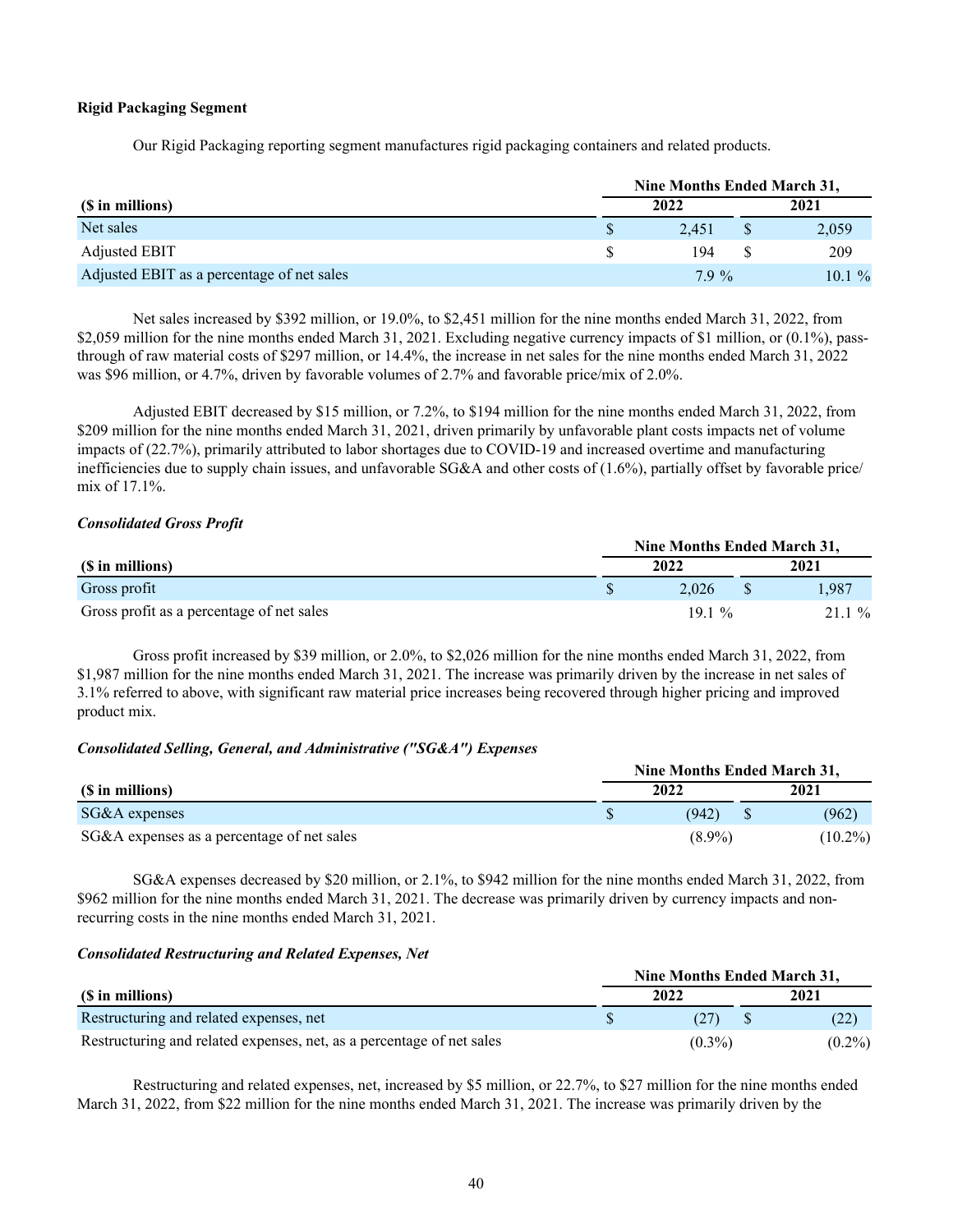non-recurrence of a gain on disposal of a non-core European hospital supplies business of \$52 million in the nine months ended March 31, 2021, partially offset by the completion of the Rigid Packaging Restructuring Plan in June 2021, as well as lower restructuring costs in the Flexibles reporting segment.

## *Consolidated Other Income, Net*

|                                                           |  | Nine Months Ended March 31, |  |         |  |  |
|-----------------------------------------------------------|--|-----------------------------|--|---------|--|--|
| (\$ in millions)                                          |  | 2022                        |  | 2021    |  |  |
| Other income/(expense), net                               |  |                             |  |         |  |  |
| Other income/(expense), net, as a percentage of net sales |  | $- \frac{6}{10}$            |  | $0.3\%$ |  |  |

Other income/(expense), net decreased by \$25 million, or 92.6%, to \$2 million for the nine months ended March 31, 2022, from \$27 million for the nine months ended March 31, 2021, mainly driven by property and related business losses in the Flexibles reportable segment primarily associated with the destruction of our Durban, South Africa, facility during general civil unrest in July 2021 that were partially offset by individually immaterial items.

#### *Consolidated Income Tax Expense*

|                           |  | Nine Months Ended March 31, |  |        |  |  |
|---------------------------|--|-----------------------------|--|--------|--|--|
| (\$ in millions)          |  | 2022                        |  | 2021   |  |  |
| Income tax expense        |  | (196)                       |  | (187   |  |  |
| Effective income tax rate |  | 21.8 %                      |  | 21.7 % |  |  |

 The provision for income taxes for the three and nine months ended March 31, 2022 and 2021 is based on our estimated annual effective tax rate for the respective fiscal years before income taxes and equity in income of affiliated companies and adjusted for specific items that are required to be recognized in the period in which they are incurred.

 Income tax expense for the three and nine months ended March 31, 2022 is \$72 million and \$196 million, respectively, compared to \$71 million and \$187 million for the three and nine months ended March 31, 2021, respectively.

For the nine months ended March 31, 2022 and 2021, the effective tax rates were 21.8% and 21.7%, respectively.

## *Equity in Income of Affiliated Companies, Net of Tax*

|                                                      |      | Nine Months Ended March 31. |  |  |  |
|------------------------------------------------------|------|-----------------------------|--|--|--|
| (\$ in millions)                                     | 2022 | 2021                        |  |  |  |
| Equity in income of affiliated companies, net of tax |      |                             |  |  |  |

 Equity in income of affiliated companies, net of tax decreased by \$19 million for the nine months ended March 31, 2022 due to the sale of the equity investment in AMVIG on September 30, 2020. For further information, refer to Note 15, "Disposals."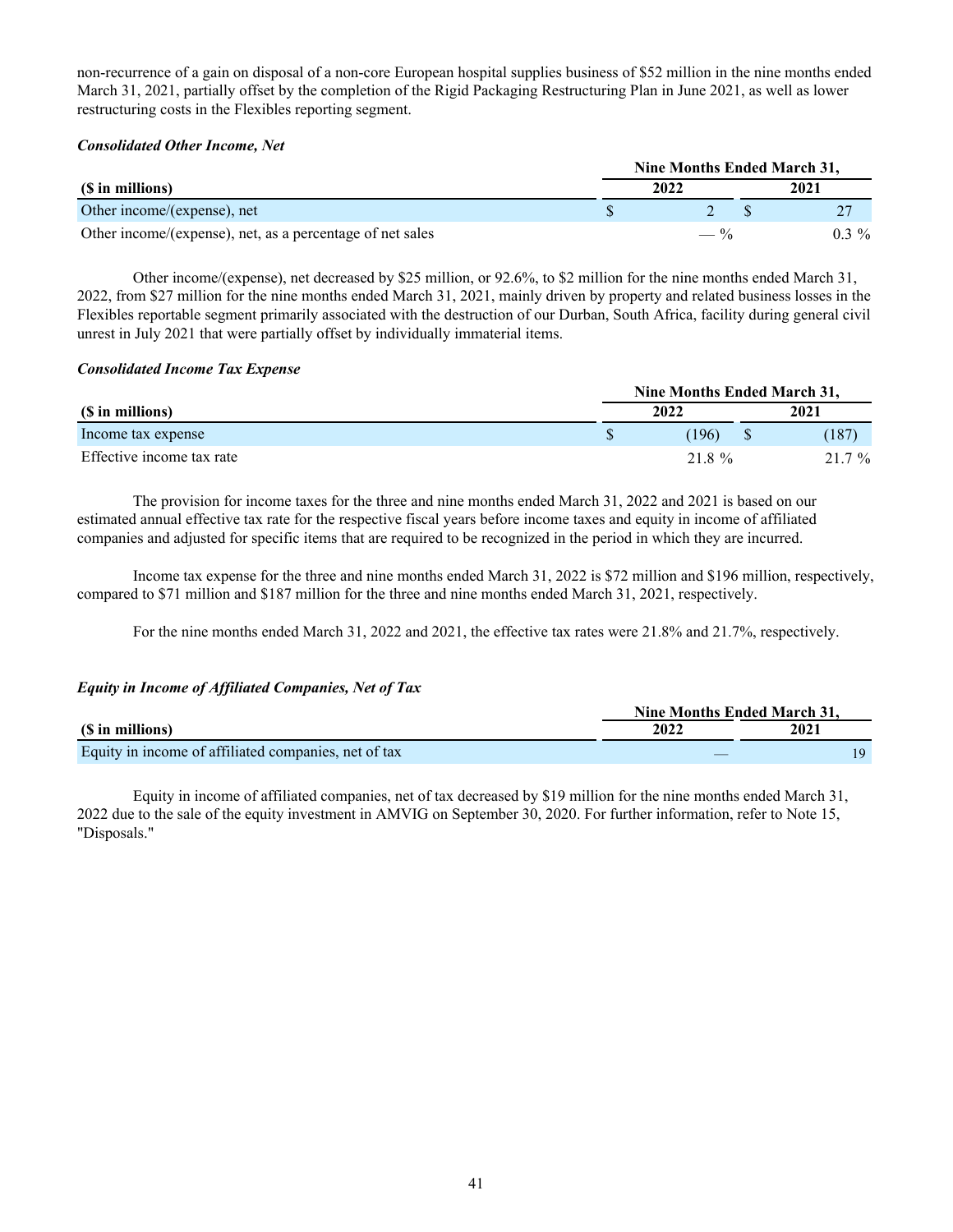#### <span id="page-42-0"></span>**Presentation of Non-GAAP Information**

 This Quarterly Report on Form 10-Q refers to non-GAAP financial measures: adjusted earnings before interest and taxes ("Adjusted EBIT"), adjusted net income, and net debt. These non-GAAP financial measures adjust for factors that are unusual or unpredictable. These measures exclude the impact of significant tax reforms, certain amounts related to the effect of changes in currency exchange rates, acquisitions, and restructuring, including employee-related costs, equipment relocation costs, accelerated depreciation, and the write-down of equipment. These measures also exclude gains or losses on sales of significant property and divestitures, significant property impairments, net of insurance recovery, certain litigation matters, and certain acquisition-related expenses, including transaction expenses, due diligence expenses, professional and legal fees, purchase accounting adjustments for inventory, order backlog, intangible amortization, and changes in the fair value of deferred acquisition payments.

 This adjusted information should not be construed as an alternative to results determined in accordance with accounting principles generally accepted in the United States of America ("U.S. GAAP"). We use the non-GAAP measures to evaluate operating performance and believe that these non-GAAP measures are useful to enable investors and other external parties to perform comparisons of our current and historical performance.

 A reconciliation of reported net income attributable to Amcor plc to Adjusted EBIT and Adjusted net income for the three and nine months ended March 31, 2022 and 2021 is as follows:

|                                                                                     |              | <b>Three Months Ended March 31,</b> |                    |                | Nine Months Ended March 31, |              |       |
|-------------------------------------------------------------------------------------|--------------|-------------------------------------|--------------------|----------------|-----------------------------|--------------|-------|
| (\$ in millions)                                                                    |              | 2022                                |                    | 2021           | 2022                        |              | 2021  |
| Net income attributable to Amcor plc, as reported                                   | \$           | 269                                 | $\mathbf{\hat{S}}$ | 267            | $\mathbb{S}$<br>696 \$      |              | 684   |
| Add: Net income attributable to non-controlling<br>interests                        |              | $\overline{c}$                      |                    | 3              | 7                           |              | 8     |
| Net income                                                                          |              | 271                                 |                    | 270            | 703                         |              | 692   |
| Add: Income tax expense                                                             |              | 72                                  |                    | 71             | 196                         |              | 187   |
| Add: Interest expense                                                               |              | 36                                  |                    | 36             | 115                         |              | 113   |
| Less: Interest income                                                               |              | (5)                                 |                    | (3)            | (15)                        |              | (10)  |
| Earnings before interest and taxes ("EBIT")                                         |              | 374                                 |                    | 374            | 999                         |              | 982   |
| Add/(Less): Material restructuring programs (1)                                     |              | 9                                   |                    | (23)           | 26                          |              | 16    |
| Add: Material acquisition costs and other (2)                                       |              | $\overline{2}$                      |                    | $\overline{4}$ | $\overline{4}$              |              | 17    |
| Add: Amortization of acquired intangible assets from<br>business combinations $(3)$ |              | 40                                  |                    | 40             | 122                         |              | 121   |
| Add: Impact of hyperinflation (4)                                                   |              | 6                                   |                    | 7              | 10                          |              | 17    |
| $Add/(Less)$ : Net (gain)/loss on disposals (5)                                     |              |                                     |                    |                | 9                           |              | (9)   |
| Add/(Less): Property and other (gains)/losses, net (6)                              |              | (4)                                 |                    |                | 23                          |              |       |
| Add: Pension settlement (7)                                                         |              |                                     |                    |                | 3                           |              |       |
| <b>Adjusted EBIT</b>                                                                | $\mathbf{s}$ | 427                                 | $\mathbf{s}$       | 402            | $1,196$ \$<br><b>S</b>      |              | 1,144 |
| Less: Income tax expense                                                            |              | (72)                                |                    | (71)           | (196)                       |              | (187) |
| Less: Adjustments to income tax expense (8)                                         |              | (13)                                |                    | (12)           | (36)                        |              | (41)  |
| Less: Interest expense                                                              |              | (36)                                |                    | (36)           | (115)                       |              | (113) |
| Add: Interest income                                                                |              | 5                                   |                    | 3              | 15                          |              | 10    |
| Less: Net income attributable to non-controlling<br>interests                       |              | (2)                                 |                    | (3)            | (7)                         |              | (8)   |
| <b>Adjusted net income</b>                                                          | $\mathbf{s}$ | 309                                 | $\mathbf{s}$       | 283            | <sup>\$</sup><br>857        | $\mathbf{s}$ | 805   |

(1) Material restructuring programs includes restructuring and related expenses for the 2019 Bemis Integration Plan for the three and nine months ended March 31, 2022 and for the 2018 Rigid Packaging Restructuring Plan and the 2019 Bemis Integration Plan for the three and nine months ended March 31, 2021. Refer to Note 3, "Restructuring," for more information about our restructuring activities.

(2) Includes costs associated with the Bemis transaction.

(3) Amortization of acquired intangible assets from business combinations includes amortization expenses related to all acquired intangible assets from past acquisitions.

(4) Impact of hyperinflation includes the adverse impact of highly inflationary accounting for subsidiaries in Argentina where the functional currency was the Argentine Peso.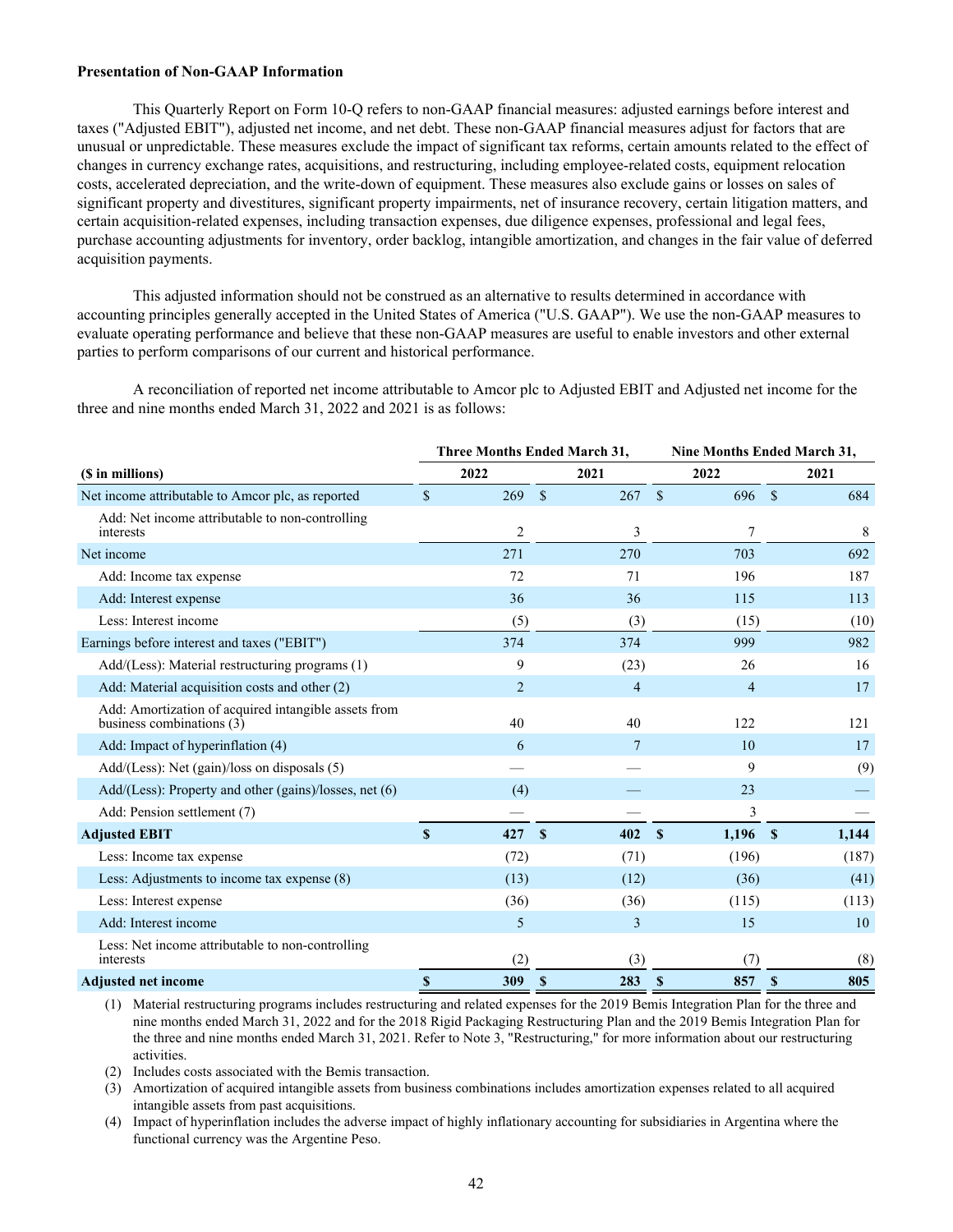- (5) Net (gain)/loss on disposals for the nine months ended March 31, 2022 includes an expense of \$9 million from the disposal of noncore assets. Refer to Note 6, "Fair Value Measurements," for more information. The nine months ended March 31, 2021 includes the gain realized upon the disposal of AMVIG and the loss upon disposal of other non-core businesses not part of material restructuring programs. Refer to Note 15, "Disposals," for more information about our disposals.
- (6) Property and other (gains)/losses, net, includes property and related business losses primarily associated with the destruction of our Durban, South Africa, facility during general civil unrest in July 2021, net of insurance recovery.
- (7) Pension settlement for the nine months ended March 31, 2022 relates to the purchase of a group annuity contract and transfer of pension plan assets and related benefit obligations. Refer to Note 8, "Components of Net Periodic Benefit Cost," for more information.
- (8) Net tax impact on items (1) through (7) above.

## *Reconciliation of Net Debt*

A reconciliation of total debt to net debt at March 31, 2022 and June 30, 2021 is as follows:

| (\$ in millions)                     | <b>March 31, 2022</b> | June 30, 2021 |
|--------------------------------------|-----------------------|---------------|
| Current portion of long-term debt    | S                     | 15S           |
| Short-term debt                      | 57                    | 98            |
| Long-term debt, less current portion | 7,177                 | 6,186         |
| Total debt                           | 7,249                 | 6,289         |
| Less cash and cash equivalents       | 1.077                 | 850           |
| Net debt                             | 6,172<br>N.           | 5,439         |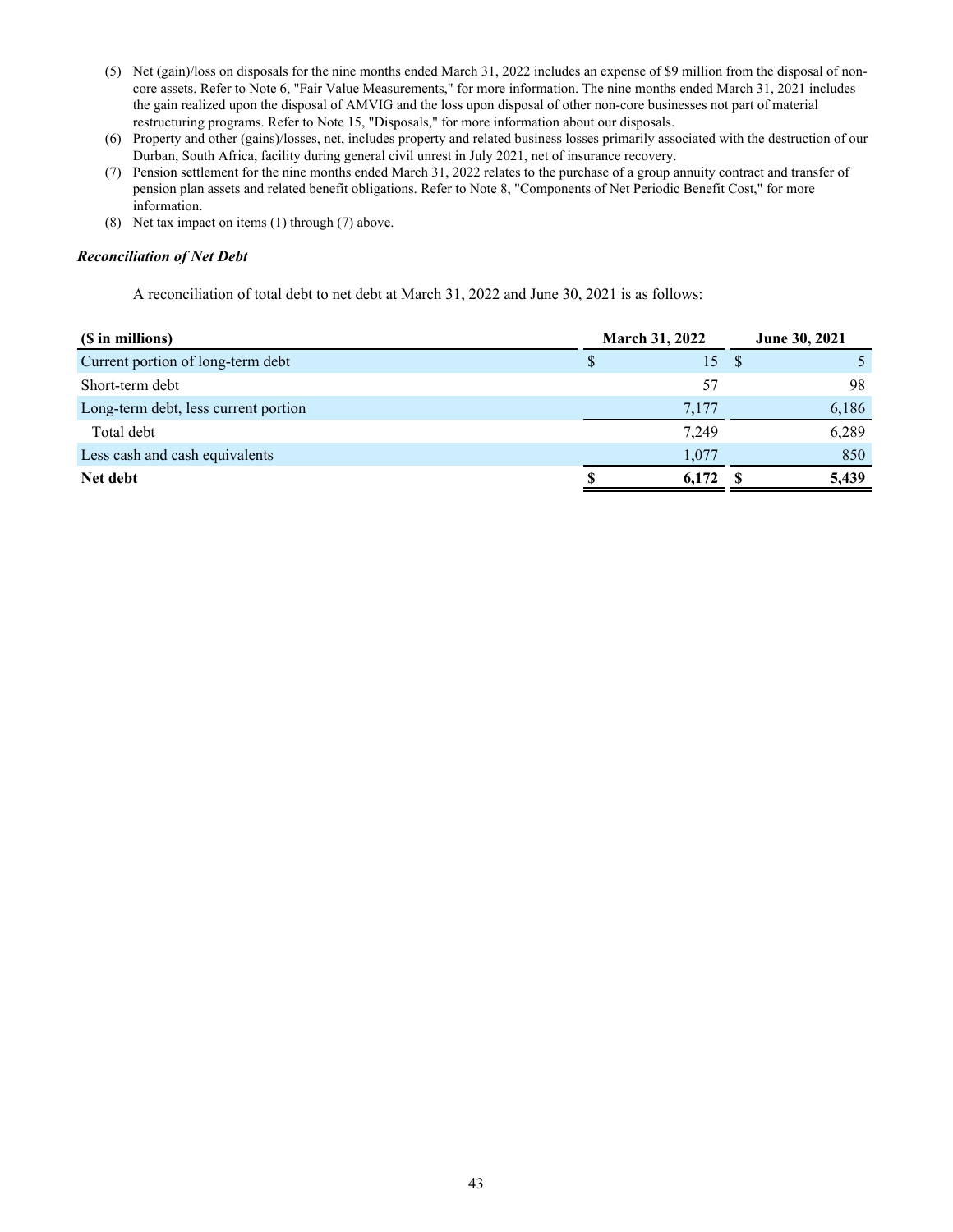#### <span id="page-44-0"></span>**Supplemental Guarantor Information**

 Amcor plc, along with certain wholly owned subsidiary guarantors, guarantee the following senior notes issued by the wholly owned subsidiaries, Amcor Finance (USA), Inc., Amcor Flexibles North America, Inc. and Amcor UK Finance plc.

- 3.100% Guaranteed Senior Notes due 2026 of Amcor Flexibles North America, Inc.
- 2.630% Guaranteed Senior Notes due 2030 of Amcor Flexibles North America, Inc.
- 2.690% Guaranteed Senior Notes due 2031 of Amcor Flexibles North America, Inc.
- 3.625% Guaranteed Senior Notes due 2026 of Amcor Finance (USA), Inc.
- 4.500% Guaranteed Senior Notes due 2028 of Amcor Finance (USA), Inc.
- 1.125% Guaranteed Senior Notes due 2027 of Amcor UK Finance plc

 The three notes issued by Amcor Flexibles North America, Inc. are guaranteed by its parent entity Amcor plc and the subsidiary guarantors Amcor Pty Ltd, Amcor Finance (USA), Inc., and Amcor UK Finance plc. The two notes issued by Amcor Finance (USA), Inc. are guaranteed by its parent entity Amcor plc and the subsidiary guarantors Amcor Pty Ltd, Amcor Flexibles North America, Inc., and Amcor UK Finance plc. The note issued by Amcor UK Finance plc is guaranteed by its parent entity, Amcor plc and the subsidiary guarantors Amcor Pty Ltd, Amcor Flexibles North America, Inc., and Amcor Finance (USA), Inc.

 All guarantors fully, unconditionally, and irrevocably guarantee, on a joint and several basis, to each holder of the notes the due and punctual payment of the principal of, and any premium and interest on, such note and all other amounts payable, when and as the same shall become due and payable, whether at stated maturity, by declaration of acceleration, call for redemption or otherwise, in accordance with the terms of the notes and related indenture. The obligations of the applicable guarantors under their guarantees will be limited as necessary to recognize certain defenses generally available to guarantors (including those that relate to fraudulent conveyance or transfer, voidable preference, financial assistance, corporate purpose, or similar laws) under applicable law. The guarantees will be unsecured and unsubordinated obligations of the guarantors and will rank equally with all existing and future unsecured and unsubordinated debt of each guarantor. None of our other subsidiaries guarantee such notes. The issuers and guarantors conduct large parts of their operations through other subsidiaries of Amcor plc.

 Amcor Flexibles North America, Inc. is incorporated in Missouri in the United States, Amcor Finance (USA), Inc. is incorporated in Delaware in the United States, Amcor UK Finance plc is incorporated in England and Wales, United Kingdom, and the guarantors are incorporated under the laws of Jersey, Australia, the United States, and England and Wales and, therefore, insolvency proceedings with respect to the issuers and guarantors could proceed under, and be governed by, among others, Jersey, Australian, United States, or English insolvency law, as the case may be, if either issuer or any guarantor defaults on its obligations under the applicable Notes or Guarantees, respectively.

 Set forth below is the summarized financial information of the combined Obligor Group made up of Amcor plc (as parent guarantor), Amcor Flexibles North America, Inc., Amcor Finance (USA), Inc., and Amcor UK Finance plc (as subsidiary issuers of the notes and guarantors of each other's notes) and Amcor Pty Ltd (as the remaining subsidiary guarantor).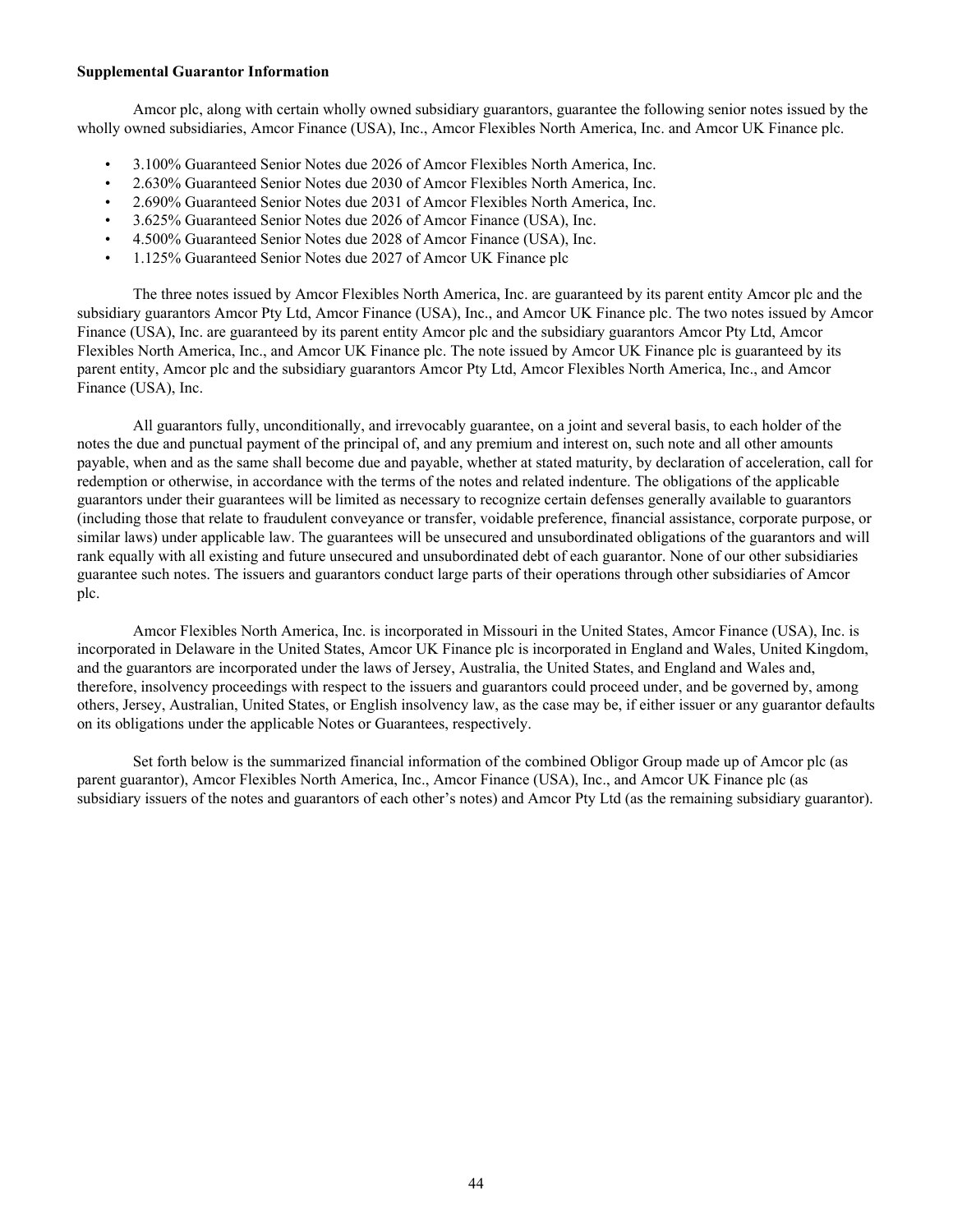## *Basis of Preparation*

 The following summarized financial information is presented for the parent, issuer, and guarantor subsidiaries ("Obligor Group") on a combined basis after elimination of intercompany transactions between entities in the combined group and amounts related to investments in any subsidiary that is a non-guarantor.

 This information is not intended to present the financial position or results of operations of the combined group of companies in accordance with U.S. GAAP.

## **Statement of Income for Obligor Group**

| (\$ in millions)                                            | <b>Nine Months Ended</b><br><b>March 31, 2022</b> |
|-------------------------------------------------------------|---------------------------------------------------|
| Net sales - external                                        | \$<br>813                                         |
| Net sales - to subsidiaries outside the Obligor Group       | 8                                                 |
| Total net sales                                             | 821                                               |
|                                                             |                                                   |
| Gross profit                                                | 141                                               |
|                                                             |                                                   |
| Net income (1)                                              | 306                                               |
|                                                             |                                                   |
| Net (income)/loss attributable to non-controlling interests |                                                   |
|                                                             |                                                   |
| Net income attributable to Obligor Group                    | 306                                               |

(1) Includes \$567 million net income from subsidiaries outside the Obligor Group mainly made up of intercompany dividend and interest income.

## **Balance Sheets for Obligor Group**

| (\$ in millions)                                                        |    | <b>March 31, 2022</b> |              | June 30, 2021 |  |
|-------------------------------------------------------------------------|----|-----------------------|--------------|---------------|--|
| <b>Assets</b>                                                           |    |                       |              |               |  |
| Current assets - external                                               | \$ | 1,847                 | S            | 814           |  |
| Current assets - due from subsidiaries outside the Obligor Group        |    | 44                    |              | 95            |  |
| Total current assets                                                    |    | 1,891                 |              | 909           |  |
| Non-current assets - external                                           |    | 1,418                 |              | 1,428         |  |
| Non-current assets - due from subsidiaries outside the Obligor Group    |    | 11,491                |              | 11,838        |  |
| Total non-current assets                                                |    | 12,909                |              | 13,266        |  |
| <b>Total assets</b>                                                     |    | 14,800                |              | 14,175        |  |
| <b>Liabilities</b>                                                      |    |                       |              |               |  |
| Current liabilities - external                                          | \$ | 1,862                 | <sup>S</sup> | 1,183         |  |
| Current liabilities - due to subsidiaries outside the Obligor Group     |    | 12                    |              | 22            |  |
| Total current liabilities                                               |    | 1,874                 |              | 1,205         |  |
| Non-current liabilities - external                                      |    | 7,286                 |              | 6,321         |  |
| Non-current liabilities - due to subsidiaries outside the Obligor Group |    | 11,465                |              | 11,563        |  |
| Total non-current liabilities                                           |    | 18,751                |              | 17,884        |  |
| <b>Total liabilities</b>                                                | S  | 20,625                | S            | 19,089        |  |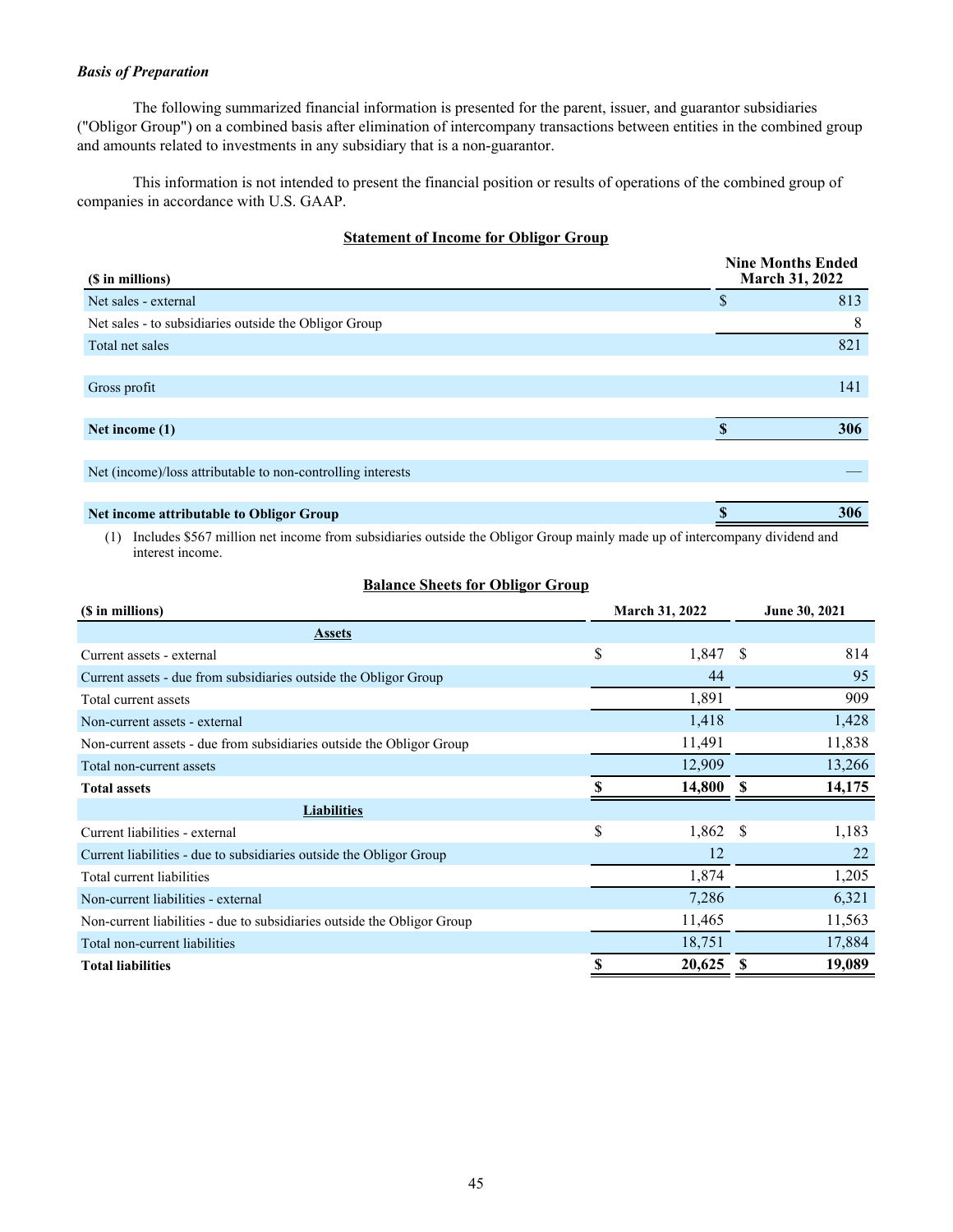#### <span id="page-46-0"></span>**New Accounting Pronouncements**

 Refer to Note 2, "New Accounting Guidance," in "Item 1. Financial Statements - Notes to Condensed Consolidated Financial Statements."

#### **Critical Accounting Estimates and Judgments**

 Our discussion and analysis of our financial condition and results of operations is based on our unaudited condensed consolidated financial statements, which have been prepared in accordance with U.S. GAAP. The preparation of these financial statements requires us to make estimates and assumptions that affect the reported amounts of assets and liabilities and the disclosure of contingent assets and liabilities at the date of the financial statements and the reported amounts of expenses during the reporting period. Our estimates and judgments are based on historical experience and on various other factors that are believed to be reasonable under the circumstances. Actual results may differ from these estimates under different assumptions or conditions. These critical accounting estimates are discussed in detail in "Management's Discussion and Analysis of Financial Condition and Results of Operations - Critical Accounting Estimates and Judgments" in our Annual Report on Form 10-K for the year ended June 30, 2021. There have been no material changes in critical accounting estimates and judgments at March 31, 2022 from those described in our Annual Report on Form 10-K for the year ended June 30, 2021.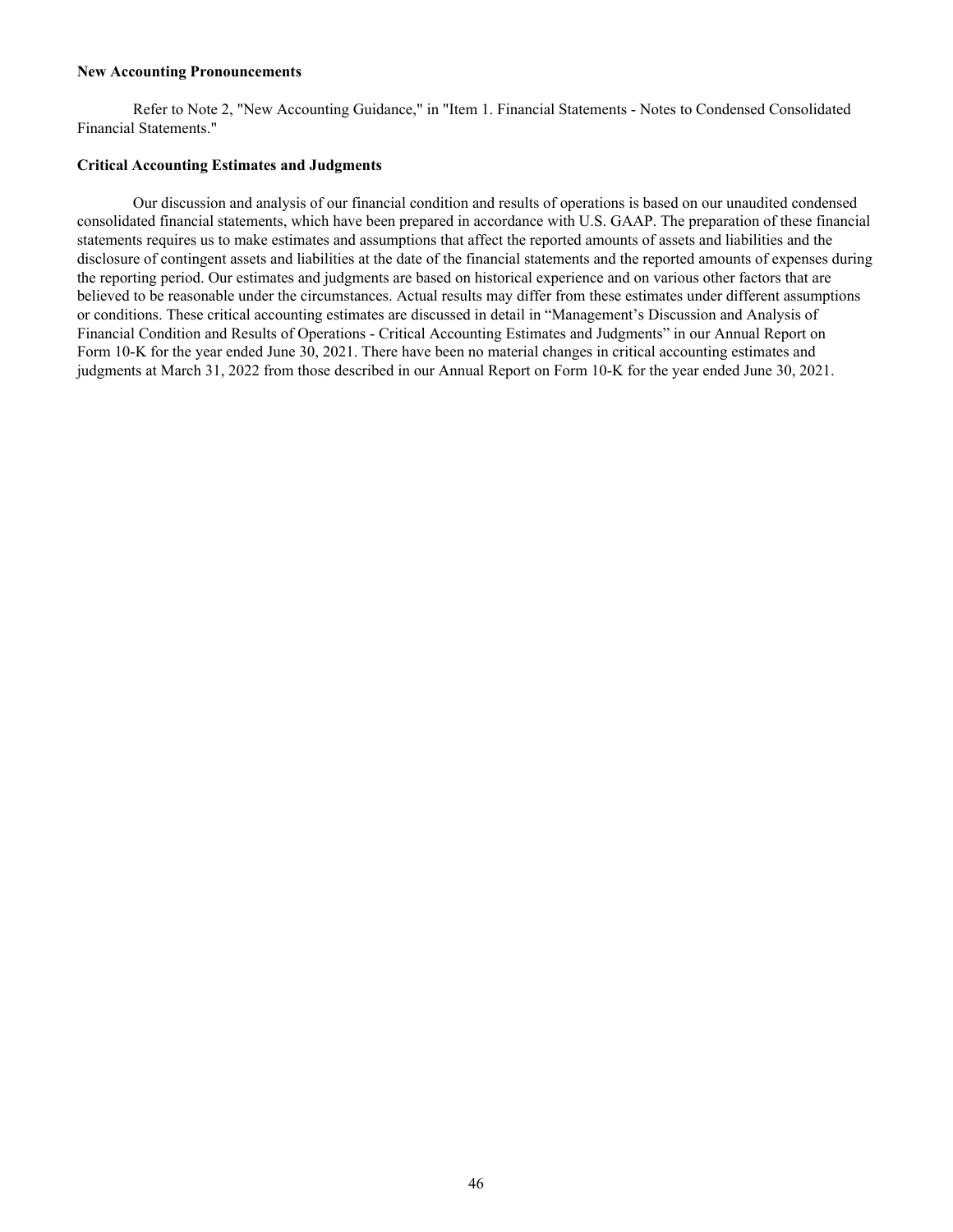#### <span id="page-47-0"></span>**Liquidity and Capital Resources**

We finance our business primarily through cash flows provided by operating activities, borrowings from banks, and proceeds from issuances of debt and equity. We periodically review our capital structure and liquidity position in light of market conditions, expected future cash flows, potential funding requirements for debt refinancing, capital expenditures and acquisitions, the cost of capital, sensitivity analyses reflecting downside scenarios, the impact on our financial metrics and credit ratings, and our ease of access to funding sources.

 On December 15, 2021, we redeemed U.S. private placement notes of a principal amount of \$275 million at maturity. The notes carried an interest rate of 5.95%.

 On July 15, 2021, we redeemed U.S. dollar notes with a principal amount of \$400 million that had a contractual maturity of October 15, 2021 and carried an interest rate of 4.50%.

 The COVID-19 pandemic and geopolitical tensions have not had a material impact on our operations to date and therefore have not negatively impacted our liquidity position and current and expected cash flows from operating activities and available cash. We believe that our cash flows provided by operating activities, together with borrowings available under our credit facilities and access to the commercial paper market, backstopped by our bank debt facilities, will continue to provide sufficient liquidity to fund our operations, capital expenditures, and other commitments, including dividends and purchases of our ordinary shares and CHESS Depositary Instruments under authorized share repurchase programs, into the foreseeable future.

#### *Overview*

|                                                     | Nine Months Ended March 31, |  |       |  |  |
|-----------------------------------------------------|-----------------------------|--|-------|--|--|
| (\$ in millions)                                    | 2022                        |  | 2021  |  |  |
| Net cash provided by operating activities           | 589                         |  | 617   |  |  |
| Net cash used in investing activities               | (383)                       |  | (115) |  |  |
| Net cash (used in)/provided by financing activities | 52                          |  | (601) |  |  |

#### *Cash Flow Overview*

#### *Net Cash Provided by Operating Activities*

 Net cash provided by operating activities decreased by \$28 million, or 5%, to \$589 million inflow for the nine months ended March 31, 2022, from \$617 million inflow for the nine months ended March 31, 2021. The decrease in cash flow is primarily driven by higher working capital outflows compared with the prior period.

## *Net Cash Used in Investing Activities*

 Net cash used in investing activities increased by \$268 million, or 233%, to \$383 million outflow for the nine months ended March 31, 2022, from a \$115 million outflow for the nine months ended March 31, 2021. The increase in cash outflow was primarily due to proceeds from divestitures in the prior period following the disposal of AMVIG and other non-core businesses, and higher capital expenditures in the current period.

#### *Net Cash Provided by/(Used in) Financing Activities*

 Net cash provided by/used in financing activities increased by \$653 million to \$52 million cash inflow for the nine months ended March 31, 2022, from a \$601 million cash outflow for the nine months ended March 31, 2021. The increase is primarily due to higher cash net debt borrowings compared with the prior period, partially offset by higher share buybacks in the current period.

### *Net Debt*

We borrow from financial institutions and debt investors in the form of bank overdrafts, bank loans, corporate bonds, unsecured notes, and commercial paper. We have a mixture of fixed and floating interest rates and use interest rate swaps to provide further flexibility in managing the interest cost of borrowings.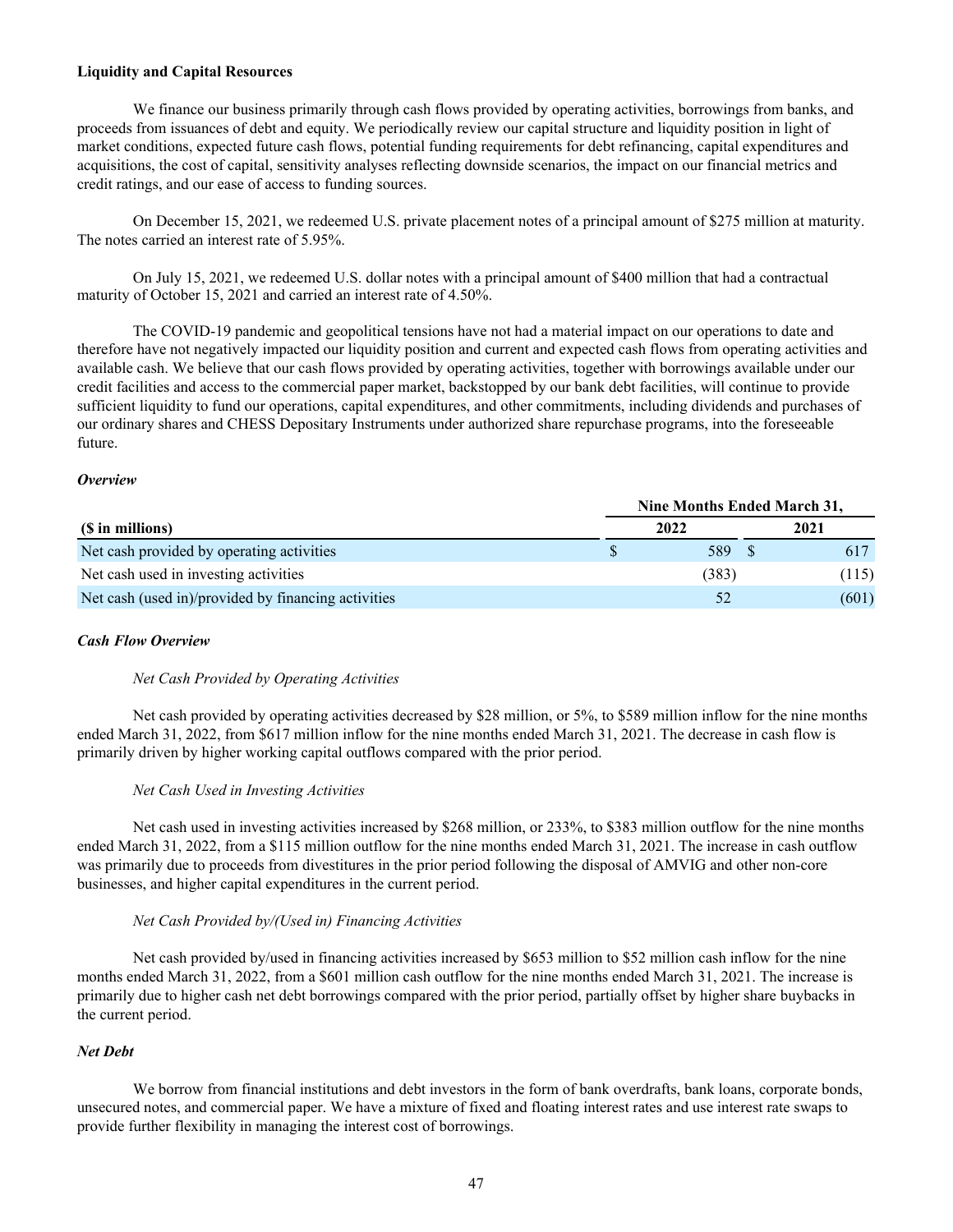Short-term debt consists of bank debt with a duration of less than 12 months and bank overdrafts which are classified as current due to the short-term nature of the borrowings, except where we have the ability and intent to refinance and as such extend the debt beyond 12 months. The current portion of the long-term debt consists of debt amounts repayable within a year after the balance sheet date.

 Our primary bank debt facilities and notes are unsecured and subject to negative pledge arrangements limiting the amount of secured indebtedness we can incur to 10.0% of our total tangible assets, subject to some exceptions and variations by facility. In addition, the bank debt facilities require us to maintain a leverage ratio not higher than 3.9 times. The negative pledge arrangements and the financial covenants are defined in the related debt agreements. As of March 31, 2022, we were in compliance with all applicable covenants under our bank debt facilities.

Our net debt as of March 31, 2022 and June 30, 2021 was \$6.2 billion and \$5.4 billion, respectively.

#### *Available Financing*

 As of March 31, 2022, we had undrawn credit facilities available in the amount of \$0.2 billion. Our senior facilities are available to fund working capital, growth capital expenditures, and refinancing obligations and are provided to us by three separate bank syndicates. These facilities mature between April 2023 and April 2025, and we have an option to extend the maturities for 12 months.

 We continue to have access to liquidity through the commercial paper market. However, access was temporarily restricted in March 2022 both in the U.S. and European markets due to the impact from Russia's invasion of Ukraine and U.S. Federal Reserve tightening on the financial market. As a proactive, precautionary measure to maximize liquidity, we elected to draw down \$562 million from our revolving credit facilities. The drawdown strengthened our cash position and effectively funded our expected working capital requirements through the third quarter of fiscal year 2022. We fully repaid the \$562 million of borrowings in early April 2022 as a result of our view that the commercial paper market was again fully operational.

 As of March 31, 2022, the revolving senior bank debt facilities had an aggregate limit of \$3.8 billion, of which \$3.6 billion had been drawn (inclusive of amounts drawn under commercial paper programs reducing the overall balance of available senior facilities). The senior bank debt facilities were terminated on April 26, 2022, and simultaneously, we entered into new three- and five-year syndicated facility agreements providing an aggregate limit of \$3.8 billion. For further information, refer to Note 16, "Subsequent Events."

#### *Dividend Payments*

We declared and paid a \$0.1175 cash dividend per ordinary share during the first fiscal quarter which ended September 30, 2021, a \$0.1200 cash dividend per ordinary share during the second fiscal quarter which ended December 31, 2021, and a \$0.1200 cash dividend per ordinary share during the third fiscal quarter which ended March 31, 2022.

#### *Credit Rating*

Our capital structure and financial practices have earned us investment grade credit ratings from two internationally recognized credit rating agencies. These investment grade credit ratings are important to our ability to issue debt at favorable rates of interest, for various terms, and from a diverse range of markets that are highly liquid, including European and U.S. debt capital markets and from global financial institutions.

#### *Share Repurchases*

 On August 17, 2021, our Board of Directors approved a \$400 million buyback of ordinary shares and Chess Depositary Instruments ("CDIs"). In addition, on February 1, 2022, our Board of Directors approved an additional \$200 million buyback of ordinary shares and CDIs. During the nine months ended March 31, 2022, we repurchased approximately \$423 million of ordinary shares and CDIs in the aggregate, including transaction costs, or 36 million shares. The shares repurchased as part of the program were canceled upon repurchase.

We had cash outflows of \$133 million and zero for the purchase of our shares in the open market and using forwards contracts to purchase our own equity during the nine months ended March 31, 2022 and 2021, respectively, as treasury shares to satisfy the vesting and exercises of share-based compensation awards. As of March 31, 2022, and June 30, 2021, we held treasury shares at cost of \$35 million and \$29 million, representing 3 million and 3 million shares, respectively.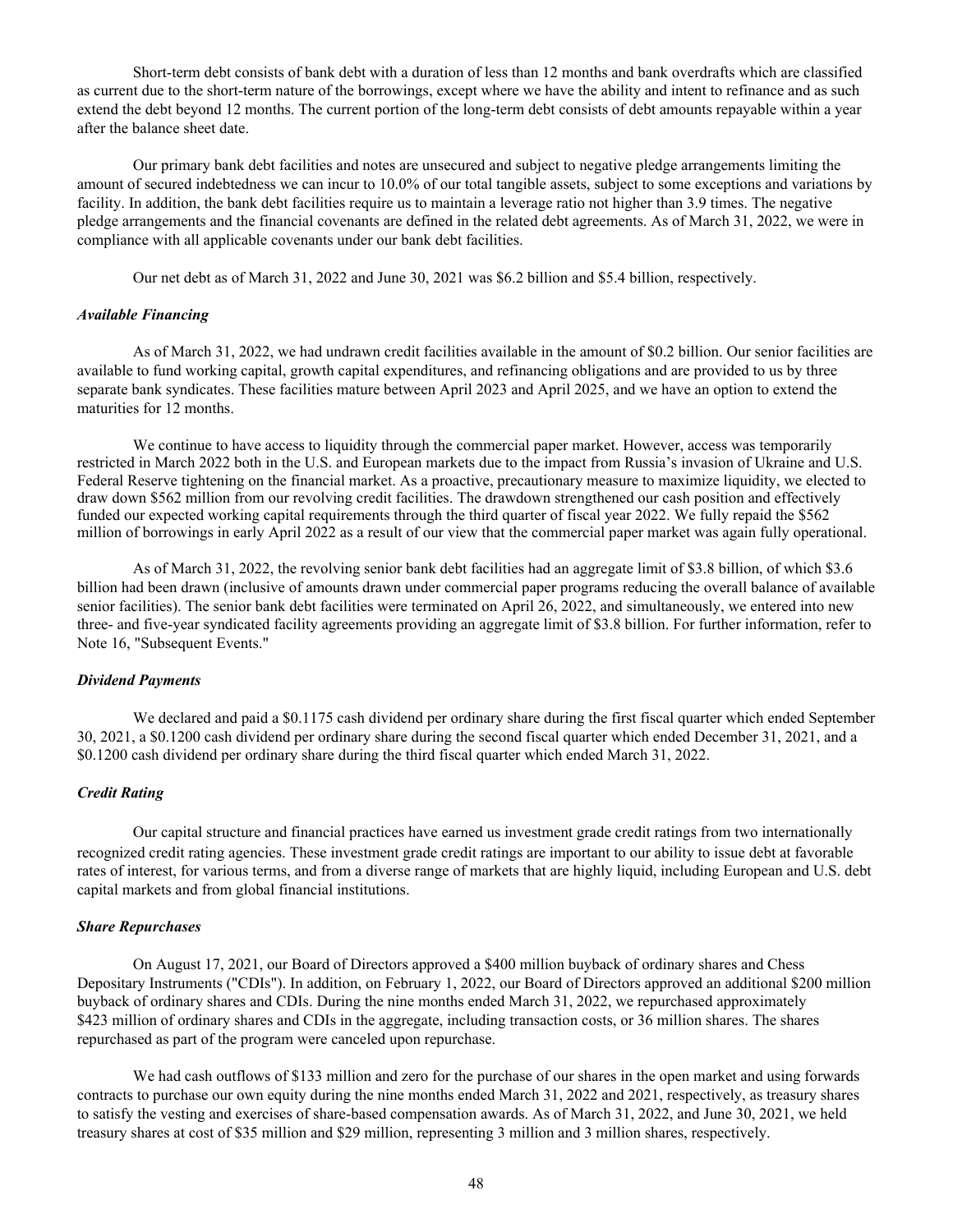## <span id="page-49-0"></span>**Item 3. Quantitative and Qualitative Disclosures About Market Risk**

 There have been no material changes in our market risk during the three and nine months ended March 31, 2022. For additional information, refer to Note 6, "Fair Value Measurements," and Note 7, "Derivative Instruments," to the notes to our unaudited condensed consolidated financial statements, and to "Item 7A. - Quantitative and Qualitative Disclosures About Market Risk" of our Annual Report on Form 10-K for the year ended June 30, 2021.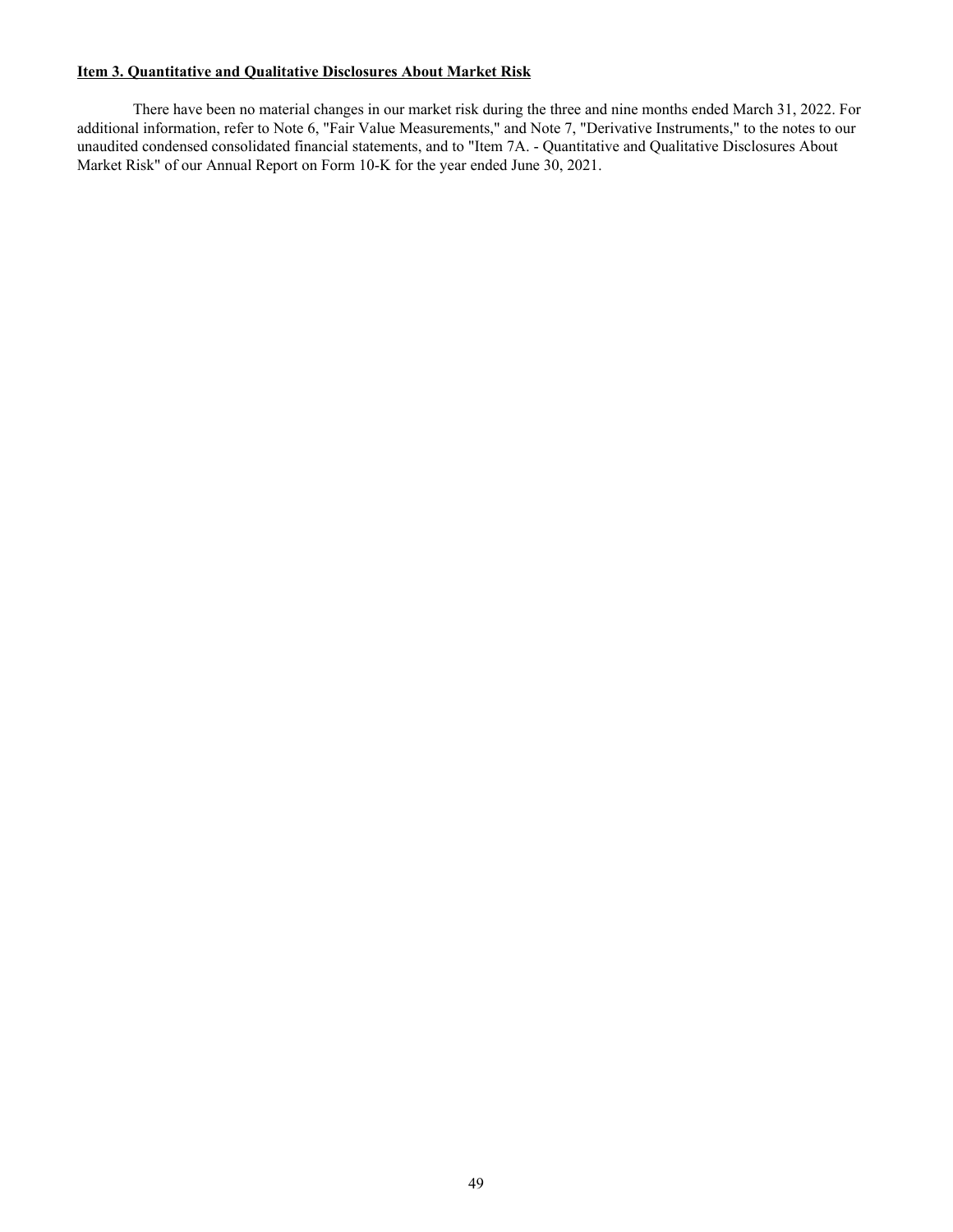#### <span id="page-50-0"></span>**Item 4. Controls and Procedures**

#### *Evaluation of Disclosure Controls and Procedures*

 Our management, with the participation of our Chief Executive Officer and Chief Financial Officer, has evaluated the effectiveness of our disclosure controls and procedures as of March 31, 2022. The term "disclosure controls and procedures," as defined in Rules 13a-15(e) and 15d-15(e) under the Securities Exchange Act of 1934, as amended (the "Exchange Act"), means controls and other procedures of a company that are designed to ensure that information required to be disclosed by a company in the reports that it files or submits under the Exchange Act is recorded, processed, summarized, and reported, within the time periods specified in the SEC's rules and forms. Disclosure controls and procedures include, without limitation, controls and procedures designed to ensure that information required to be disclosed by a company in the reports that it files or submits under the Exchange Act is accumulated and communicated to our management, including its principal executive and financial officers, as appropriate, to allow timely decisions regarding required disclosure. Management recognizes that any controls and procedures, no matter how well designed and operated, can provide only reasonable assurance of achieving their objectives and management necessarily applies its judgment in evaluating the cost-benefit relationship of possible controls and procedures. Based on this evaluation, the Chief Executive Officer and Chief Financial Officer have concluded that our disclosure controls and procedures were effective as of March 31, 2022.

#### *Changes in Internal Control Over Financial Reporting*

 There were no changes in our internal control over financial reporting (as defined in Rules 13a-15(f) and 15d-15(f) under the Exchange Act) that occurred during the third quarter of fiscal 2022 that have materially affected, or are reasonably likely to materially affect, our internal control over financial reporting.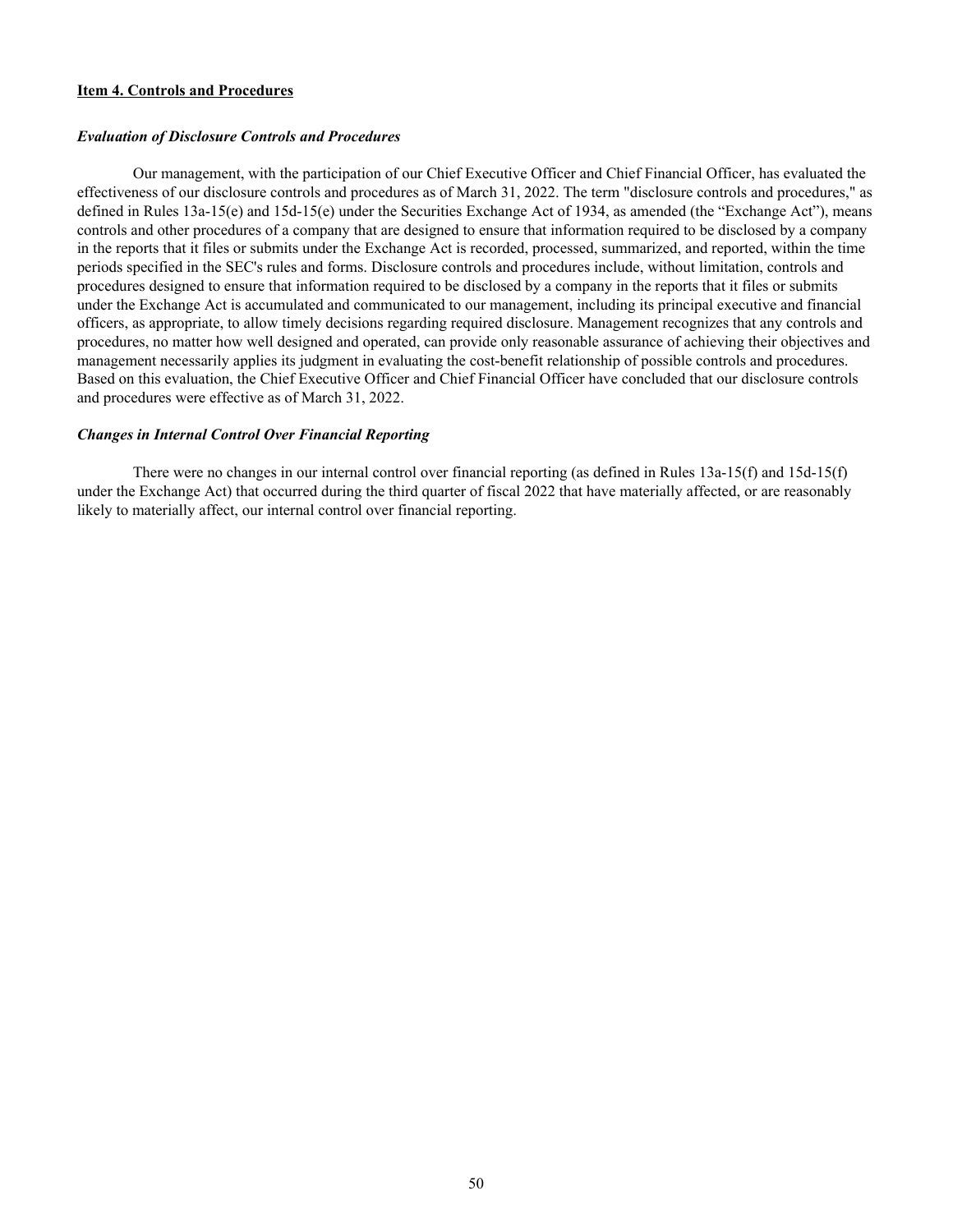## <span id="page-51-0"></span>**Part II - Other Information Item 1. Legal Proceedings**

 The material set forth in Note 14, "Contingencies and Legal Proceedings," in "Item 1. Financial Statements - Notes to Condensed Consolidated Financial Statements" is incorporated herein by reference.

## **Item 1A. Risk Factors**

 Other than the update to the risk factor set forth below, there have been no material changes from the risk factors contained in "Item 1A. - Risk Factors" of our Annual Report on Form 10-K for the fiscal year ended June 30, 2021. Additional risks not currently known to us or that we currently deem to be immaterial may also materially affect our consolidated financial position, results of operations, or cash flows.

#### **International Operations — Our international operations subject us to various risks that could adversely affect our business operations and financial results.**

We have operations throughout the world, including facilities located in emerging markets. In fiscal year 2021, approximately 74% of our sales revenue came from developed markets and 26% came from emerging markets. We expect to continue to expand our operations in the future, particularly in emerging markets.

 Management of global operations is extremely complex, particularly given the often substantial differences in the cultural, political, and regulatory environments of the countries in which we operate. In addition, many of the countries in which we operate, including Argentina, Brazil, China, Colombia, India, Peru, Russia, South Africa, and Ukraine, and other emerging markets, have underdeveloped or developing legal, regulatory, or political systems, which are subject to dynamic change and civil unrest.

The profitability of our operations may be adversely impacted by, among other things:

- changes in applicable fiscal or regulatory regimes;
- changes in, or difficulties in interpreting and complying with, local laws and regulations, including tax, labor, foreign investment and foreign exchange control laws;
- nullification, modification or renegotiation of, or difficulties or delays in enforcing, contracts with clients or joint venture partners that are subject to local law;
- reversal of current political, judicial or administrative policies encouraging foreign investment or foreign trade, or relating to the use of local agents, representatives or partners in the relevant jurisdictions;
- pandemics, such as COVID-19, impacting various regions of the world unequally; or
- changes in exchange rates and inflation, including hyperinflation, which may be further exacerbated by the COVID-19 pandemic.

 Further, sustained periods of legal, regulatory or political instability in the emerging markets in which we operate could have an adverse effect on our business, cash flow, financial condition, and results of operations, which effect may be material.

For example, the recent conflict between Russia and Ukraine has negatively impacted the global economy and led to various economic sanctions being imposed by the U.S., United Kingdom, European Union, and other countries against Russia. In advance of the conflict, we proactively suspended operations at our small manufacturing site in Ukraine. We also operate three manufacturing facilities in Russia. The four sites in Ukraine and Russia combined represent approximately 2-3% of our consolidated net sales, 4-5% of our annual adjusted EBIT, and approximately \$200 million to \$300 million of balance sheet exposure. As we announced on March 21, 2022, we are scaling down our activities in Russia by focusing our manufacturing on supporting only existing multinational customers, suspending new projects and investments, and discontinuing exports from Russia as soon as possible. While the impacts of the conflict have not been material on our operating results to date, it is not possible to predict the broader or longer-term consequences of this conflict. Further sanctions as well as steps taken by our customers, suppliers, or other stakeholders may disrupt our ability to continue to operate in Russia or resume operations in Ukraine. Continued escalation of geopolitical tensions related to the conflict could also result in the loss of property, supply chain disruptions, significant inflationary pressure on raw material prices and cost and supply of other resources (such as energy and natural gas), fluctuations in our customers' buying patterns given regional shortages of food ingredients and other factors, credit and capital market disruption which could impact our ability to obtain financing, increase in interest rates, and adverse foreign exchange impacts. Additional sanctions continue to be enacted and are making ongoing operations in the region increasingly complex and significantly more difficult. These broader consequences could have a material adverse effect on our business, cash flow, financial condition, and results of operations. In addition, the effects of the ongoing conflict could intensify many of our other known risks described in Part I, Item 1A, "Risk Factors" in our Annual Report on Form 10-K for the year ended June 30, 2021, filed with the SEC on August 24, 2021.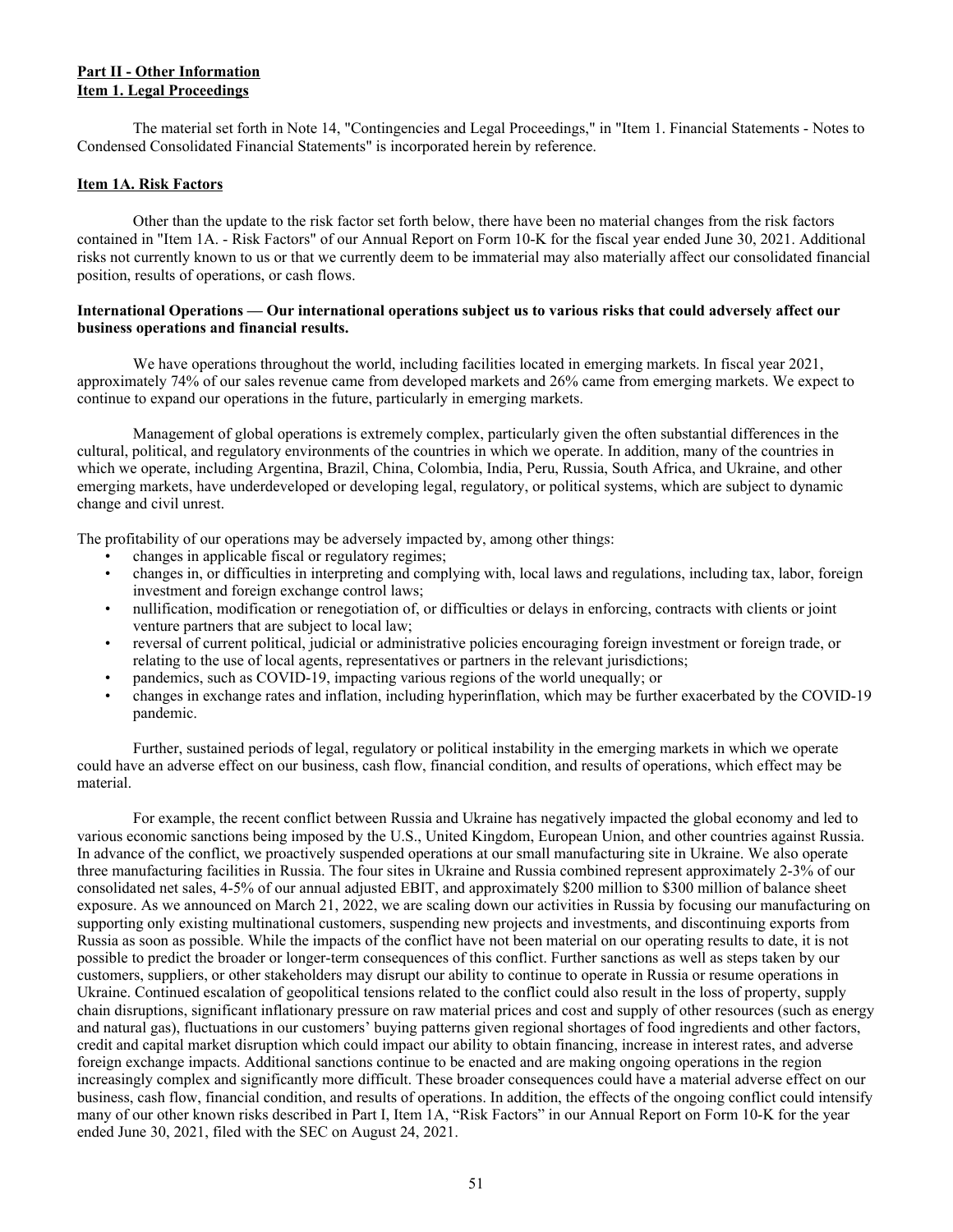<span id="page-52-0"></span> The international scope of our operations, which includes limited sales of our products to entities located in countries subject to certain economic sanctions administered by the U.S. Office of Foreign Assets Control, and the U.S. Department of State, and Trade and other applicable national and supranational organizations (collectively, "Sanctions"), and operations in certain countries that are from time to time subject to Sanctions, including those enacted as a result of the Russian invasion of Ukraine, also requires us to maintain internal processes and control procedures. Failure to do so could result in breach by our employees of various laws and regulations, including those relating to money laundering, corruption, export control, fraud, bribery, insider trading, antitrust, competition, and economic sanctions, whether due to a lack of integrity or awareness or otherwise. Any such breach could have an adverse effect on our financial condition and result in reputational damage to our business, which effect may be material.

## **Item 2. Unregistered Sales of Equity Securities and Use of Proceeds**

## **Share Repurchases**

 Share repurchase activity during the three months ended March 31, 2022 was as follows (in millions, except number of shares, which are reflected in thousands, and per share amounts, which are expressed in U.S. dollars):

| <b>Period</b>         | <b>Total Number of</b><br><b>Shares Purchased (1)</b> | <b>Average Price Paid</b><br>Per Share $(1)(2)$ | <b>Total Number of</b><br><b>Shares Purchased as</b><br><b>Part of Publicly</b><br><b>Announced Plans or</b><br><b>Programs</b> | <b>Approximate Dollar</b><br><b>Value of Shares That</b><br><b>May Yet Be</b><br><b>Purchased Under the</b><br>Programs (3) |
|-----------------------|-------------------------------------------------------|-------------------------------------------------|---------------------------------------------------------------------------------------------------------------------------------|-----------------------------------------------------------------------------------------------------------------------------|
| January 1 - 31, 2022  |                                                       |                                                 | — \$                                                                                                                            | 106                                                                                                                         |
| February 1 - 28, 2022 | 10.961                                                | 11.68                                           | 10.961                                                                                                                          | 178                                                                                                                         |
| March 1 - 31, 2022    |                                                       |                                                 |                                                                                                                                 | 178                                                                                                                         |
| <b>Total</b>          | 10,961                                                | 11.68                                           | 10,961                                                                                                                          |                                                                                                                             |

(1) Includes shares purchased on the open market to satisfy the vesting and exercises of share-based compensation awards.

(2) Average price paid per share excludes costs associated with the repurchase.

(3) On August 17, 2021, our Board of Directors approved a buyback of \$400 million of ordinary shares and/or CHESS Depositary Instruments ("CDIs") during the following twelve months. In addition, on February 1, 2022, our Board of Directors approved an additional \$200 million buyback of ordinary shares and CDIs during the next twelve months. The timing, volume, and nature of share repurchases may be amended, suspended, or discontinued at any time.

## **Item 3. Defaults Upon Senior Securities**

Not applicable.

## **Item 4. Mine Safety Disclosures**

Not applicable.

## **Item 5. Other Information**

Not applicable.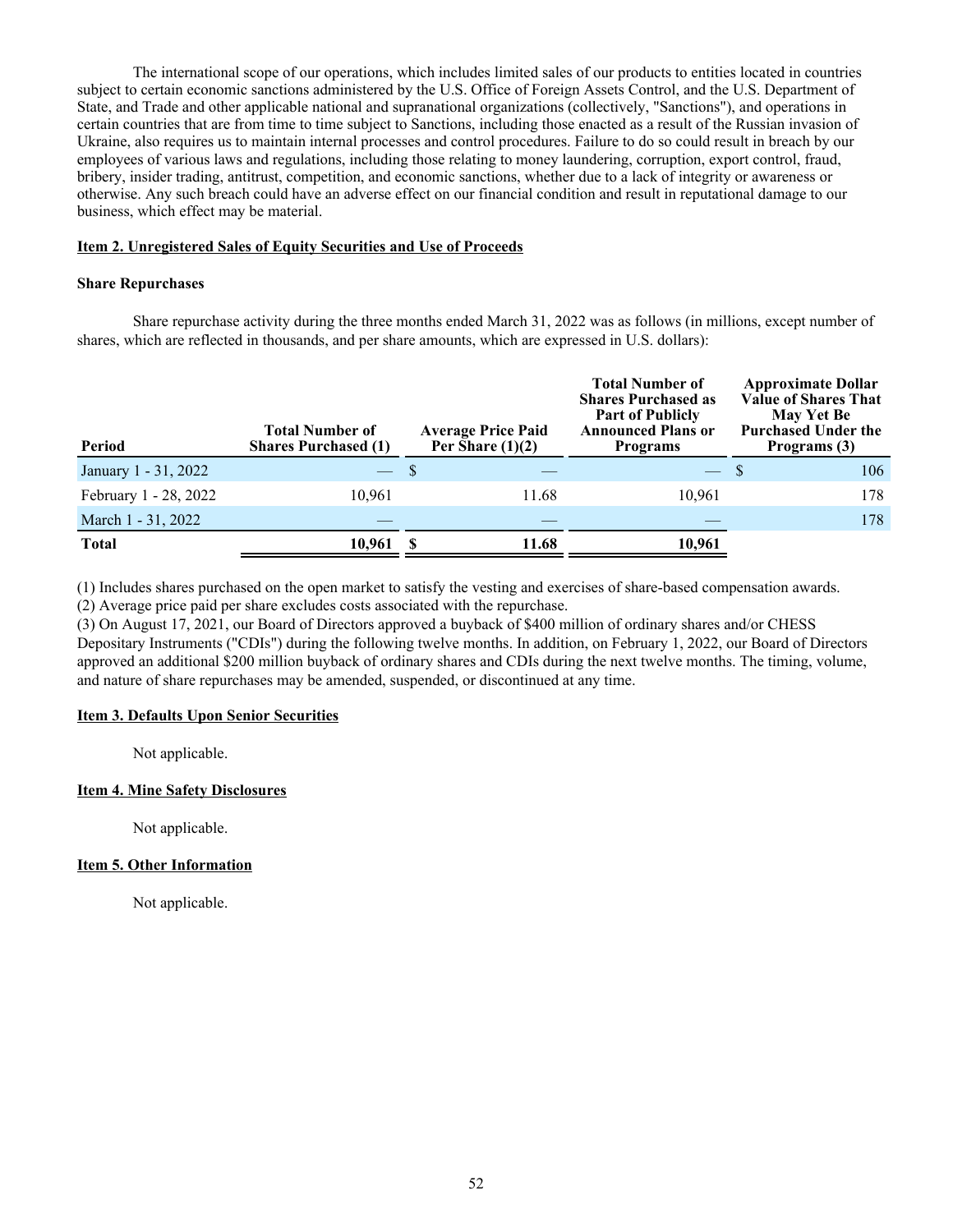## <span id="page-53-0"></span>**Item 6. Exhibits**

 The documents in the accompanying Exhibits Index are filed, furnished, or incorporated by reference as part of this Quarterly Report on Form 10-Q, and such Exhibits Index is incorporated herein by reference.

| <b>Exhibit</b> | <b>Description</b>                                                                                                                                                            |
|----------------|-------------------------------------------------------------------------------------------------------------------------------------------------------------------------------|
| 22             | <b>Subsidiary Guarantors and Issuers of Guaranteed Securities.</b>                                                                                                            |
| 31 .1          | Chief Executive Officer Certification required by Rules $13a-14(a)$ or $15d-14(a)$ under the<br>Securities Exchange Act of 1934, as amended.                                  |
| 31 .2          | Chief Financial Officer Certification required by Rules 13a-14(a) or 15d-14(a) under the<br>Securities Exchange Act of 1934, as amended.                                      |
| 32             | Certification of Chief Executive Officer and Chief Financial Officer pursuant to 18 U.S.C.<br>Section 1350, as adopted pursuant to Section 906 of Sarbanes Oxley Act of 2002. |
| 101 .INS       | Inline XBRL Instance Document - the instance document does not appear in the Interactive Data<br>file because its XBRL tags are embedded within the Inline XBRL document.     |
| 101 .SCH       | Inline XBRL Taxonomy Extension Schema Document.                                                                                                                               |
|                | 101 .CAL Inline XBRL Taxonomy Extension Calculation Linkbase Document.                                                                                                        |
| 101 .DEF       | Inline XBRL Taxonomy Extension Definition Linkbase Document.                                                                                                                  |
| 101 .LAB       | Inline XBRL Taxonomy Extension Label Linkbase Document.                                                                                                                       |
| 101 PRE        | Inline XBRL Taxonomy Extension Presentation Linkbase Document.                                                                                                                |
| 104            | Cover Page Interactive Data File (formatted as Inline XBRL and contained in Exhibit 101).                                                                                     |